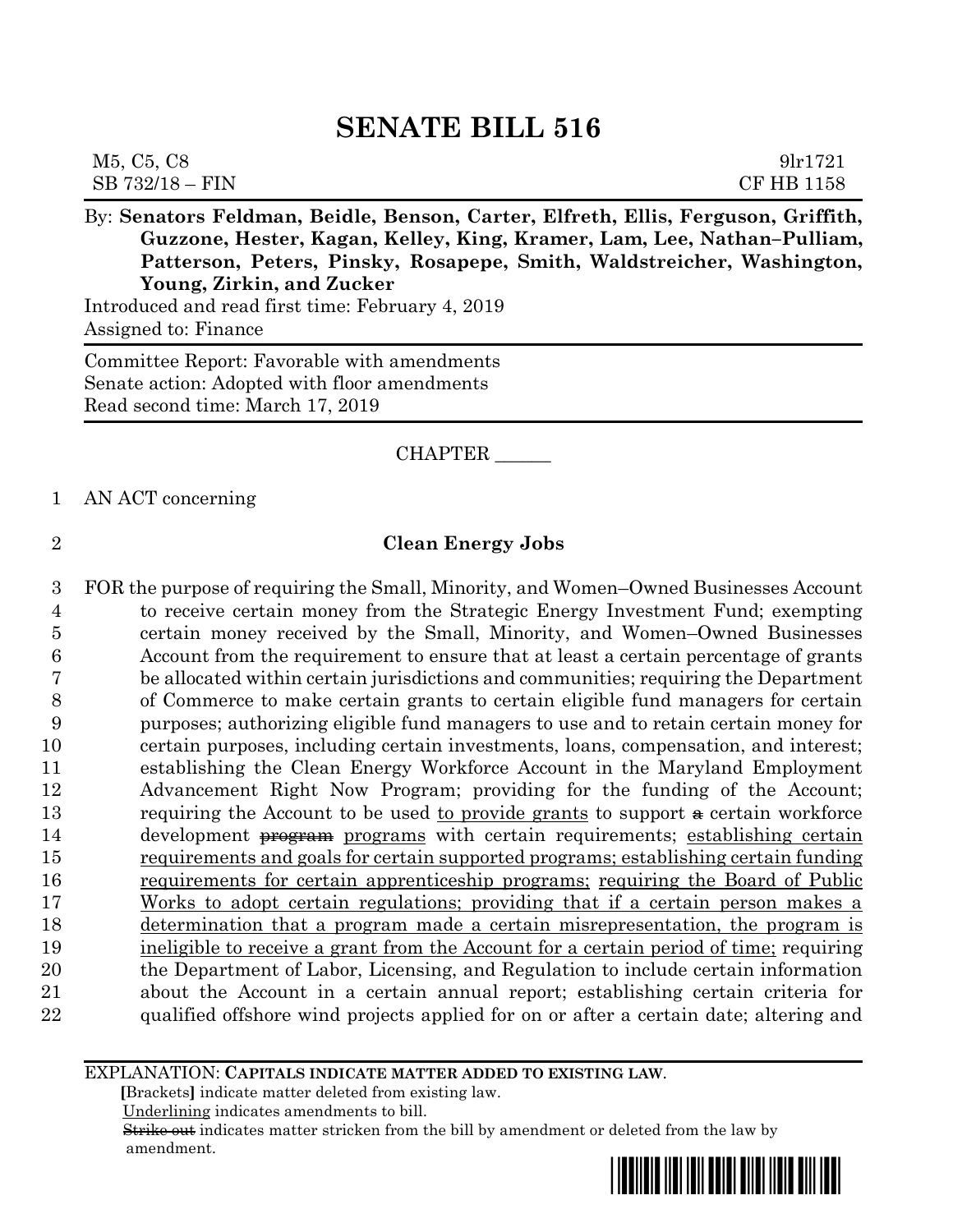extending the minimum required percentage of energy that must be derived from Tier 1 renewable sources in the State's renewable energy portfolio standard in certain years; altering and extending the minimum required percentage of Tier 1 renewable energy that must be derived from solar energy in the State's renewable energy portfolio standard in certain years; altering and extending the minimum required percentage of Tier 1 renewable energy that must be derived from offshore wind energy in the State's renewable energy portfolio standard in certain years and certain energy sources required in those years; altering and extending the minimum required percentage of energy that must be derived from a Tier 2 renewable source in the State's renewable energy portfolio standard in certain years; extending the eligibility of a certain Tier 2 renewable source for inclusion in meeting the State's renewable energy portfolio standard; requiring the Public Service Commission to provide certain additional application periods for consideration of Round 2 offshore wind projects; establishing certain criteria for the Commission to consider with respect to approval of an application for a Round 2 offshore wind project, including limits on certain rate impacts measured in certain dollars; requiring an applicant for a certain offshore wind project to sign a certain memorandum of understanding as a condition of the Commission's approval of the project; requiring the Commission to approve certain applications for a Round 2 offshore wind project under certain circumstances and conditions; requiring the Commission to approve orders representing a certain minimum nameplate capacity of Round 2 offshore wind project applications under certain circumstances; altering the compliance fee for an electricity supplier that fails to comply with certain renewable energy portfolio standards for certain years; establishing certain compliance fees for an electricity supplier that fails to comply with certain renewable energy portfolio standards for 26 certain years; altering the percentage of certain costs an electricity supplier must incur in order to request the Commission to delay certain obligations; requiring the Power Plant Research Program to conduct a supplemental study on the renewable energy portfolio standard and certain related matters; altering the scope of a certain study and providing for the scope of the supplemental study; providing certain specific subjects that the supplemental study must address; requiring the Program 32 to report to the Governor and the General Assembly on or before a certain dates date; authorizing the Maryland Energy Administration to use the Strategic Energy Investment Fund for certain purposes; providing for certain investments from the Fund for certain jobs training programs from a certain source; providing that certain funding should be directed to certain businesses that support jobs with certain 37 characteristics; requiring certain loans or grants from the Fund to comply with certain provisions; authorizing the use of certain funds from the Fund by eligible fund managers for certain purposes; requiring at least a certain number of workers participating in a certain project or program to reside within a certain area with respect to the project or program; removing certain forms of energy from the 42 definition of "Tier 1 renewable source" after a certain date; removing certain forms of energy from the definition of a Tier 1 renewable source after a certain date; providing that energy derived from certain forms of energy is not eligible for inclusion in meeting the renewable energy portfolio standard after a certain date; stating and amending the intent of the General Assembly concerning certain matters; defining certain terms and altering certain definitions; making conforming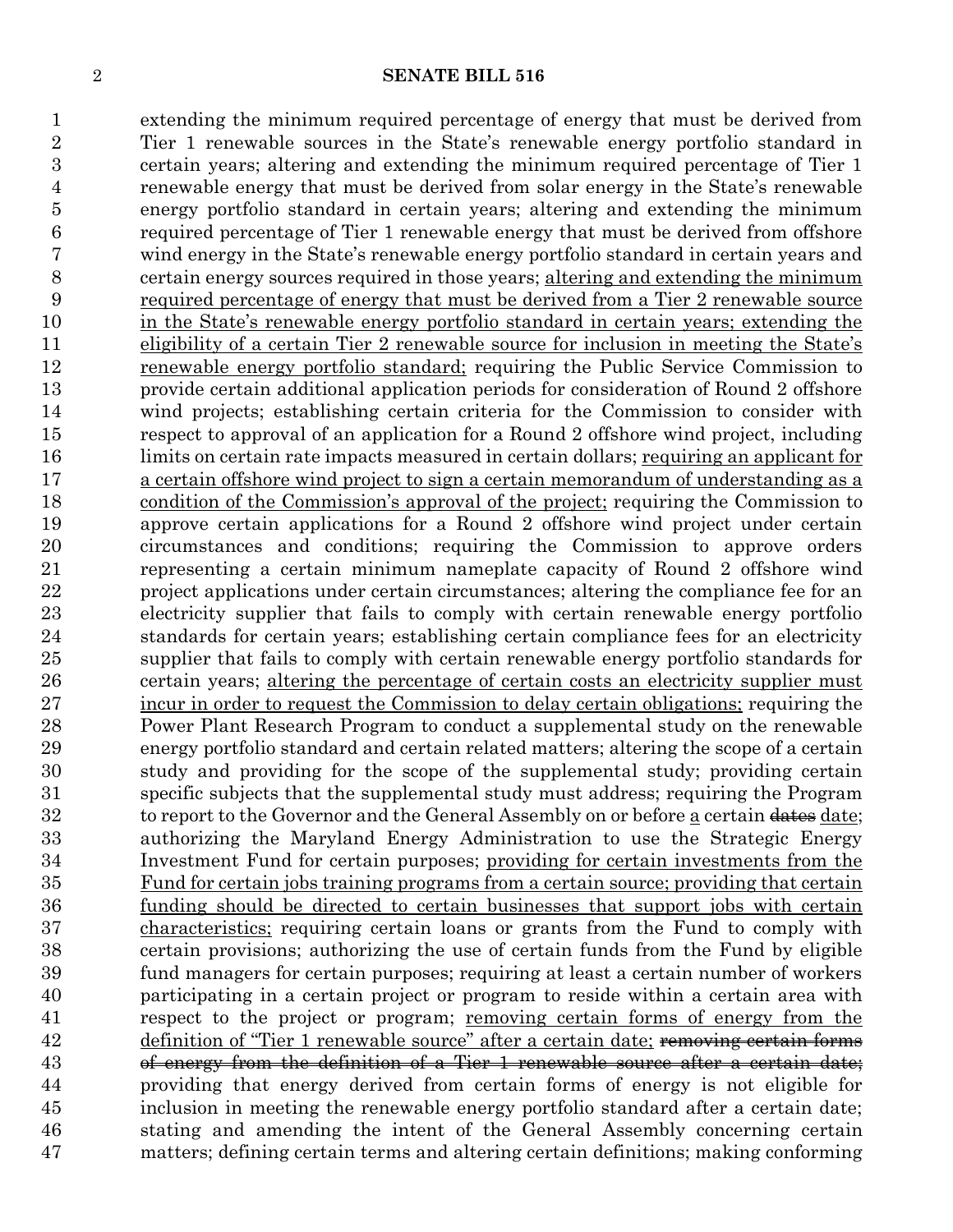and clarifying changes; altering the termination date of a certain Act; providing that existing obligations or contract rights may not be impaired by this Act; making the 3 provisions of this Act severable; providing for a delayed effective date for certain 4 provisions of this Act; providing for the application of this Act; and generally relating to the renewable energy portfolio standard and economic development.

- BY repealing and reenacting, without amendments,
- Article Economic Development
- Section 5–1501(a)
- Annotated Code of Maryland
- (2018 Replacement Volume)
- BY repealing and reenacting, with amendments,
- Article Economic Development
- 13 Section 5–1501(b) through (d) and  $(g)$
- Annotated Code of Maryland
- (2018 Replacement Volume)
- BY adding to
- Article Economic Development
- Section 5–1501(g)
- Annotated Code of Maryland
- (2018 Replacement Volume)
- BY adding to
- Article Labor and Employment
- Section 11–708.1
- Annotated Code of Maryland
- (2016 Replacement Volume and 2018 Supplement)
- BY repealing and reenacting, with amendments,
- Article Labor and Employment
- Section 11–709
- Annotated Code of Maryland
- (2016 Replacement Volume and 2018 Supplement)
- BY repealing and reenacting, without amendments,
- Article Public Utilities
- 33 Section  $7-701(a)$  and (h) and  $7-705(c)$  and (d)
- Annotated Code of Maryland
- (2010 Replacement Volume and 2018 Supplement)
- BY repealing and reenacting, with amendments,
- Article Public Utilities
- 38 Section 7–701(k), (n), and  $\leftrightarrow$  (r)(8) through (12), 7–702, 7–703, <del>7–704(a)(2)</del> 39  $\frac{7-704(a)(4)}{7-704(a)(2) \text{ and } (4)}$ , 7-704.1, 7-704.2(a)(1) and (c)(1), 7-705(b) and (e), and 7–714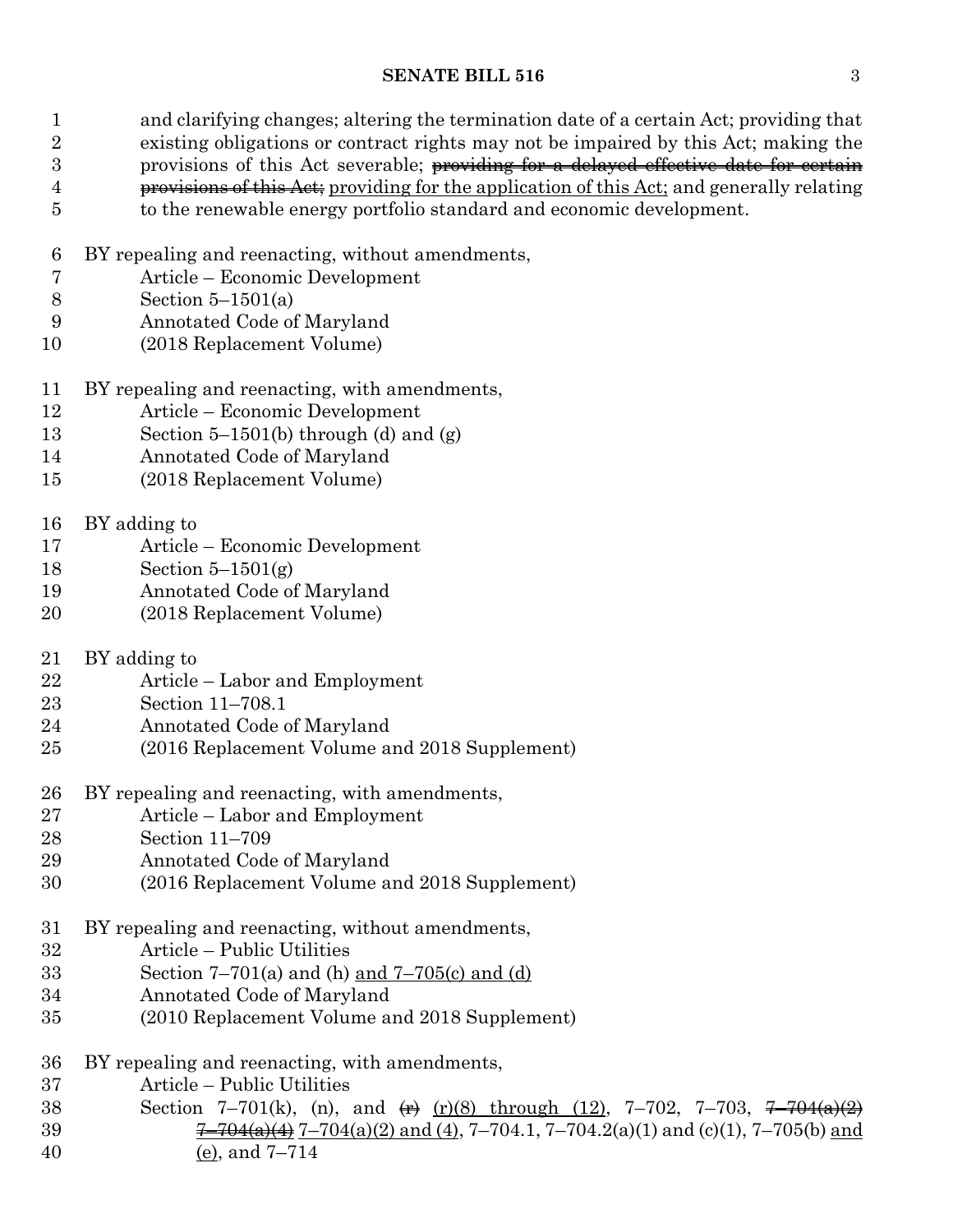| $\mathbf 1$      | Annotated Code of Maryland                                                                                      |
|------------------|-----------------------------------------------------------------------------------------------------------------|
| $\overline{2}$   | (2010 Replacement Volume and 2018 Supplement)                                                                   |
| $\boldsymbol{3}$ | BY adding to                                                                                                    |
| 4                | Article – Public Utilities                                                                                      |
| 5                | Section 7–701( $p-1$ ) and ( $p-2$ )                                                                            |
| 6                | Annotated Code of Maryland                                                                                      |
| 7                | (2010 Replacement Volume and 2018 Supplement)                                                                   |
| 8                | BY repealing and reenacting, without amendments,                                                                |
| 9                | Article - State Government                                                                                      |
| 10               | Section 9–20B–01(a) and $(d)$ and 9–20B–05(a)                                                                   |
| 11               | Annotated Code of Maryland                                                                                      |
| 12               | (2014 Replacement Volume and 2018 Supplement)                                                                   |
| 13               | BY repealing and reenacting, with amendments,                                                                   |
| 14               | Article – State Government                                                                                      |
| 15               | Section $9-20B-01(d)$ and $9-20B-05(f)$ and (i)                                                                 |
| 16               | Annotated Code of Maryland                                                                                      |
| 17               | (2014 Replacement Volume and 2018 Supplement)                                                                   |
| 18               | BY repealing                                                                                                    |
| 19               | Article – State Government                                                                                      |
| 20               | Section $9 - 20B - 05(f-1)$                                                                                     |
| 21               | Annotated Code of Maryland                                                                                      |
| 22               | (2014 Replacement Volume and 2018 Supplement)                                                                   |
| 23               | BY adding to                                                                                                    |
| 24               | Article - State Government                                                                                      |
| 25               | Section 9–20B–05(f–1), (f–2), and (f–3), and (m)                                                                |
| 26               | Annotated Code of Maryland                                                                                      |
| 27               | (2014 Replacement Volume and 2018 Supplement)                                                                   |
| 28               | BY repealing and reenacting, with amendments,                                                                   |
| 29               | Chapter 393 of the Acts of the General Assembly of 2017                                                         |
| 30               | Section 2                                                                                                       |
| 31               | SECTION 1. BE IT ENACTED BY THE GENERAL ASSEMBLY OF MARYLAND,                                                   |
| 32               | That the Laws of Maryland read as follows:                                                                      |
| 33               | <b>Article – Economic Development</b>                                                                           |
| 34               | $5 - 1501.$                                                                                                     |
| 35<br>36         | There is a Small, Minority, and Women-Owned Businesses Account under the<br>(a)<br>authority of the Department. |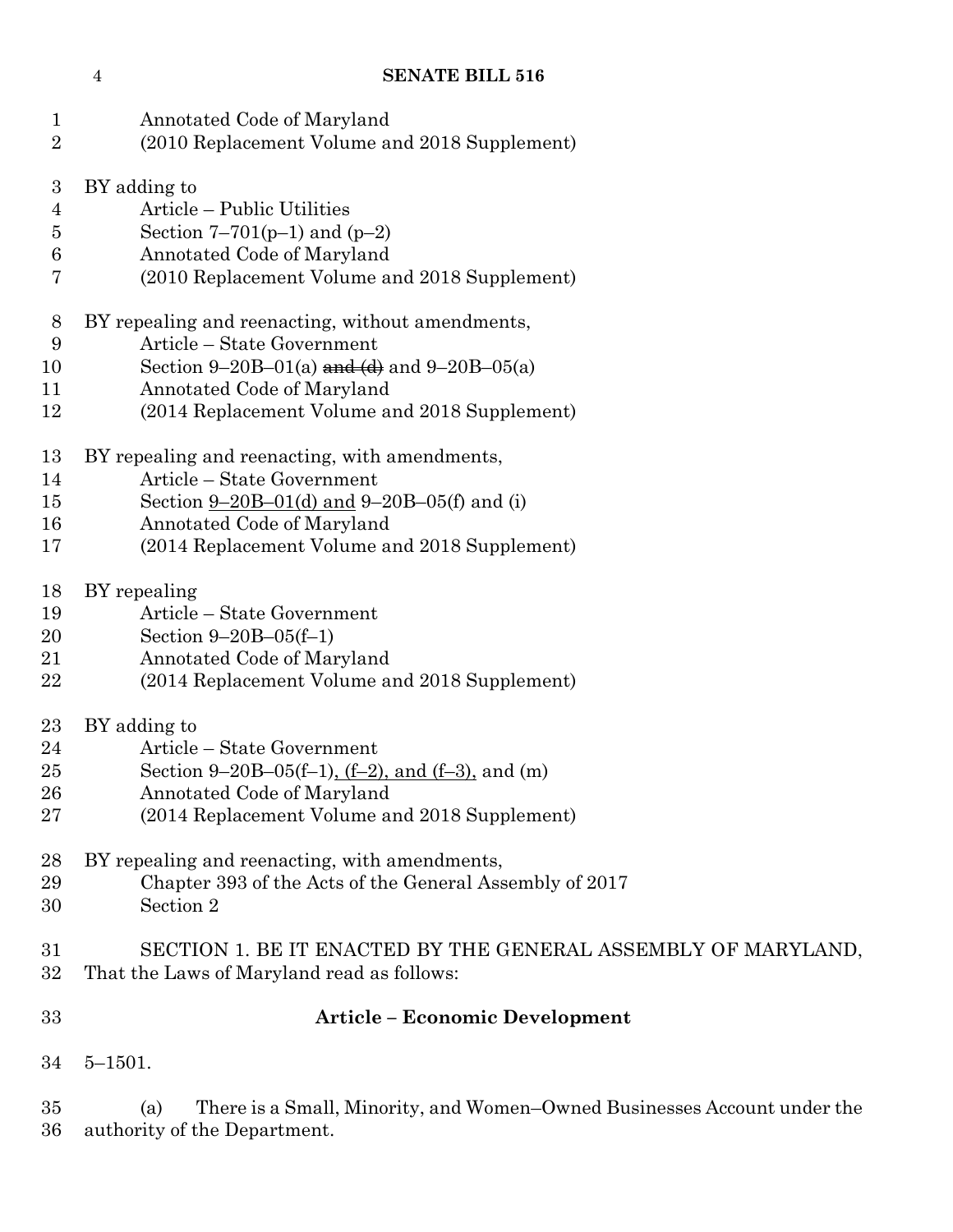| $\mathbf 1$<br>$\overline{2}$ | The Account shall receive money as required under $\S 9$ –1A–27 of<br>(b)<br>(1)<br>(i)<br>the State Government Article.                                                                                                                                                                                                                 |
|-------------------------------|------------------------------------------------------------------------------------------------------------------------------------------------------------------------------------------------------------------------------------------------------------------------------------------------------------------------------------------|
| 3<br>4<br>5                   | The Account [may] SHALL receive money from the Strategic<br>(ii)<br>Energy Investment Fund AS REQUIRED under $\S$ 9-20B-05 of the State Government<br>Article.                                                                                                                                                                           |
| $\,6\,$<br>7                  | Money in the Account shall be invested and reinvested by the Treasurer<br>(2)<br>and interest and earnings shall accrue to the Account.                                                                                                                                                                                                  |
| 8                             | (3)<br>The Comptroller shall:                                                                                                                                                                                                                                                                                                            |
| 9                             | account for the Account; and<br>(i)                                                                                                                                                                                                                                                                                                      |
| 10<br>11<br>12                | on a properly approved transmittal prepared by the Department,<br>(ii)<br>issue a warrant to pay out money from the Account in the manner provided under this<br>section.                                                                                                                                                                |
| 13<br>14                      | The Account is a special, nonlapsing fund that is not subject to $\S 7-302$<br>(4)<br>of the State Finance and Procurement Article.                                                                                                                                                                                                      |
| 15<br>16<br>17                | Expenditures from the Account shall only be made on a properly<br>(5)<br>approved transmittal prepared by the Department as provided under subsection (c) of this<br>section.                                                                                                                                                            |
| 18                            | In this subsection, "eligible fund manager":<br>$\left( \mathrm{c}\right)$<br>(1)                                                                                                                                                                                                                                                        |
| 19<br>20                      | means an entity that has significant financial or investment<br>(I)<br>experience, under criteria developed by the Department; AND                                                                                                                                                                                                       |
| 21<br>22                      | INCLUDES AN ENTITY THAT THE DEPARTMENT DESIGNATES<br>(II)<br>TO MANAGE FUNDS RECEIVED UNDER SUBSECTION (B)(1)(I) OF THIS SECTION.                                                                                                                                                                                                        |
| 23<br>24<br>25                | Subject to the provisions of paragraph (3) of this subsection, the<br>(2)<br>Department shall make grants to eligible fund managers to provide investment capital and<br>loans to small, minority, and women-owned businesses in the State.                                                                                              |
| 26<br>27<br>28<br>29          | [The] EXCEPT FOR MONEY RECEIVED FROM THE STRATEGIC<br>(3)<br><b>ENERGY INVESTMENT FUND, THE Department shall ensure that eligible fund managers</b><br>allocate at least 50% of the funds from this Account to small, minority, and women-owned<br>businesses in the jurisdictions and communities surrounding a video lottery facility. |
| 30<br>31<br>32                | Any money received from the Strategic Energy Investment Fund shall<br>(d)<br>(1)<br>be used to benefit small, minority, [and] women-owned, AND VETERAN-OWNED<br>businesses in the clean energy industry in the State.                                                                                                                    |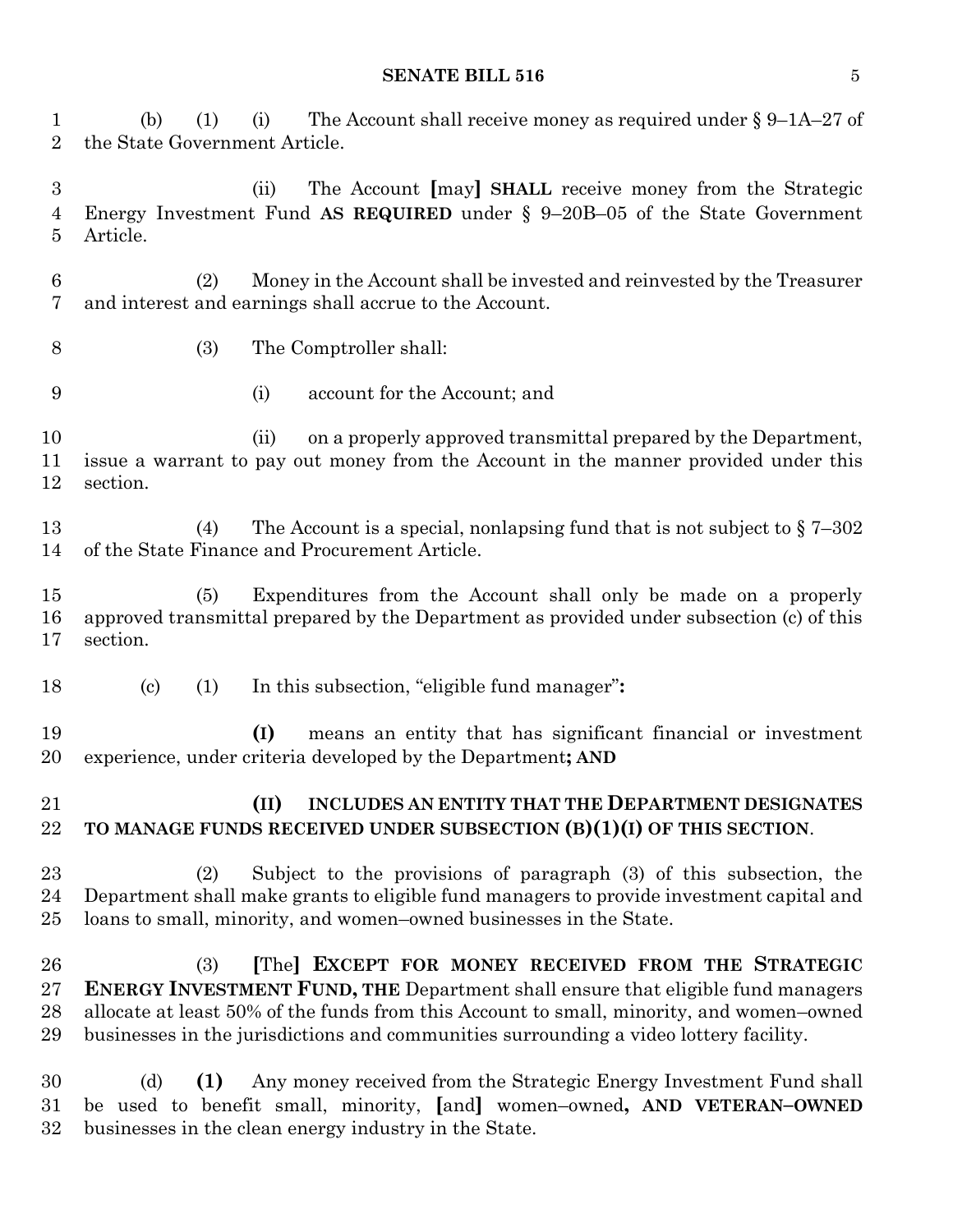**(2) THE DEPARTMENT SHALL MAKE GRANTS TO ELIGIBLE FUND MANAGERS TO PROVIDE INVESTMENT CAPITAL, INCLUDING DIRECT EQUITY INVESTMENTS AND SIMILAR INVESTMENTS AND LOANS TO SMALL, MINORITY, WOMEN–OWNED, AND VETERAN–OWNED BUSINESSES IN THE CLEAN ENERGY INDUSTRY IN THE STATE.**

 **(G) (1) SUBJECT TO PARAGRAPHS (2) THROUGH (4) OF THIS SUBSECTION, AN ELIGIBLE FUND MANAGER MAY USE MONEY FROM A GRANT RECEIVED UNDER SUBSECTION (D)(1) OF THIS SECTION TO PAY EXPENSES FOR ADMINISTRATIVE, ACTUARIAL, LEGAL, MARKETING, AND TECHNICAL SERVICES AND MANAGEMENT FEES.**

**(2) THE DEPARTMENT SHALL:**

 **(I) MAINTAIN ALL MONEY RECEIVED FROM THE STRATEGIC ENERGY INVESTMENT FUND IN A SINGLE ACCOUNT; AND**

 **(II) MAKE GRANT ALLOCATIONS TO AN ELIGIBLE FUND MANAGER AS THE MANAGER ADVISES THE DEPARTMENT THAT THE MANAGER HAS APPROVED AND PREPARED TO FUND AN INVESTMENT OR A LOAN.**

 **(3) ANY ALLOCATION THAT THE DEPARTMENT MAKES TO AN ELIGIBLE FUND MANAGER FROM THE STRATEGIC ENERGY INVESTMENT FUND SHALL INCLUDE:**

**(I) THE AMOUNT OF THE INVESTMENT OR LOAN; AND**

 **(II) AN ADDITIONAL 20% OF THE TOTAL INVESTMENT OR LOAN COMMITMENT AMOUNT AS A MANAGEMENT FEE FOR THE BENEFIT AND COMPENSATION OF THE ELIGIBLE FUND MANAGER.**

 **(4) AN ELIGIBLE FUND MANAGER THAT RECEIVES AN ALLOCATION FROM THE STRATEGIC ENERGY INVESTMENT FUND SHALL RETAIN FOR THE MANAGER'S BENEFIT:**

- 
- **(I) ALL MANAGEMENT FEES PAID BY THE DEPARTMENT; AND**

 **(II) ALL INTEREST EARNED FROM A LOAN MADE BY THE ELIGIBLE FUND MANAGER UNDER THIS SUBSECTION.**

 **[**(g)**] (H)** The Legislative Auditor shall audit the utilization of the funds that are allocated to small, minority, and women–owned businesses by eligible fund managers under subsection (c)(3) of this section during an audit of the applicable State unit as provided in § 2–1220 of the State Government Article.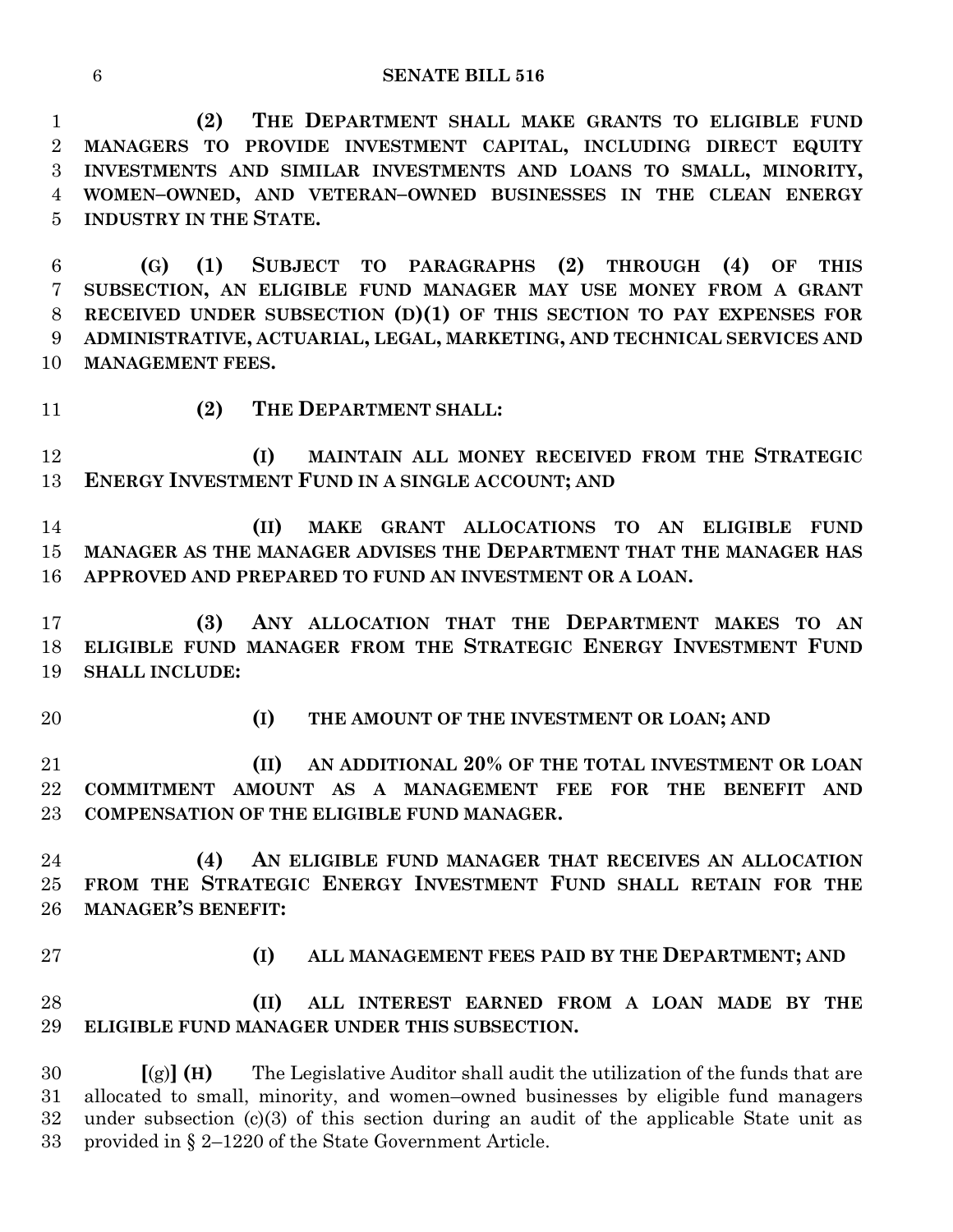| $\mathbf{1}$                   | <b>Article - Labor and Employment</b>                                                                                                                                                                                                                                                                             |
|--------------------------------|-------------------------------------------------------------------------------------------------------------------------------------------------------------------------------------------------------------------------------------------------------------------------------------------------------------------|
| $\overline{2}$                 | $11 - 708.1.$                                                                                                                                                                                                                                                                                                     |
| 3                              | THERE IS A CLEAN ENERGY WORKFORCE ACCOUNT.<br>(A)                                                                                                                                                                                                                                                                 |
| 4<br>$\overline{5}$<br>6       | THE ACCOUNT SHALL BE FUNDED FROM THE STRATEGIC ENERGY<br>(B)<br>INVESTMENT FUND IN ACCORDANCE WITH $\S 9-20B-05(F)(10)$ AND (I) OF THE STATE<br><b>GOVERNMENT ARTICLE.</b>                                                                                                                                        |
| 7<br>8                         | THE ACCOUNT SHALL BE USED TO PROVIDE GRANTS TO SUPPORT<br>(C)<br>(1)<br>A WORKFORCE DEVELOPMENT PROGRAM PROGRAMS THAT PROVIDES PROVIDE:                                                                                                                                                                           |
| 9<br>10                        | (I)<br>PRE-APPRENTICESHIP JOBS TRAINING IN ACCORDANCE<br>WITH THIS SUBSECTION;                                                                                                                                                                                                                                    |
| 11                             | (II)<br>YOUTH APPRENTICESHIP JOBS TRAINING; AND                                                                                                                                                                                                                                                                   |
| 12                             | REGISTERED APPRENTICESHIP JOBS TRAINING.<br>(III)                                                                                                                                                                                                                                                                 |
| 13<br>14                       | (2)<br><b>THE PROGRAM</b> A PRE-APPRENTICESHIP<br><b>JOBS</b><br><b>TRAINING</b><br><b>PROGRAM MUST:</b>                                                                                                                                                                                                          |
| 15<br>16<br>17                 | (I)<br>BE DESIGNED TO PREPARE INDIVIDUALS TO ENTER AND<br>SUCCEED IN AN APPRENTICESHIP PROGRAM REGISTERED BY THE MARYLAND<br>APPRENTICESHIP AND TRAINING COUNCIL; AND                                                                                                                                             |
| 18                             | (II)<br><b>INCLUDE:</b>                                                                                                                                                                                                                                                                                           |
| 19<br>20<br>21<br>$22\,$<br>23 | TRAINING AND CURRICULUM BASED ON NATIONAL<br>1.<br>BEST PRACTICES THAT PREPARES PREPARE INDIVIDUALS WITH THE SKILLS AND<br>COMPETENCIES TO ENTER ONE OR MORE STATE-REGISTERED OR U.S.<br>DEPARTMENT OF LABOR-REGISTERED APPRENTICESHIP PROGRAMS THAT<br>PREPARE WORKERS FOR CAREERS IN THE CLEAN ENERGY INDUSTRY; |
| 24<br>$25\,$<br>$26\,$         | 2. A DOCUMENTED STRATEGY FOR INCREASING<br>APPRENTICESHIP OPPORTUNITIES FOR UNEMPLOYED AND UNDEREMPLOYED<br>INDIVIDUALS, INCLUDING:                                                                                                                                                                               |
| $27\,$<br>28                   | RECRUITMENT STRATEGIES TO BRING THESE<br>A.<br>INDIVIDUALS INTO THE PRE-APPRENTICESHIP JOBS TRAINING PROGRAM;                                                                                                                                                                                                     |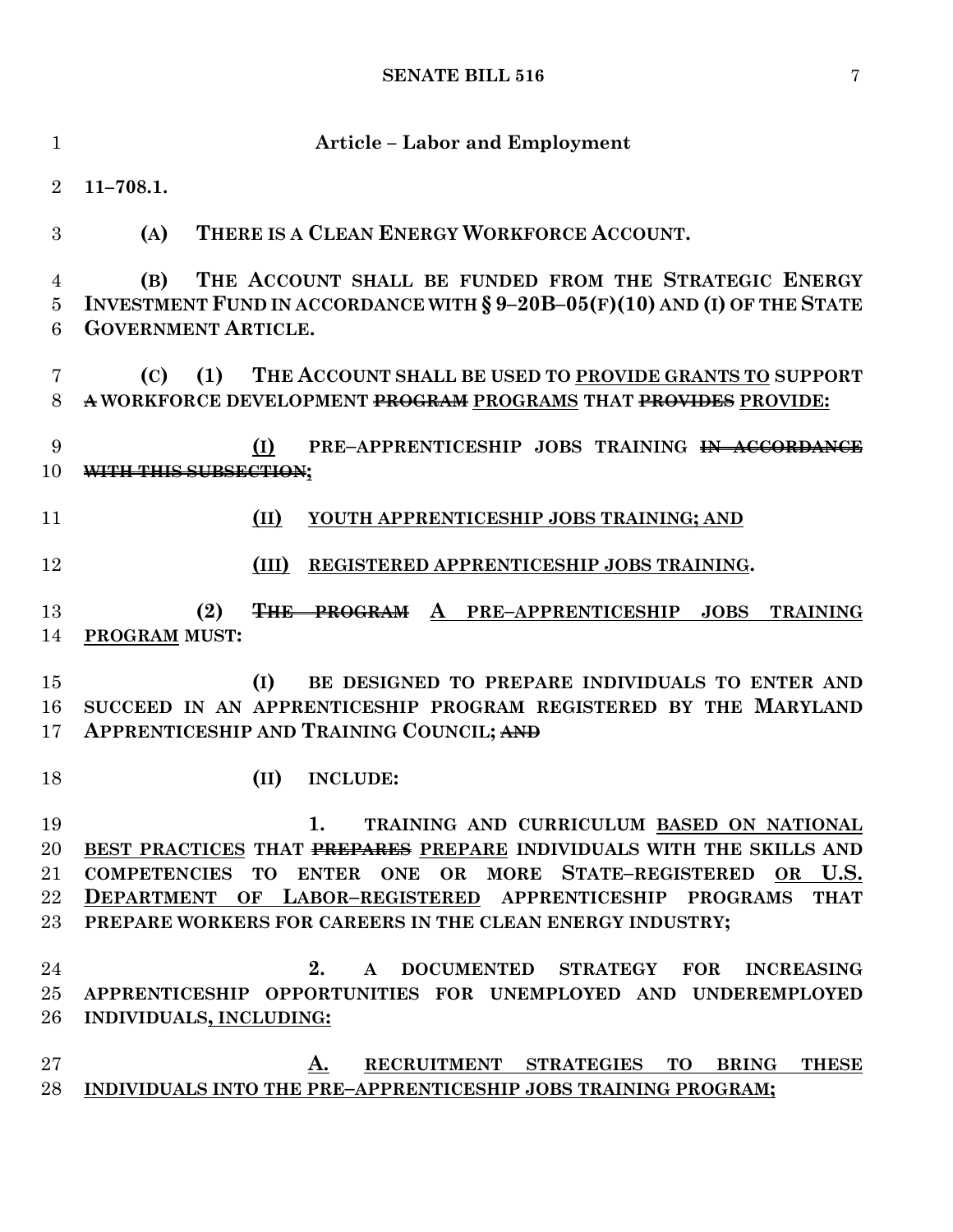| $\mathbf 1$      |                          | EDUCATIONAL AND PRE-VOCATIONAL SERVICES TO<br>В.                                                                 |
|------------------|--------------------------|------------------------------------------------------------------------------------------------------------------|
| $\overline{2}$   |                          | PREPARE PROGRAM PARTICIPANTS TO MEET THE ENTRY REQUIREMENTS OF ONE                                               |
| $\overline{3}$   |                          | OR MORE REGISTERED APPRENTICESHIP PROGRAMS;                                                                      |
|                  |                          |                                                                                                                  |
| 4                |                          | C.<br>ACCESS TO APPROPRIATE SUPPORT SERVICES TO                                                                  |
| 5                |                          | ENABLE PROGRAM PARTICIPANTS TO MAINTAIN PARTICIPATION IN THE PROGRAM;                                            |
| $\boldsymbol{6}$ | $\overline{\text{AND}}$  |                                                                                                                  |
|                  |                          |                                                                                                                  |
| 7                |                          | MECHANISMS TO ASSIST PROGRAM PARTICIPANTS IN<br>D.                                                               |
| 8                |                          | <b>IDENTIFYING AND APPLYING TO REGISTERED APPRENTICESHIP PROGRAMS; AND</b>                                       |
|                  |                          |                                                                                                                  |
| 9                |                          | 3.<br><b>RIGOROUS</b><br><b>PERFORMANCE</b><br><b>AND</b><br><b>EVALUATION</b>                                   |
| 10               |                          | METHODS TO ENSURE PROGRAM EFFECTIVENESS AND IMPROVEMENT; AND                                                     |
|                  |                          |                                                                                                                  |
| 11               |                          | (III) HAVE A DOCUMENTED PARTNERSHIP WITH AT LEAST ONE                                                            |
| 12               |                          | REGISTERED APPRENTICESHIP PROGRAM DESCRIBED IN ITEM (II)2 OF THIS                                                |
| 13               | PARAGRAPH.               |                                                                                                                  |
|                  |                          |                                                                                                                  |
| 14               | (3)                      | <b>ELIGIBLE</b><br><b>CLEAN</b><br><b>ENERGY</b><br><b>INDUSTRY</b><br><b>FOR</b><br><b>JOBS</b><br>$\mathbf{A}$ |
| 15               |                          | PRE-APPRENTICESHIP JOBS TRAINING PROGRAM INCLUDE POSITIONS IN:                                                   |
|                  |                          |                                                                                                                  |
| 16               | (I)                      | <b>RENEWABLE ENERGY;</b>                                                                                         |
|                  |                          |                                                                                                                  |
| 17               | (II)                     | <b>ENERGY EFFICIENCY;</b>                                                                                        |
|                  |                          |                                                                                                                  |
| 18               | (III)                    | <b>ENERGY STORAGE;</b>                                                                                           |
|                  |                          |                                                                                                                  |
| 19               | (IV)                     | <b>RESOURCE CONSERVATION; AND</b>                                                                                |
| 20               |                          | (V) ADVANCED TRANSPORTATION                                                                                      |
|                  |                          |                                                                                                                  |
| 21               | (I)<br>(4)               | THIS PARAGRAPH APPLIES TO YOUTH APPRENTICESHIP                                                                   |
| 22               |                          | JOBS TRAINING PROGRAMS AND REGISTERED APPRENTICESHIP JOBS TRAINING                                               |
| 23               |                          | PROGRAMS SUPPORTED BY THE ACCOUNT UNDER THIS SUBSECTION.                                                         |
|                  |                          |                                                                                                                  |
| 24               | (II)                     | AN APPRENTICESHIP SPONSOR SHALL RECEIVE AS A GRANT                                                               |
| 25               | <b>FROM THE ACCOUNT:</b> |                                                                                                                  |
|                  |                          |                                                                                                                  |
| 26               |                          | UP TO \$150,000 FOR A PROGRAM PROPOSAL AND<br>1.                                                                 |
| 27               | PLANNING EXPENSES; AND   |                                                                                                                  |
|                  |                          |                                                                                                                  |
| 28               |                          | 2.<br>\$3,000<br>FOR EACH SUCCESSFULLY COMPLETED                                                                 |
| 29               | APPRENTICESHIP.          |                                                                                                                  |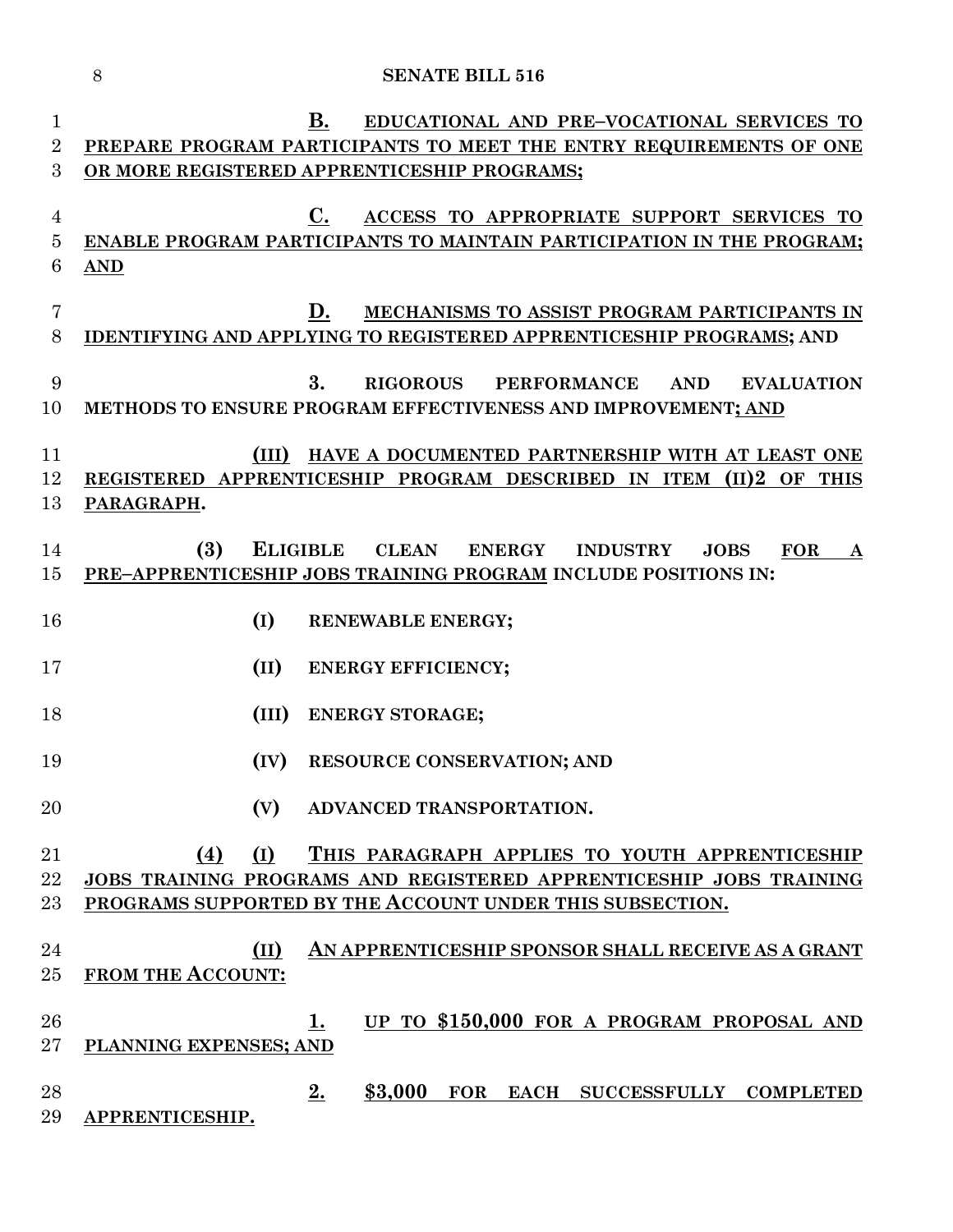| 1              | THE YOUTH APPRENTICESHIP JOBS TRAINING PROGRAMS                                                     |
|----------------|-----------------------------------------------------------------------------------------------------|
| $\overline{2}$ | APPRENTICESHIP JOBS TRAINING PROGRAMS MUST<br>THE REGISTERED<br><b>AND</b>                          |
| 3              | PREPARE WORKERS FOR CAREERS IN THE SOLAR AND WIND SECTORS OF THE CLEAN                              |
| 4              | ENERGY INDUSTRY.                                                                                    |
|                |                                                                                                     |
| $\overline{5}$ | $\bigoplus$<br><del>A GRANT FROM THE ACCOUNT MAY BE MADE ONLY TO A PROGRAM THAT</del>               |
| 6              |                                                                                                     |
|                |                                                                                                     |
| 7              | IN THIS SUBSECTION THE FOLLOWING WORDS HAVE THE<br>(D)<br>(1)<br>(I)                                |
| 8              | MEANINGS INDICATED.                                                                                 |
|                |                                                                                                     |
| 9              | "AMERICAN MANUFACTURED GOODS" MEANS GOODS THAT<br>(II)                                              |
| 10             | ARE:                                                                                                |
|                |                                                                                                     |
| 11             | <b>MANUFACTURED IN THE UNITED STATES; OR</b><br>1.                                                  |
|                |                                                                                                     |
| 12             | ASSEMBLED IN THE UNITED STATES.<br>2.                                                               |
| 13             | "ASSEMBLED IN THE UNITED STATES" MEANS THAT THE<br>(III)                                            |
| 14             | FINAL PRODUCTION TAKES PLACE AT A FACILITY WITHIN THE UNITED STATES,                                |
| 15             | REGARDLESS OF THE ORIGIN OF THE COMPONENTS OR SUBCOMPONENTS.                                        |
|                |                                                                                                     |
| 16             | "MANUFACTURED IN THE UNITED STATES" MEANS:<br>(IV)                                                  |
|                |                                                                                                     |
| 17             | THAT ALL MANUFACTURING PROCESSES TAKE PLACE                                                         |
| 18             | <b>WITHIN THE UNITED STATES; AND</b>                                                                |
|                |                                                                                                     |
| 19             | 2.<br><b>COMPONENT</b><br><b>PARTS</b><br><b>THAT</b><br>$\mathbf{ALL}$<br><b>AND</b><br><b>THE</b> |
| $20\,$         | MANUFACTURING PROCESSES OF THE COMPONENT PARTS ORIGINATE FROM WITHIN                                |
| 21             | THE UNITED STATES, REGARDLESS OF THE ORIGIN OF THE SUBCOMPONENTS.                                   |
|                |                                                                                                     |
| 22             | A GRANT FROM THE ACCOUNT MAY BE MADE ONLY TO A PROGRAM<br>(2)                                       |
| $23\,$         | THAT AGREES TO:                                                                                     |
|                |                                                                                                     |
| 24             | USE OR SUPPLY AMERICAN MANUFACTURED GOODS; AND<br>(I)                                               |
|                |                                                                                                     |
| 25             | (II)<br>INITIATE A PROJECT LABOR AGREEMENT.                                                         |
|                |                                                                                                     |
| 26             | (3)<br>PARAGRAPH (2)(I) OF THIS SUBSECTION DOES NOT APPLY IF:                                       |
|                |                                                                                                     |
| $27\,$         | (I)<br>THE PRICE OF THE AMERICAN MANUFACTURED GOODS                                                 |
| 28             | EXCEEDS THE PRICE OF A SIMILAR MANUFACTURED GOOD THAT IS NOT                                        |
| 29             | MANUFACTURED IN THE UNITED STATES BY AN UNREASONABLE AMOUNT;                                        |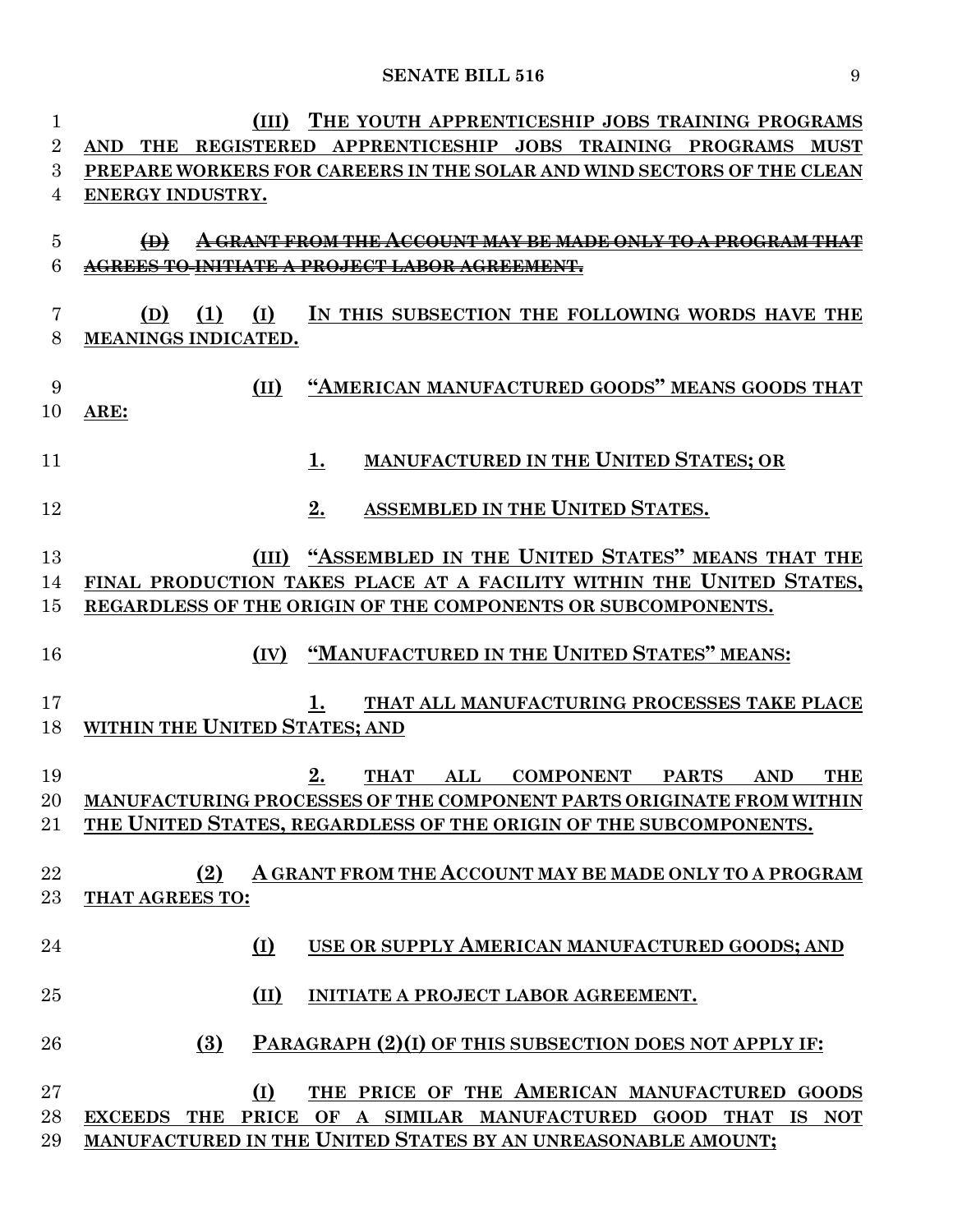**(II) THE ITEM OR A SIMILAR ITEM IS NOT MANUFACTURED OR AVAILABLE FOR PURCHASE IN THE UNITED STATES IN REASONABLY AVAILABLE QUANTITIES;**

 **(III) THE QUALITY OF THE ITEM OR A SIMILAR ITEM MANUFACTURED IN THE UNITED STATES IS SUBSTANTIALLY LESS THAN THE QUALITY OF A COMPARABLY PRICED, SIMILAR, AND AVAILABLE ITEM THAT IS NOT MANUFACTURED IN THE UNITED STATES; OR**

 **(IV) THE PROCUREMENT OF A MANUFACTURED GOOD WOULD BE INCONSISTENT WITH THE PUBLIC INTEREST.**

## **(4) THE BOARD OF PUBLIC WORKS SHALL ADOPT REGULATIONS TO DEFINE THE FOLLOWING TERMS FOR THE PURPOSES OF THIS SUBSECTION:**

- 
- **(I) "REASONABLY AVAILABLE";**
- **(II) "UNREASONABLE AMOUNT"; AND**
- **(III) "SUBSTANTIALLY LESS".**

 **(5) IF A COURT OR A FEDERAL OR STATE AGENCY DETERMINES THAT A PROGRAM RECEIVING MONEY FROM THE ACCOUNT HAS MISREPRESENTED THAT GOODS USED IN A PROGRAM TO WHICH PARAGRAPH (2)(I) APPLIES WERE MANUFACTURED OR ASSEMBLED IN THE UNITED STATES, THAT PROGRAM SHALL BE INELIGIBLE TO RECEIVE A GRANT FROM THE ACCOUNT FOR 5 YEARS FOLLOWING THE DATE THAT THE COURT OR FEDERAL OR STATE AGENCY MAKES THE DETERMINATION.**

## **(E) A PROGRAM THAT RECEIVES A GRANT FROM THE ACCOUNT SHALL MEET THE REQUIREMENTS OF THE STATE PREVAILING WAGE LAW UNDER TITLE 17, SUBTITLE 2 OF THE STATE FINANCE AND PROCUREMENT ARTICLE.**

11–709.

 (a) On or before December 31 of each year, the Department shall report to the Governor and, in accordance with § 2–1246 of the State Government Article, to the Senate Finance Committee and the House Economic Matters Committee on the Maryland EARN Program.

(b) The report required under subsection (a) of this section shall include: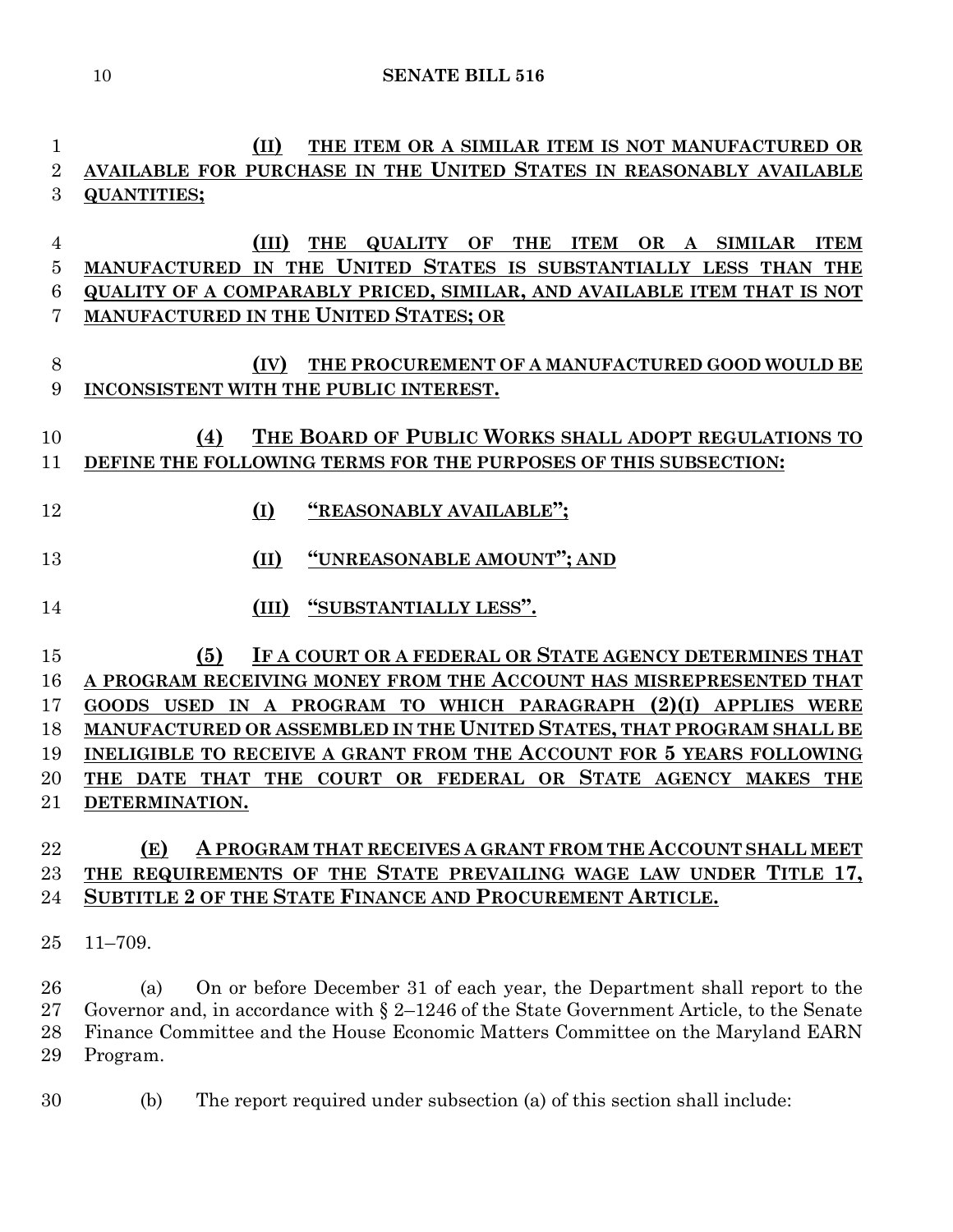(1) an identification of training needs statewide, including industries in urgent need of qualified workers; (2) information on measures being used to track the success and accountability of the Maryland EARN Program, including use of the StateStat accountability process under § 3–1003(b) of the State Finance and Procurement Article; (3) (i) a description of each strategic industry partnership receiving grant funding and the status of the partnership; and (ii) the jurisdiction of the State in which each strategic industry partnership is located; 10 (4) the number of individuals: (i) by sex, race, national origin, income, county of residence, and educational attainment, participating in each component of the Maryland EARN Program; and (ii) participating in the Maryland EARN Program who, as a result of the Program, have obtained: 16 16 1. a credential or an identifiable skill; 2. a new employment position; 3. a title promotion; or 4. a wage promotion; **[**and**]** (5) an assessment of whether and to what extent the approved strategic industry partnerships utilized existing data concerning: 22 (i) training needs in the State identified in previous studies; and (ii) applicable skills needs identified in existing workforce studies, plans, or research**; AND (6) INFORMATION ON THE SUCCESS OF FUNDING WORKFORCE** 

- **DEVELOPMENT PROGRAMS UNDER § 11–708.1 OF THIS SUBTITLE**. **Article – Public Utilities**
- 7–701.
- (a) In this subtitle the following words have the meanings indicated.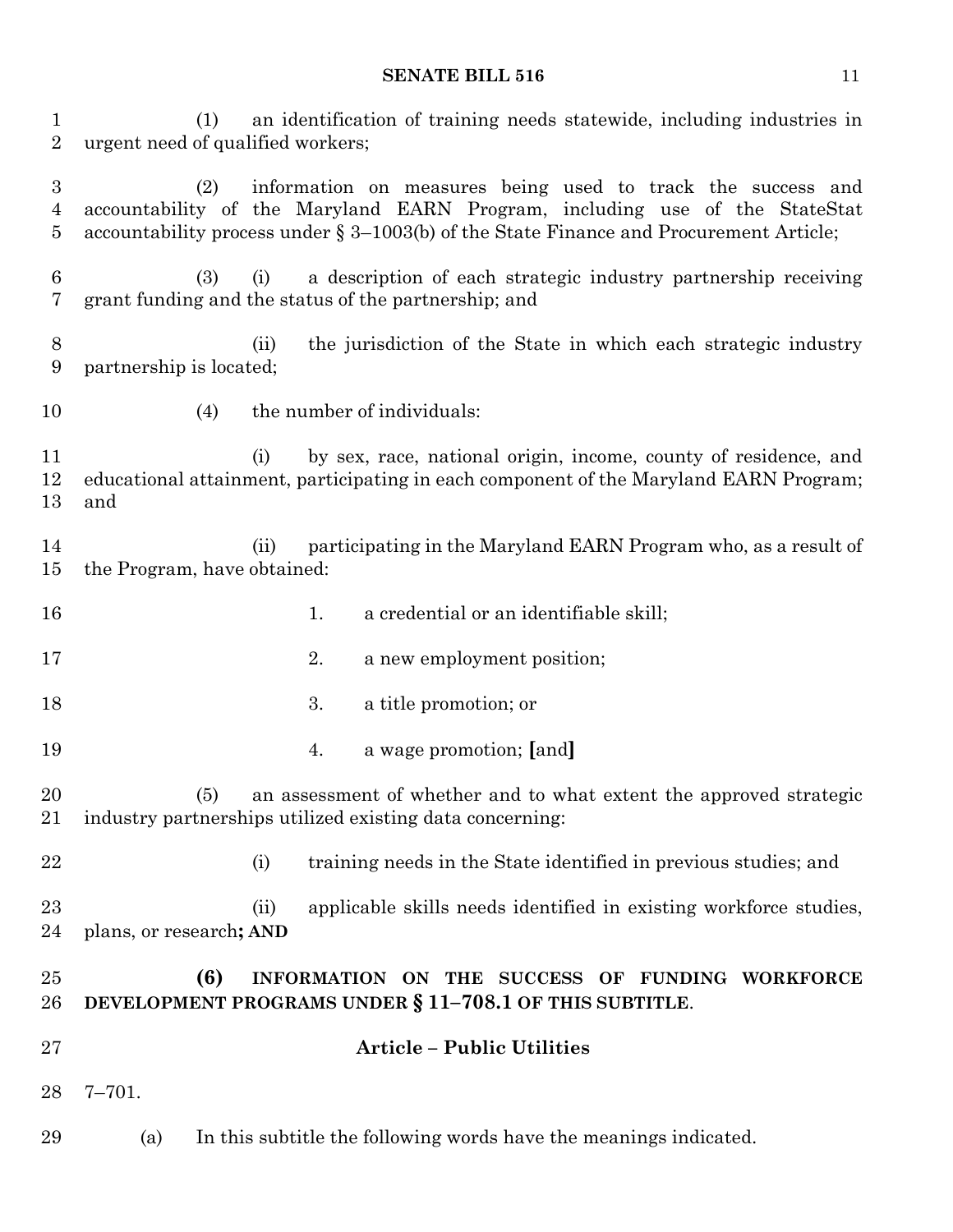(h) "Offshore wind renewable energy credit" or "OREC" means a renewable energy credit equal to the generation attributes of 1 megawatt–hour of electricity that is derived from offshore wind energy.

 (k) "Qualified offshore wind project" means a wind turbine electricity generation facility, including the associated transmission–related interconnection facilities and equipment, that:

 (1) is located on the outer continental shelf of the Atlantic Ocean in an area that**[**:

 (i)**]** the United States Department of the Interior designates for leasing after coordination and consultation with the State in accordance with § 388(a) of the Energy Policy Act of 2005; and

- 
- **[**(ii) is between 10 and 30 miles off the coast of the State;**]**

 (2) interconnects to the PJM Interconnection grid at a point located on the Delmarva Peninsula**[**; and

(3) the Commission approves under § 7–704.1 of this subtitle**]**.

 (n) "Renewable energy credit" or "credit" means a credit equal to the generation attributes of 1 megawatt–hour of electricity that is derived from a Tier 1 renewable source or a Tier 2 renewable source that is located:

19 (1) in the PJM region;

 (2) outside the area described in item (1) of this subsection but in a control area that is adjacent to the PJM region, if the electricity is delivered into the PJM region; or

(3) on the outer continental shelf of the Atlantic Ocean in an area that:

 (i) the United States Department of the Interior designates for leasing after coordination and consultation with the State in accordance with § 388(a) of the Energy Policy Act of 2005; and

(ii) is between 10 and **[**30**] 80** miles off the coast of the State.

## **(P–1) "ROUND 1 OFFSHORE WIND PROJECT" MEANS A QUALIFIED OFFSHORE WIND PROJECT THAT:**

**(1) IS BETWEEN 10 AND 30 MILES OFF THE COAST OF THE STATE; AND**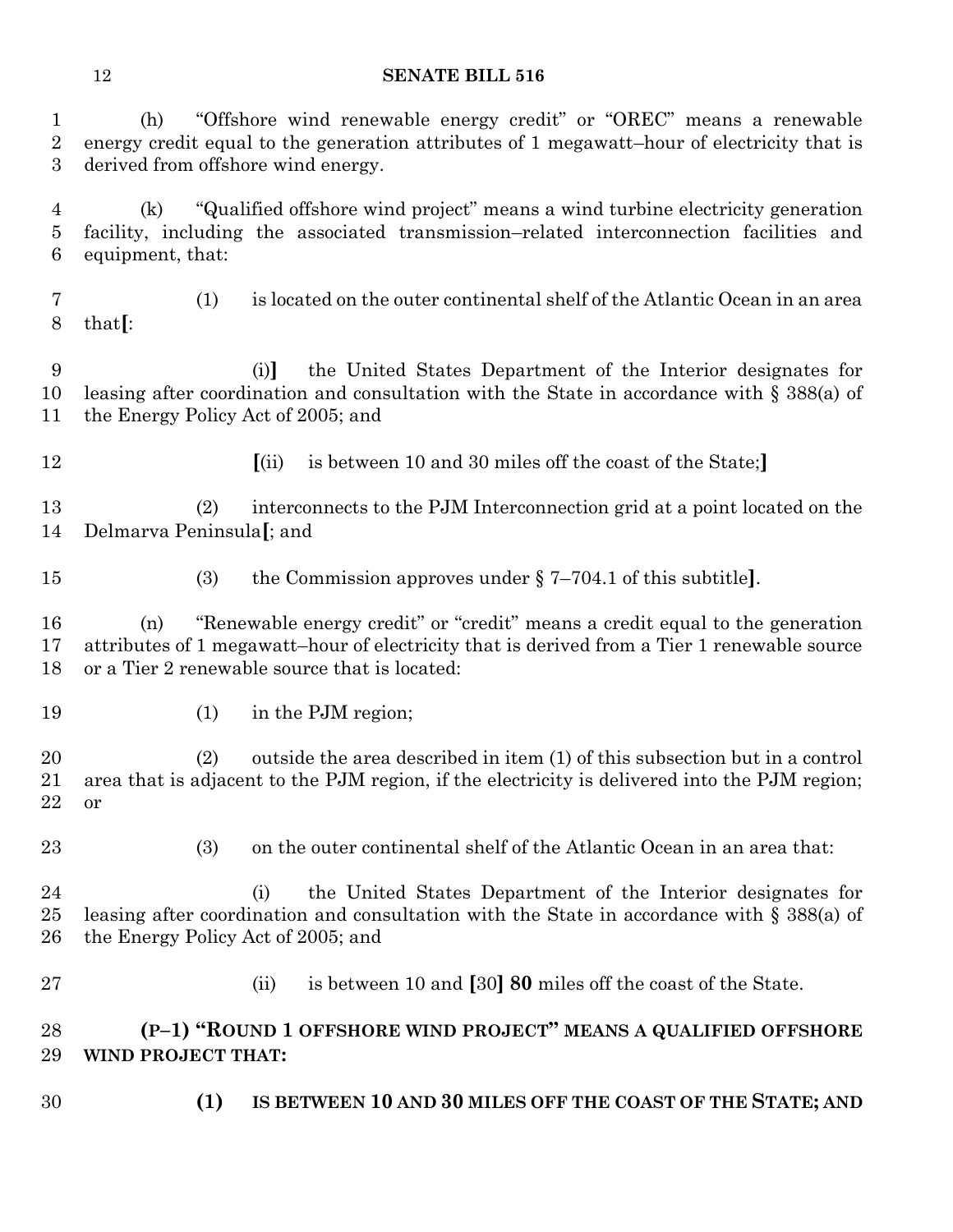| 1<br>$\overline{2}$ | (2)<br>BEFORE JULY 1, 2017.                            | THE COMMISSION APPROVED UNDER § 7-704.1 OF THIS SUBTITLE                                                                                                        |
|---------------------|--------------------------------------------------------|-----------------------------------------------------------------------------------------------------------------------------------------------------------------|
| 3<br>4              | WIND PROJECT THAT:                                     | (P-2) "ROUND 2 OFFSHORE WIND PROJECT" MEANS A QUALIFIED OFFSHORE                                                                                                |
| 5                   | (1)                                                    | IS NOT LESS THAN 10 MILES OFF THE COAST OF THE STATE; AND                                                                                                       |
| 6<br>7              | (2)<br>ON OR AFTER JULY 1, 2017.                       | THE COMMISSION APPROVES UNDER § 7-704.1 OF THIS SUBTITLE                                                                                                        |
| 8<br>9              | (r)<br>sources:                                        | <u>"Tier 1 renewable source" means one or more of the following types of energy</u>                                                                             |
| 10<br>11            | $\leftrightarrow$<br><del>water heating systems:</del> | solar energy, including energy from photovoltaic technologies                                                                                                   |
| 12                  | $\left(\frac{9}{2}\right)$                             |                                                                                                                                                                 |
| 13                  | $\bigoplus$                                            |                                                                                                                                                                 |
| 14<br>15            | $\leftrightarrow$                                      | methane from the anaerobic decomposition of<br>ndfill or wastewater treatment plant;                                                                            |
| 16<br>17            | (5)                                                    | <del>geothermal, including energy generated through geothermal excha</del><br><u>from or thermal energy avoided by, groundwater or a shallow ground source:</u> |
| 18<br>19            | $\left( 6 \right)$                                     |                                                                                                                                                                 |
| 20<br>21            |                                                        | <del>fuel cell that produces electricity from a Tier 1 renewable source</del><br>under item $(3)$ or $(4)$ of this subsection;                                  |
| 22<br>23<br>24      | (8)<br>Commission;                                     | a small hydroelectric power plant of less than [30] 60 megawatts in<br>capacity that is licensed or exempt from licensing by the Federal Energy Regulatory      |
| 25                  | $\bigoplus$                                            | poultry litter-to-energy;                                                                                                                                       |
| 26                  | (10)                                                   | waste to energy;                                                                                                                                                |
| 27                  | $\left(\downarrow \downarrow \downarrow \right)$       | refuse derived fuel: and                                                                                                                                        |
| 28                  | $\left(\frac{12}{2}\right)$                            | <del>thermal energy from a thermal-</del>                                                                                                                       |
| 29                  | $7 - 702.$                                             |                                                                                                                                                                 |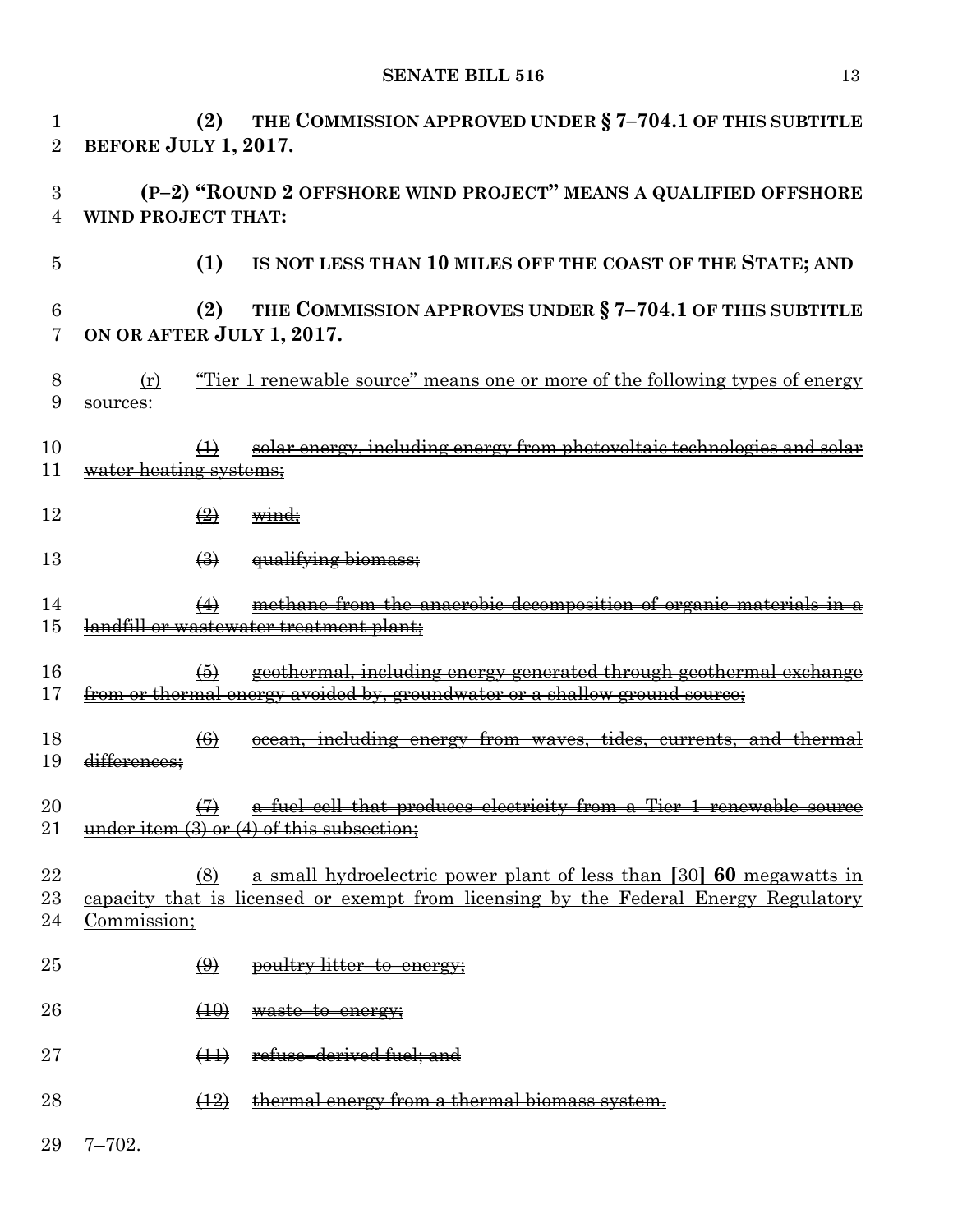| $\mathbf{1}$                   | (a)               | It is the intent of the General Assembly to:                                                                                                                                                                                                                          |
|--------------------------------|-------------------|-----------------------------------------------------------------------------------------------------------------------------------------------------------------------------------------------------------------------------------------------------------------------|
| $\sqrt{2}$<br>$\boldsymbol{3}$ |                   | (1)<br>recognize the economic, environmental, fuel diversity, and security<br>benefits of renewable energy resources;                                                                                                                                                 |
| $\overline{4}$<br>$\bf 5$<br>6 | <b>RESOURCES;</b> | (2)<br><b>REDUCE</b><br><b>GREENHOUSE</b><br><b>GAS</b><br><b>EMISSIONS</b><br><b>AND</b><br><b>ELIMINATE</b><br>CARBON-FUELED GENERATION FROM THE STATE'S ELECTRIC GRID BY USING THESE                                                                               |
| $\overline{7}$                 |                   | (3)<br>establish a market for electricity from these resources in Maryland; and                                                                                                                                                                                       |
| 8<br>9                         | resources.        | [(3)] (4)<br>lower the cost to consumers of electricity produced from these                                                                                                                                                                                           |
| 10                             | (b)               | The General Assembly finds that:                                                                                                                                                                                                                                      |
| 11<br>12<br>13<br>14           | at large; [and]   | the benefits of electricity from renewable energy resources, including<br>(1)<br>long-term decreased emissions, a healthier environment, increased energy security, and<br>decreased reliance on and vulnerability from imported energy sources, accrue to the public |
| 15<br>16                       |                   | electricity suppliers and consumers share an obligation to develop a<br>(2)<br>minimum level of these resources in the electricity supply portfolio of the State; AND                                                                                                 |
| 17<br>18<br>19<br>20           |                   | (3)<br>THE STATE NEEDS TO INCREASE ITS RELIANCE ON RENEWABLE<br>ENERGY IN ORDER TO REDUCE GREENHOUSE GAS EMISSIONS AND MEET THE<br>STATE'S GREENHOUSE GAS EMISSIONS REDUCTION GOALS UNDER $\S 2-1205$ OF THE<br><b>ENVIRONMENT ARTICLE.</b>                           |
| 21                             | $7 - 703.$        |                                                                                                                                                                                                                                                                       |
| 22<br>23<br>24                 | (a)               | The Commission shall implement a renewable energy portfolio<br>(1)<br>(i)<br>standard that, except as provided under paragraphs (2) and (3) of this subsection, applies<br>to all retail electricity sales in the State by electricity suppliers.                     |
| 25<br>26<br>27                 |                   | If the standard becomes applicable to electricity sold to a<br>(ii)<br>customer after the start of a calendar year, the standard does not apply to electricity sold<br>to the customer during that portion of the year before the standard became applicable.         |
| 28<br>29                       |                   | A renewable energy portfolio standard may not apply to electricity sales<br>(2)<br>at retail by any electricity supplier:                                                                                                                                             |
| 30<br>31                       |                   | in excess of 300,000,000 kilowatt-hours of industrial process load<br>(i)<br>to a single customer in a year;                                                                                                                                                          |

to a single customer in a year;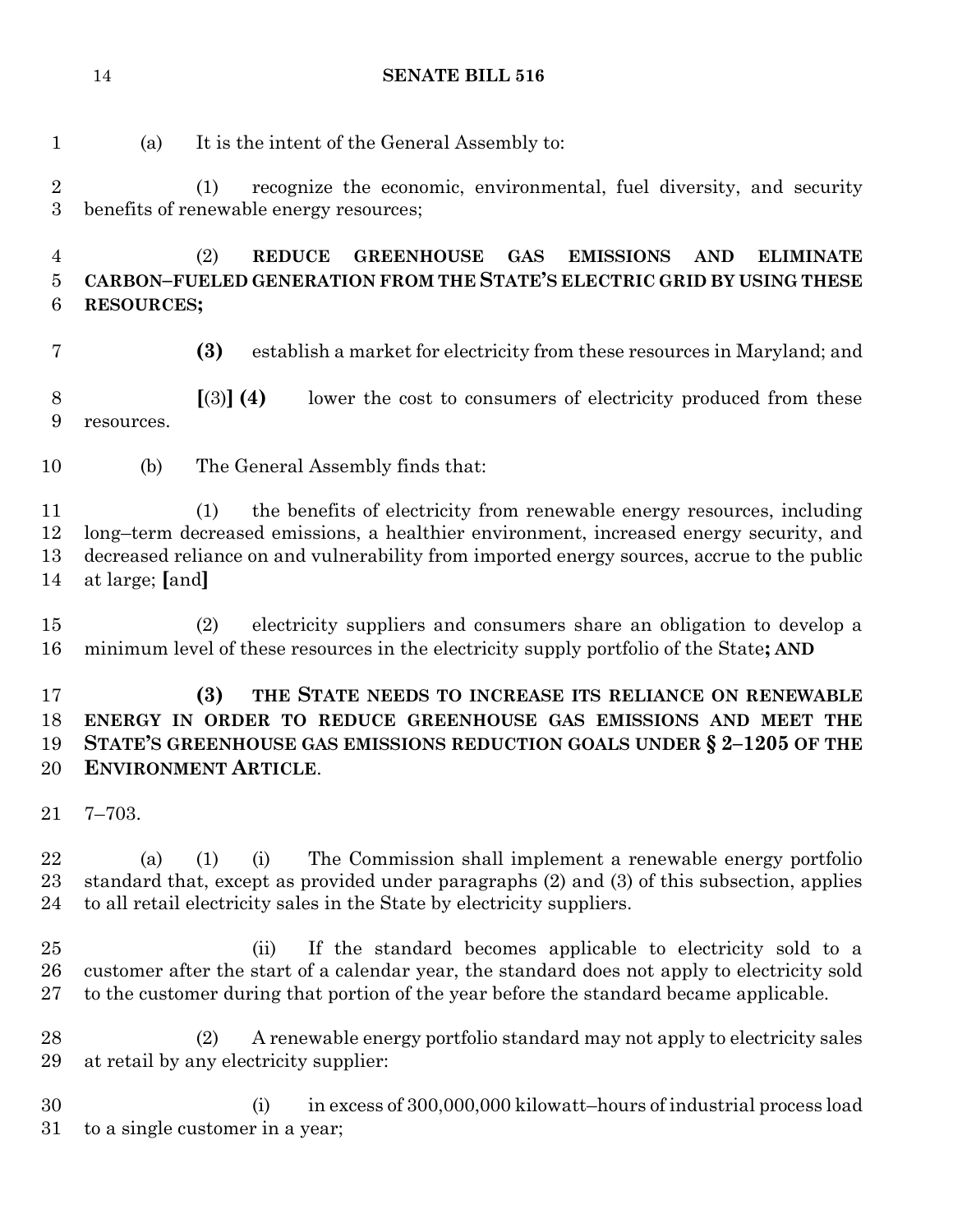(ii) to residential customers in a region of the State in which electricity prices for residential customers are subject to a freeze or cap contained in a settlement agreement entered into under § 7–505 of this title until the freeze or cap has expired; or

 (iii) to a customer served by an electric cooperative under an electricity supplier purchase agreement that existed on October 1, 2004, until the expiration of the agreement, as the agreement may be renewed or amended.

 (3) The portion of a renewable energy portfolio standard that represents offshore wind energy may not apply to electricity sales at retail by any electricity supplier in excess of:

 (i) 75,000,000 kilowatt–hours of industrial process load to a single customer in a year; and

13 (ii) 3,000 kilowatt–hours of electricity in a month to a customer who is an owner of agricultural land and files an Internal Revenue Service form 1040, schedule F.

 (b) The **EXCEPT AS PROVIDED IN SUBSECTION (E) OF THIS SECTION, THE**  renewable energy portfolio standard shall be as follows:

 (1) in 2006, 1% from Tier 1 renewable sources and 2.5% from Tier 2 renewable sources;

 (2) in 2007, 1% from Tier 1 renewable sources and 2.5% from Tier 2 renewable sources;

 (3) in 2008, 2.005% from Tier 1 renewable sources, including at least 0.005% derived from solar energy, and 2.5% from Tier 2 renewable sources;

 (4) in 2009, 2.01% from Tier 1 renewable sources, including at least 0.01% derived from solar energy, and 2.5% from Tier 2 renewable sources;

 (5) in 2010, 3.025% from Tier 1 renewable sources, including at least 0.025% derived from solar energy, and 2.5% from Tier 2 renewable sources;

 (6) in 2011, 5.0% from Tier 1 renewable sources, including at least 0.05% derived from solar energy, and 2.5% from Tier 2 renewable sources;

 (7) in 2012, 6.5% from Tier 1 renewable sources, including at least 0.1% derived from solar energy, and 2.5% from Tier 2 renewable sources;

 (8) in 2013, 8.2% from Tier 1 renewable sources, including at least 0.25% derived from solar energy, and 2.5% from Tier 2 renewable sources;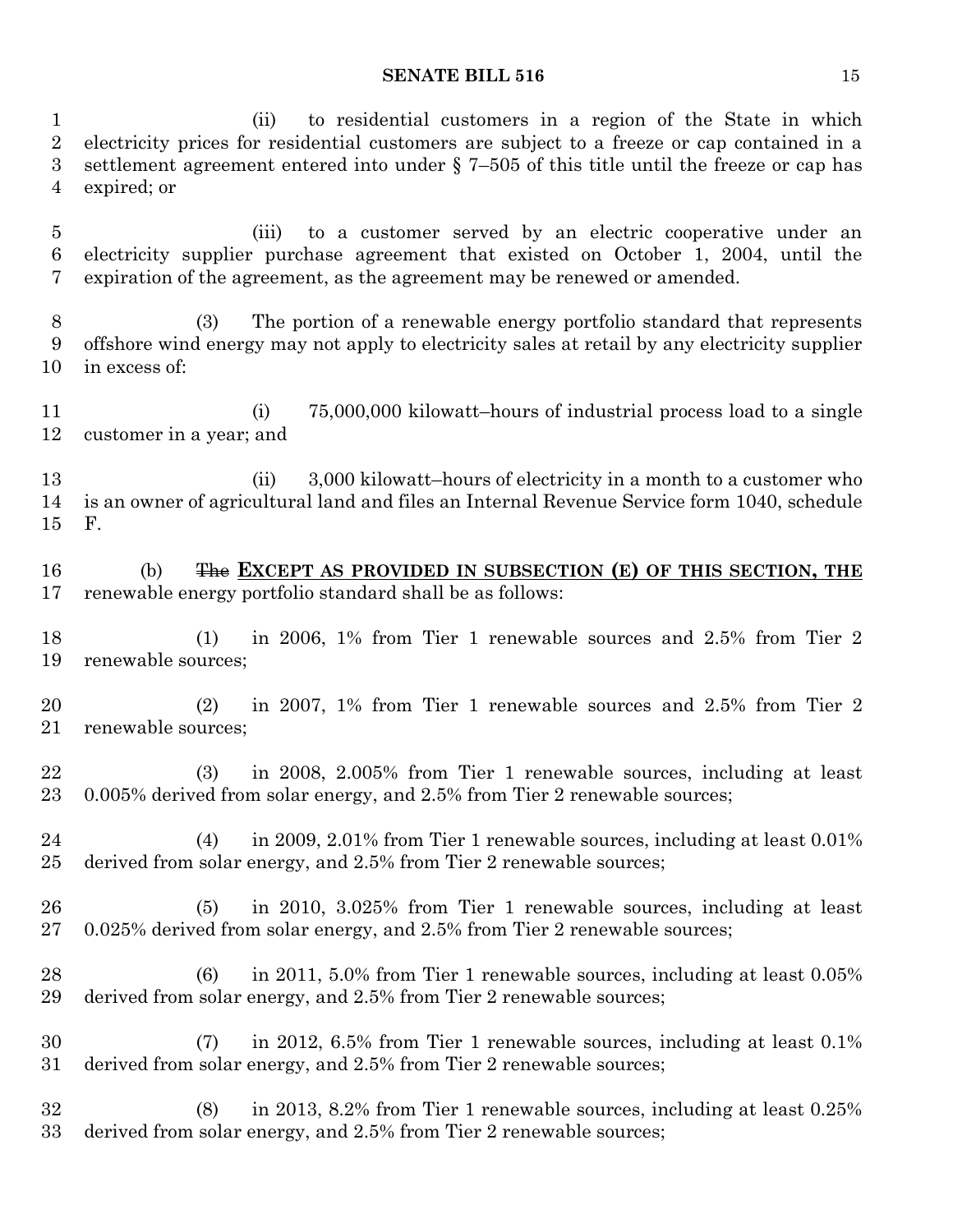| 1<br>$\overline{2}$   | (9)  |                   |    | in 2014, 10.3% from Tier 1 renewable sources, including at least 0.35%<br>derived from solar energy, and 2.5% from Tier 2 renewable sources;     |
|-----------------------|------|-------------------|----|--------------------------------------------------------------------------------------------------------------------------------------------------|
| $\boldsymbol{3}$<br>4 | (10) |                   |    | in 2015, 10.5% from Tier 1 renewable sources, including at least 0.5%<br>derived from solar energy, and 2.5% from Tier 2 renewable sources;      |
| $\overline{5}$<br>6   | (11) |                   |    | in 2016, 12.7% from Tier 1 renewable sources, including at least 0.7%<br>derived from solar energy, and 2.5% from Tier 2 renewable sources;      |
| 7                     | (12) | in 2017:          |    |                                                                                                                                                  |
| 8                     |      | (i)               |    | 13.1% from Tier 1 renewable sources, including:                                                                                                  |
| 9                     |      |                   | 1. | at least 1.15% derived from solar energy; and                                                                                                    |
| 10<br>11              |      |                   | 2. | an amount set by the Commission under $\S$ 7-704.2(a) of<br>this subtitle, not to exceed 2.5%, derived from offshore wind energy; and            |
| 12                    |      | (ii)              |    | 2.5% from Tier 2 renewable sources;                                                                                                              |
| 13                    | (13) | in 2018:          |    |                                                                                                                                                  |
| 14                    |      | (i)               |    | 15.8% from Tier 1 renewable sources, including:                                                                                                  |
| 15                    |      |                   | 1. | at least 1.5% derived from solar energy; and                                                                                                     |
| 16<br>17              |      |                   | 2. | an amount set by the Commission under $\S$ 7-704.2(a) of<br>this subtitle, not to exceed 2.5%, derived from offshore wind energy; and            |
| 18                    |      | (ii)              |    | 2.5% from Tier 2 renewable sources;                                                                                                              |
| 19                    | (14) | in 2019,:         |    |                                                                                                                                                  |
| 20                    |      | $\Omega$          |    | [20.4%] 20.7% from Tier 1 renewable sources, including:                                                                                          |
| 21                    |      | $\leftrightarrow$ | 1. | at least [1.95%] 5.5% derived from solar energy; and                                                                                             |
| 22<br>23              |      | $\overline{44}$   | 2. | an amount set by the Commission under $\S$ 7-704.2(a) of<br>this subtitle, not to exceed 2.5%, derived from offshore wind energy; $\text{and}$ } |
| 24                    |      | (II)              |    | 2.5% FROM TIER 2 RENEWABLE SOURCES;                                                                                                              |
| $25\,$                | (15) |                   |    | in 2020 [and later] $\frac{1}{2}$ :                                                                                                              |
| $26\,$                |      | (I)               |    | [25%] 28% from Tier 1 renewable sources, including:                                                                                              |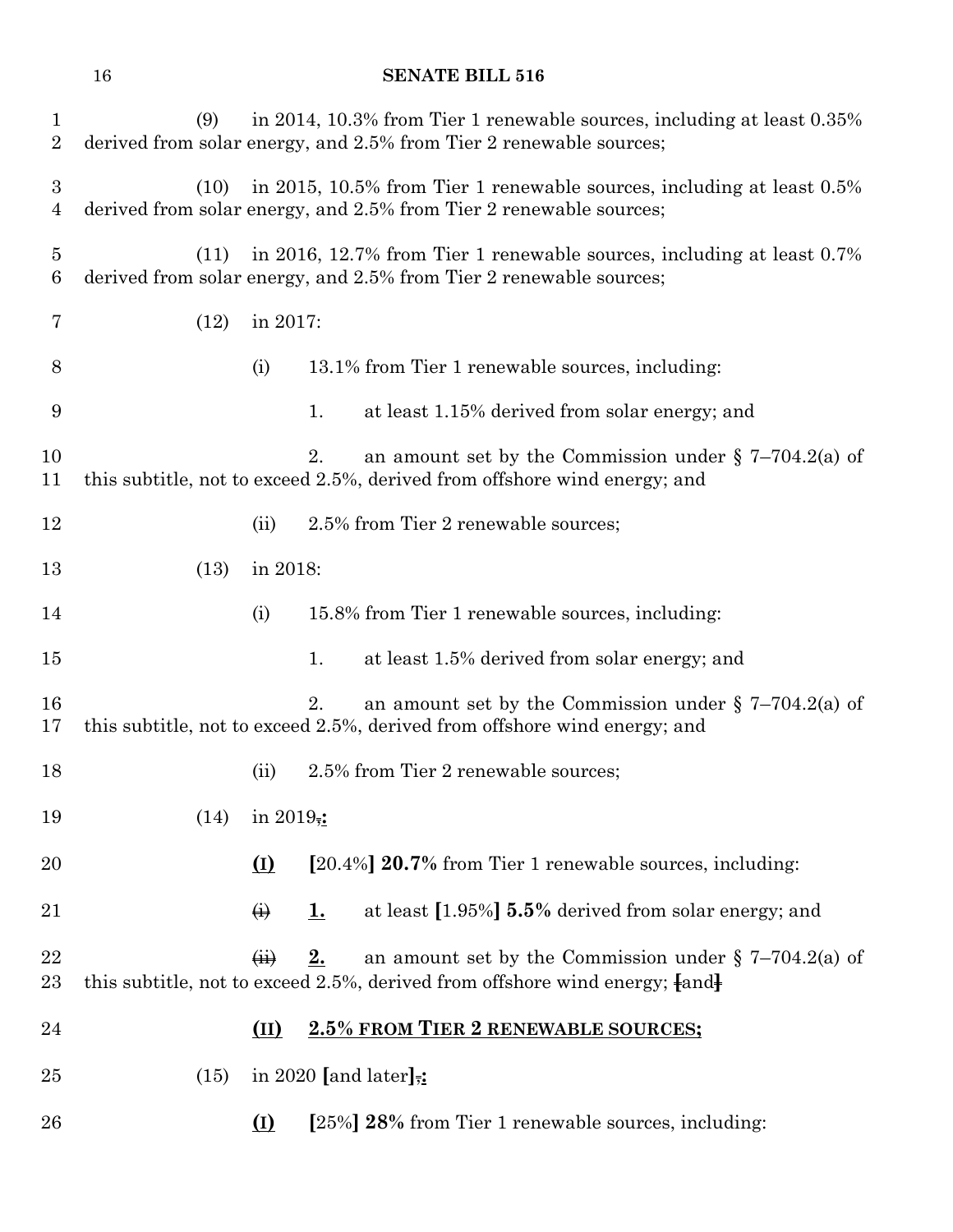| $\mathbf{1}$        |      | $\leftrightarrow$                | 1. | at least [2.5%] 6% derived from solar energy; and                                                                                     |
|---------------------|------|----------------------------------|----|---------------------------------------------------------------------------------------------------------------------------------------|
| $\overline{2}$<br>3 |      | $\overrightarrow{(\mathbf{ii})}$ | 2. | an amount set by the Commission under $\S$ 7-704.2(a) of<br>this subtitle, not to exceed 2.5%, derived from offshore wind energy; AND |
| $\overline{4}$      |      | (II)                             |    | 2.5% FROM TIER 2 RENEWABLE SOURCES;                                                                                                   |
| $\overline{5}$      |      |                                  |    | (16) IN 2021, 30.8% FROM TIER 1 RENEWABLE SOURCES, INCLUDING:                                                                         |
| 6                   |      | (I)                              |    | AT LEAST 7.5% DERIVED FROM SOLAR ENERGY; AND                                                                                          |
| $\overline{7}$<br>8 |      | (II)                             |    | AN AMOUNT SET BY THE COMMISSION UNDER § 7-704.2(A)<br>OF THIS SUBTITLE DERIVED FROM OFFSHORE WIND ENERGY;                             |
| 9                   | (17) |                                  |    | IN 2022, 33.1% FROM TIER 1 RENEWABLE SOURCES, INCLUDING:                                                                              |
| 10                  |      | (I)                              |    | AT LEAST 8.5% DERIVED FROM SOLAR ENERGY; AND                                                                                          |
| 11<br>12            |      | (II)                             |    | AN AMOUNT SET BY THE COMMISSION UNDER $\S 7-704.2(A)$<br>OF THIS SUBTITLE DERIVED FROM OFFSHORE WIND ENERGY;                          |
| 13                  | (18) |                                  |    | IN 2023, 35.4% FROM TIER 1 RENEWABLE SOURCES, INCLUDING:                                                                              |
| 14                  |      | (I)                              |    | AT LEAST 9.5% DERIVED FROM SOLAR ENERGY; AND                                                                                          |
| 15<br>16            |      | (II)                             |    | AN AMOUNT SET BY THE COMMISSION UNDER $\S 7-704.2(A)$<br>OF THIS SUBTITLE DERIVED FROM OFFSHORE WIND ENERGY;                          |
| 17                  |      |                                  |    | (19) IN 2024, 37.7% FROM TIER 1 RENEWABLE SOURCES, INCLUDING:                                                                         |
| 18                  |      | (I)                              |    | AT LEAST 10.5% DERIVED FROM SOLAR ENERGY; AND                                                                                         |
| 19<br>20            |      | (II)                             |    | AN AMOUNT SET BY THE COMMISSION UNDER $\S 7-704.2(A)$<br>OF THIS SUBTITLE DERIVED FROM OFFSHORE WIND ENERGY;                          |
| 21                  | (20) |                                  |    | IN 2025, 40% FROM TIER 1 RENEWABLE SOURCES, INCLUDING:                                                                                |
| 22                  |      | (I)                              |    | AT LEAST 11.5% DERIVED FROM SOLAR ENERGY; AND                                                                                         |
| 23<br>24            |      | (II)                             |    | AN AMOUNT SET BY THE COMMISSION UNDER § 7-704.2(A)<br>OF THIS SUBTITLE, NOT TO EXCEED 10%, DERIVED FROM OFFSHORE WIND ENERGY;         |
| 25                  | (21) |                                  |    | IN 2026, 42.5% FROM TIER 1 RENEWABLE SOURCES, INCLUDING:                                                                              |
| 26                  |      | (I)                              |    | AT LEAST 12.5% DERIVED FROM SOLAR ENERGY; AND                                                                                         |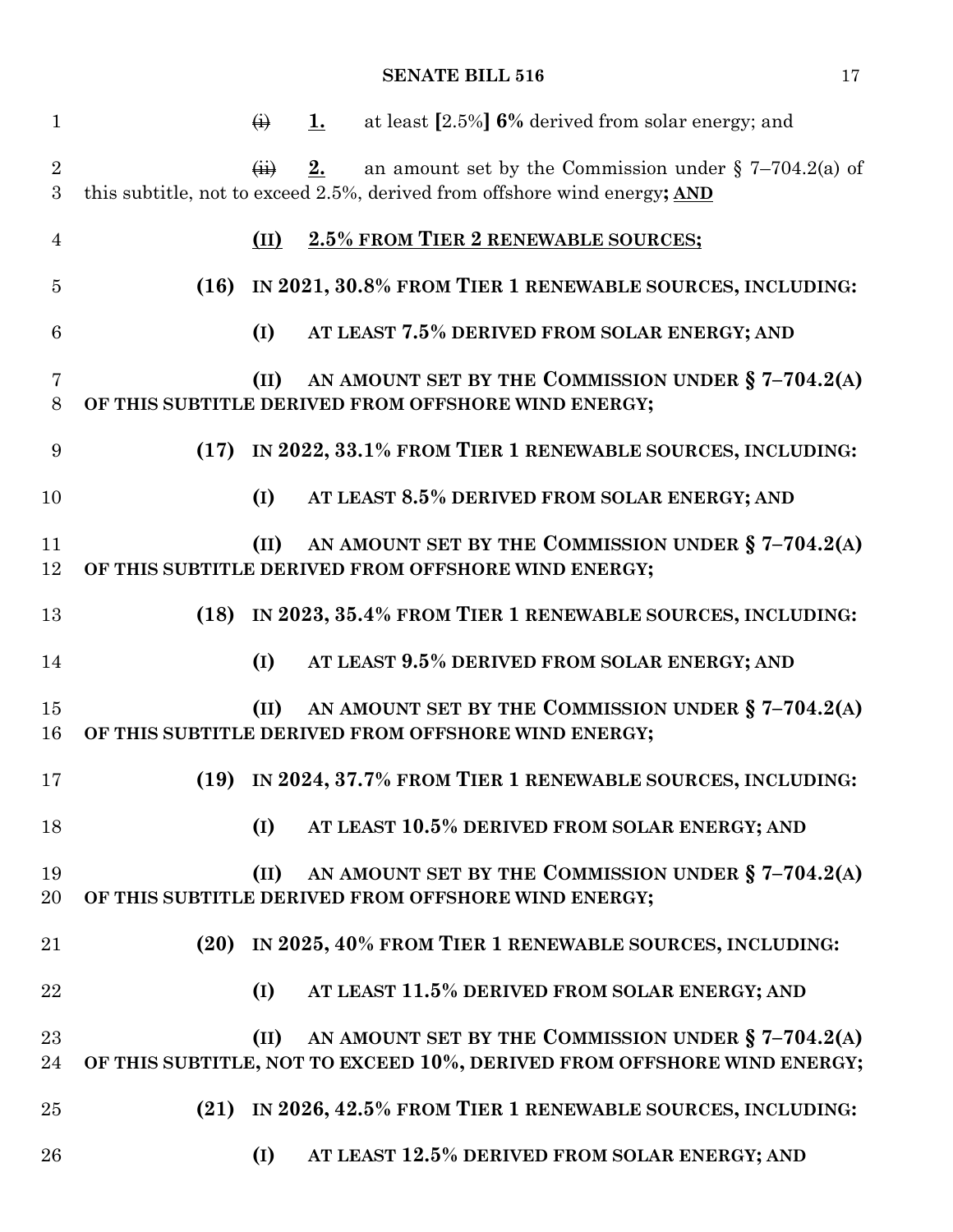**(II) AN AMOUNT SET BY THE COMMISSION UNDER § 7–704.2(A) OF THIS SUBTITLE DERIVED FROM OFFSHORE WIND ENERGY, INCLUDING AT LEAST 400 MEGAWATTS OF ROUND 2 OFFSHORE WIND PROJECTS; (22) IN 2027, 45.5% FROM TIER 1 RENEWABLE SOURCES, INCLUDING: (I) AT LEAST 13.5% DERIVED FROM SOLAR ENERGY; AND (II) AN AMOUNT SET BY THE COMMISSION UNDER § 7–704.2(A) OF THIS SUBTITLE DERIVED FROM OFFSHORE WIND ENERGY, INCLUDING AT LEAST 400 MEGAWATTS OF ROUND 2 OFFSHORE WIND PROJECTS; (23) IN 2028, 47.5% FROM TIER 1 RENEWABLE SOURCES, INCLUDING: (I) AT LEAST 14.5% DERIVED FROM SOLAR ENERGY; AND (II) AN AMOUNT SET BY THE COMMISSION UNDER § 7–704.2(A) OF THIS SUBTITLE DERIVED FROM OFFSHORE WIND ENERGY, INCLUDING AT LEAST 800 MEGAWATTS OF ROUND 2 OFFSHORE WIND PROJECTS; (24) IN 2029, 49.5% FROM TIER 1 RENEWABLE SOURCES, INCLUDING: (I) AT LEAST 14.5% DERIVED FROM SOLAR ENERGY; AND (II) AN AMOUNT SET BY THE COMMISSION UNDER § 7–704.2(A) OF THIS SUBTITLE DERIVED FROM OFFSHORE WIND ENERGY, INCLUDING AT LEAST 800 MEGAWATTS OF ROUND 2 OFFSHORE WIND PROJECTS; AND (25) IN 2030 AND LATER, 50% FROM TIER 1 RENEWABLE SOURCES, INCLUDING: (I) AT LEAST 14.5% DERIVED FROM SOLAR ENERGY; AND (II) AN AMOUNT SET BY THE COMMISSION UNDER § 7–704.2(A) OF THIS SUBTITLE DERIVED FROM OFFSHORE WIND ENERGY, INCLUDING AT LEAST 1,200 MEGAWATTS OF ROUND 2 OFFSHORE WIND PROJECTS**. (c) Before calculating the number of credits required to meet the percentages established under subsection (b) of this section, an electricity supplier shall exclude from its total retail electricity sales all retail electricity sales described in subsection (a)(2) and (3) of this section.

29 (d) Subject to subsections (a) and (c) of this section and in accordance with  $\S$ 7–704.2 of this subtitle, an electricity supplier shall meet the renewable energy portfolio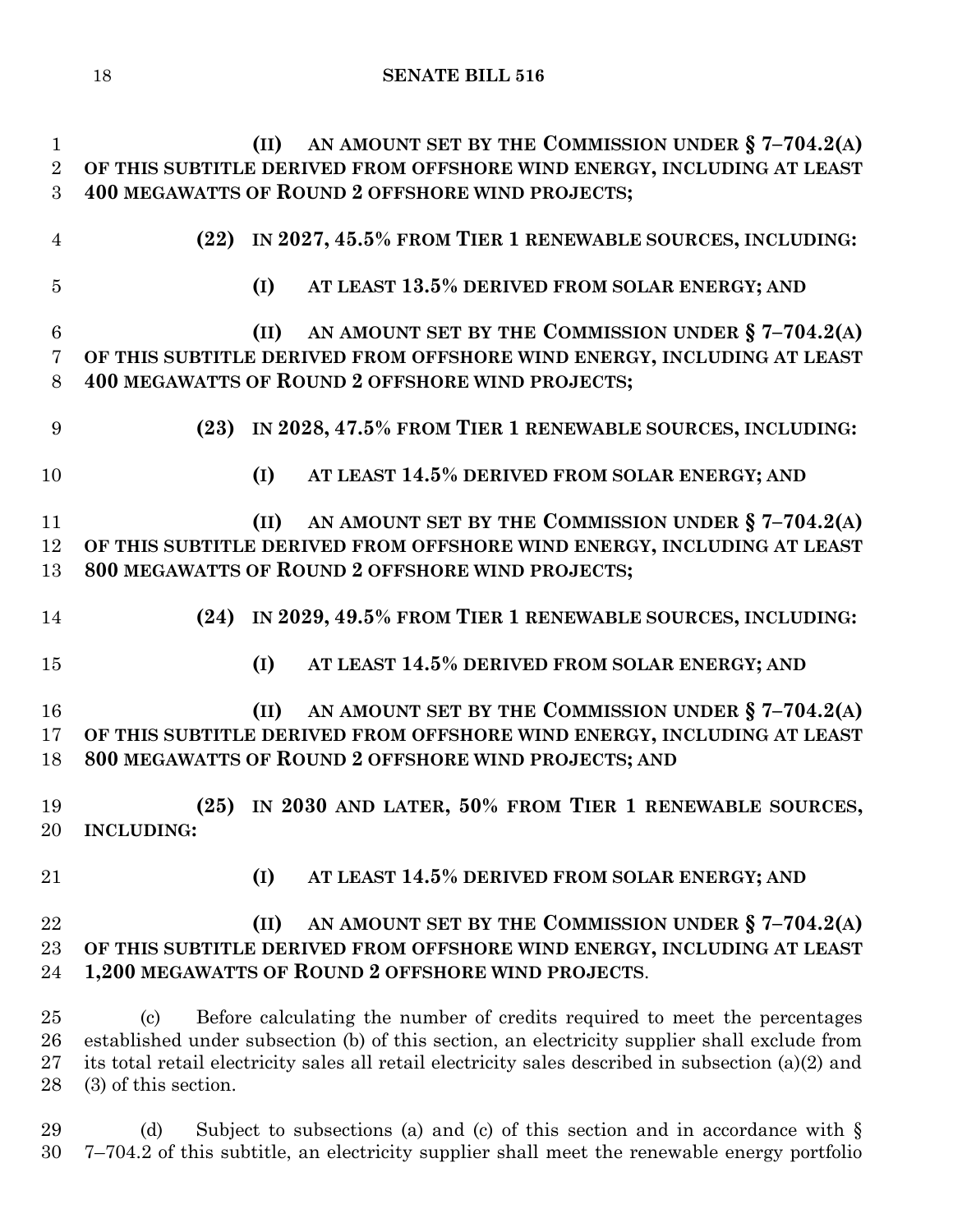standard by accumulating the equivalent amount of renewable energy credits that equal the percentages required under this section.

## **(E) THE REQUIRED PERCENTAGE OF AN ELECTRIC COOPERATIVE'S RENEWABLE ENERGY PORTFOLIO STANDARD DERIVED FROM SOLAR ENERGY SHALL BE:**

- **(1) 2.5% FROM 2020 THROUGH 2029; AND**
- **(2) 5.0% IN 2030 AND LATER.**
- 7–704.

 (a) (4) Energy from a Tier 2 renewable source under § 7–701(s) of this subtitle is eligible for inclusion in meeting the renewable energy portfolio standard through **[**2018**] 2020** if it is generated at a system or facility that existed and was operational as of January 1, 2004, even if the facility or system was not capable of generating electricity on that date.

7–704.1.

(a) (1) **THE GENERAL ASSEMBLY FINDS AND DECLARES THAT:**

 **(I) THE DEVELOPMENT OF OFFSHORE WIND ENERGY IS IMPORTANT TO THE ECONOMIC WELL–BEING OF THE STATE AND THE NATION; AND**

 **(II) IT IS IN THE PUBLIC INTEREST OF THE STATE TO FACILITATE THE CONSTRUCTION OF AT LEAST 1,200 MEGAWATTS OF ROUND 2 OFFSHORE WIND PROJECTS IN ORDER TO:**

 **1. POSITION THE STATE TO TAKE ADVANTAGE OF THE ECONOMIC DEVELOPMENT BENEFITS OF THE EMERGING OFFSHORE WIND INDUSTRY;**

 **2. PROMOTE THE DEVELOPMENT OF RENEWABLE ENERGY SOURCES THAT INCREASE THE NATION'S INDEPENDENCE FROM FOREIGN SOURCES OF FOSSIL FUELS;**

 **3. REDUCE THE ADVERSE ENVIRONMENTAL AND HEALTH IMPACTS OF TRADITIONAL FOSSIL FUEL ENERGY SOURCES; AND**

 **4. PROVIDE A LONG–TERM HEDGE AGAINST VOLATILE PRICES OF FOSSIL FUELS.**

 **(2)** After the effective date of Commission regulations implementing this section and § 7–704.2 of this subtitle, **AND BEFORE JUNE 30, 2017,** a person may submit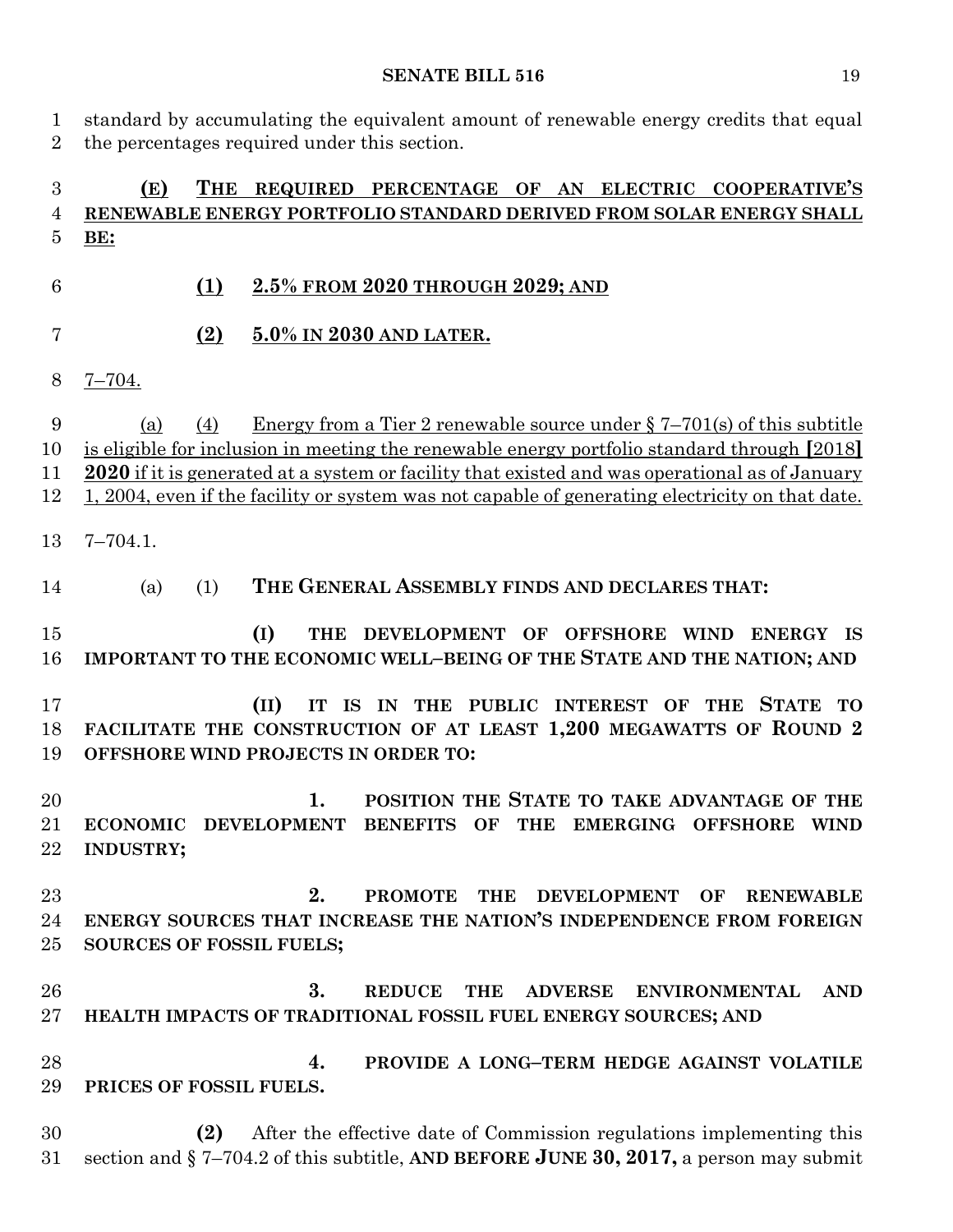| 1<br>$\overline{2}$                | an application to the Commission for approval of a proposed <b>ROUND</b> 1 offshore wind<br>project.                                                                                                                                                                                                                                |
|------------------------------------|-------------------------------------------------------------------------------------------------------------------------------------------------------------------------------------------------------------------------------------------------------------------------------------------------------------------------------------|
| $\boldsymbol{3}$<br>$\overline{4}$ | $(2)$ (3)<br>On receipt of the application for approval of a [qualified]<br>(i)<br><b>ROUND 1</b> offshore wind project, the Commission shall:                                                                                                                                                                                      |
| $\bf 5$<br>6                       | open an application period when other interested persons<br>1.<br>may submit applications for approval of [qualified] <b>ROUND 1</b> offshore wind projects; and                                                                                                                                                                    |
| 7<br>8                             | provide notice that the Commission is accepting<br>2.<br>applications for approval of [qualified] ROUND 1 offshore wind projects.                                                                                                                                                                                                   |
| 9<br>10<br>11                      | The Commission shall set the closing date for the application<br>(ii)<br>period to be no sooner than 90 days after the notice provided under subparagraph (i) of this<br>paragraph.                                                                                                                                                 |
| 12<br>13                           | THE COMMISSION SHALL PROVIDE ADDITIONAL APPLICATION<br>(4)<br>PERIODS BEGINNING, RESPECTIVELY:                                                                                                                                                                                                                                      |
| 14<br>15                           | JANUARY 1, 2020, FOR CONSIDERATION OF ROUND 2<br>(I)<br>OFFSHORE WIND PROJECTS TO BEGIN CREATING ORECS NOT LATER THAN 2026;                                                                                                                                                                                                         |
| 16<br>17<br>18                     | JANUARY 1, 2021, FOR CONSIDERATION OF ROUND 2<br>(II)<br>OFFSHORE WIND PROJECTS TO BEGIN CREATING ORECS NOT LATER THAN 2028;<br><b>AND</b>                                                                                                                                                                                          |
| 19<br>20                           | JANUARY 1, 2022, FOR CONSIDERATION OF ROUND 2<br>(III)<br>OFFSHORE WIND PROJECTS TO BEGIN CREATING ORECS NOT LATER THAN 2030.                                                                                                                                                                                                       |
| 21<br>22                           | In its discretion, the Commission may provide for additional<br>$[(3)]$ (5)<br>application periods.                                                                                                                                                                                                                                 |
| 23<br>24<br>25                     | Unless extended by mutual consent of the parties, the Commission shall<br>(b)<br>approve, conditionally approve, or deny an application within 180 days after the close of<br>the application period.                                                                                                                               |
| 26                                 | An application shall include:<br>$\left( \mathrm{c}\right)$                                                                                                                                                                                                                                                                         |
| 27<br>28                           | (1)<br>a detailed description and financial analysis of the offshore wind<br>project;                                                                                                                                                                                                                                               |
| 29<br>30<br>31<br>32               | the proposed method of financing the offshore wind project, including<br>(2)<br>documentation demonstrating that the applicant has applied for all current eligible State<br>and federal grants, rebates, tax credits, loan guarantees, or other programs available to<br>offset the cost of the project or provide tax advantages; |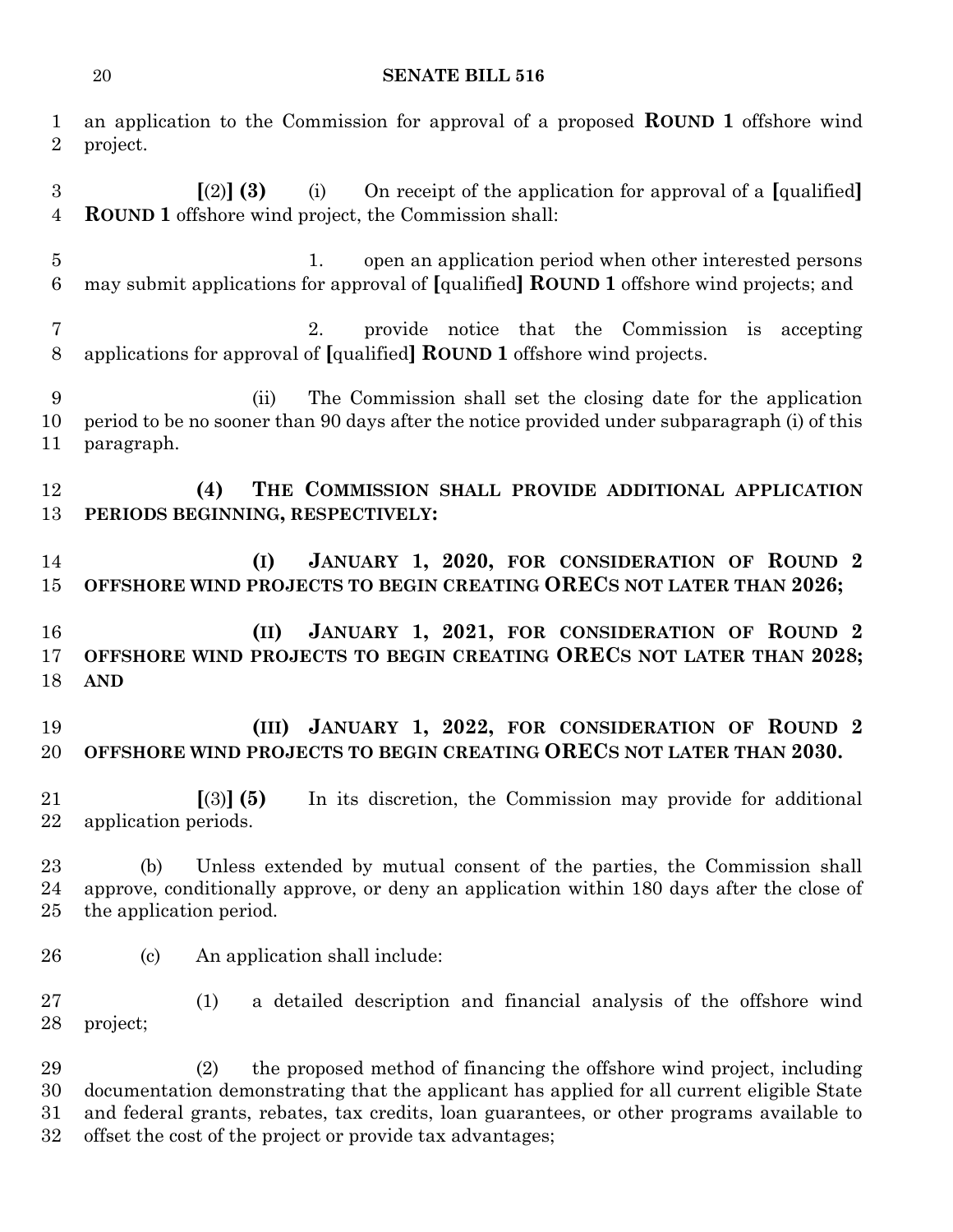(3) a cost–benefit analysis that shall include at a minimum: (i) a detailed input–output analysis of the impact of the offshore wind project on income, employment, wages, and taxes in the State with particular emphasis on in–State manufacturing employment; (ii) detailed information concerning assumed employment impacts in the State, including the expected duration of employment opportunities, the salary of each position, and other supporting evidence of employment impacts; (iii) an analysis of the anticipated environmental benefits, health benefits, and environmental impacts of the offshore wind project to the citizens of the State; (iv) an analysis of any impact on residential, commercial, and industrial ratepayers over the life of the offshore wind project; (v) an analysis of any long–term effect on energy and capacity markets as a result of the proposed offshore wind project; (vi) an analysis of any impact on businesses in the State; and (vii) other benefits, such as increased in–State construction, operations, maintenance, and equipment purchase; (4) a proposed OREC pricing schedule for the offshore wind project that shall **[**set**] SPECIFY** a price for the generation attributes, including the energy, capacity, ancillary services, and environmental attributes; (5) a decommissioning plan for the project, including provisions for decommissioning as required by the United States Department of the Interior; (6) a commitment to: (i) abide by the requirements set forth in subsection (e) of this section; and (ii) deposit at least \$6,000,000, in the manner required under subsection (g) of this section, into the Maryland Offshore Wind Business Development Fund established under § 9–20C–03 of the State Government Article; (7) a description of the applicant's plan for engaging small businesses, as defined in § 14–501 of the State Finance and Procurement Article; (8) a commitment that the applicant will: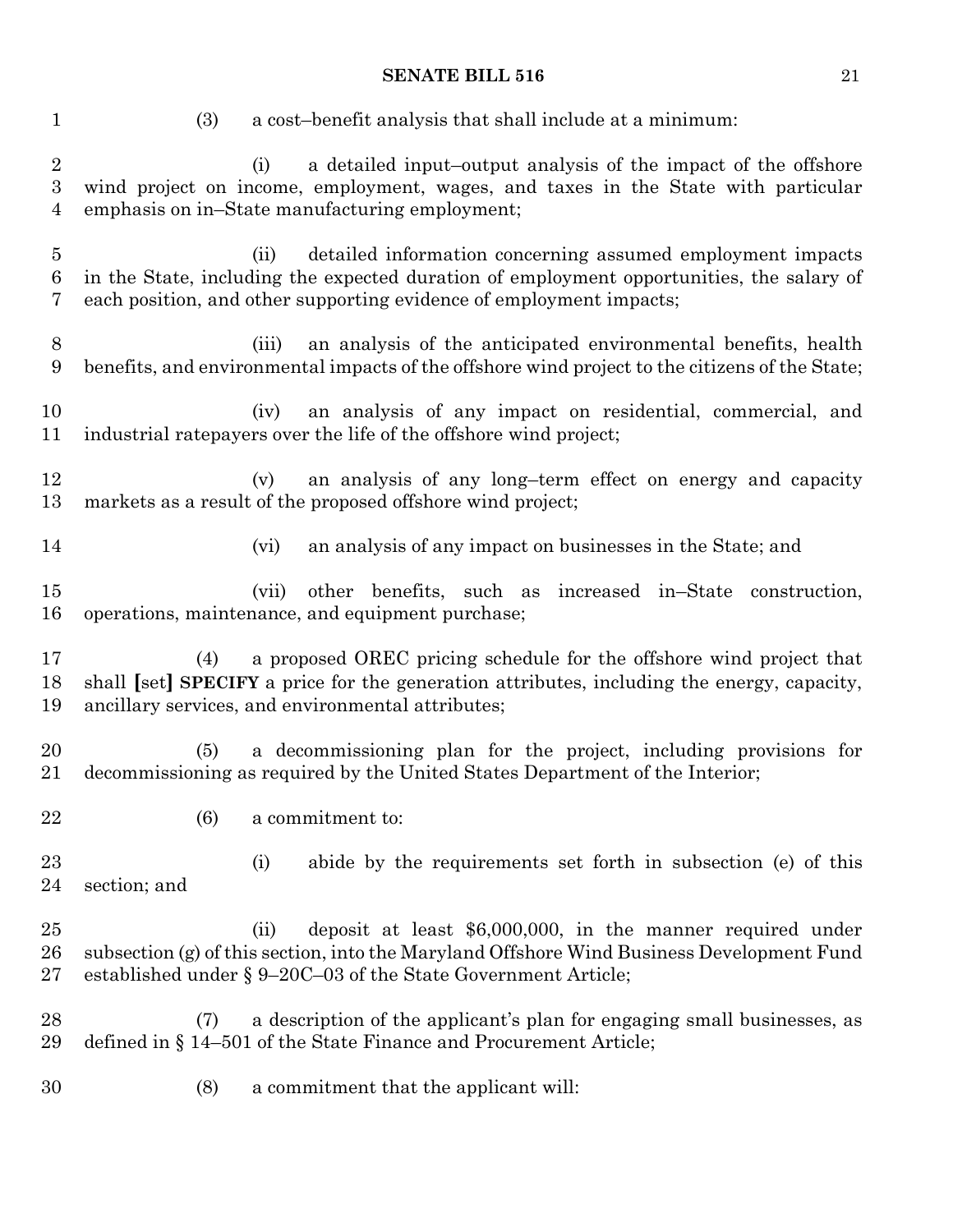(i) use best efforts to apply for all eligible State and federal grants, rebates, tax credits, loan guarantees, or other similar benefits as those benefits become available; and

 (ii) pass along to ratepayers, without the need for any subsequent Commission approval, 80% of the value of any state or federal grants, rebates, tax credits, loan guarantees, or other similar benefits received by the project and not included in the application; and

(9) any other information the Commission requires.

 (d) (1) The Commission shall use the following criteria to evaluate and compare proposed offshore wind projects **SUBMITTED DURING AN APPLICATION PERIOD**:

 (i) lowest cost impact on ratepayers of the price set under a proposed OREC pricing schedule;

 (ii) potential reductions in transmission congestion prices within the State;

- (iii) potential changes in capacity prices within the State;
- (iv) potential reductions in locational marginal pricing;
- (v) potential long–term changes in capacity prices within the State from the offshore wind project as it compares to conventional energy sources;

 (vi) the extent to which the cost–benefit analysis submitted under subsection (c)(3) of this section demonstrates positive net economic, environmental, and health benefits to the State;

 (vii) the extent to which an applicant's plan for engaging small businesses meets the goals specified in Title 14, Subtitle 5 of the State Finance and Procurement Article;

 (viii) the extent to which an applicant's plan provides for the use of skilled labor, particularly with regard to the construction and manufacturing components of the project, through outreach, hiring, or referral systems that are affiliated with registered apprenticeship programs under Title 11, Subtitle 4 of the Labor and Employment Article;

 (ix) the extent to which an applicant's plan provides for the use of an agreement designed to ensure the use of skilled labor and to promote the prompt, efficient, and safe completion of the project, particularly with regard to the construction, manufacturing, and maintenance of the project;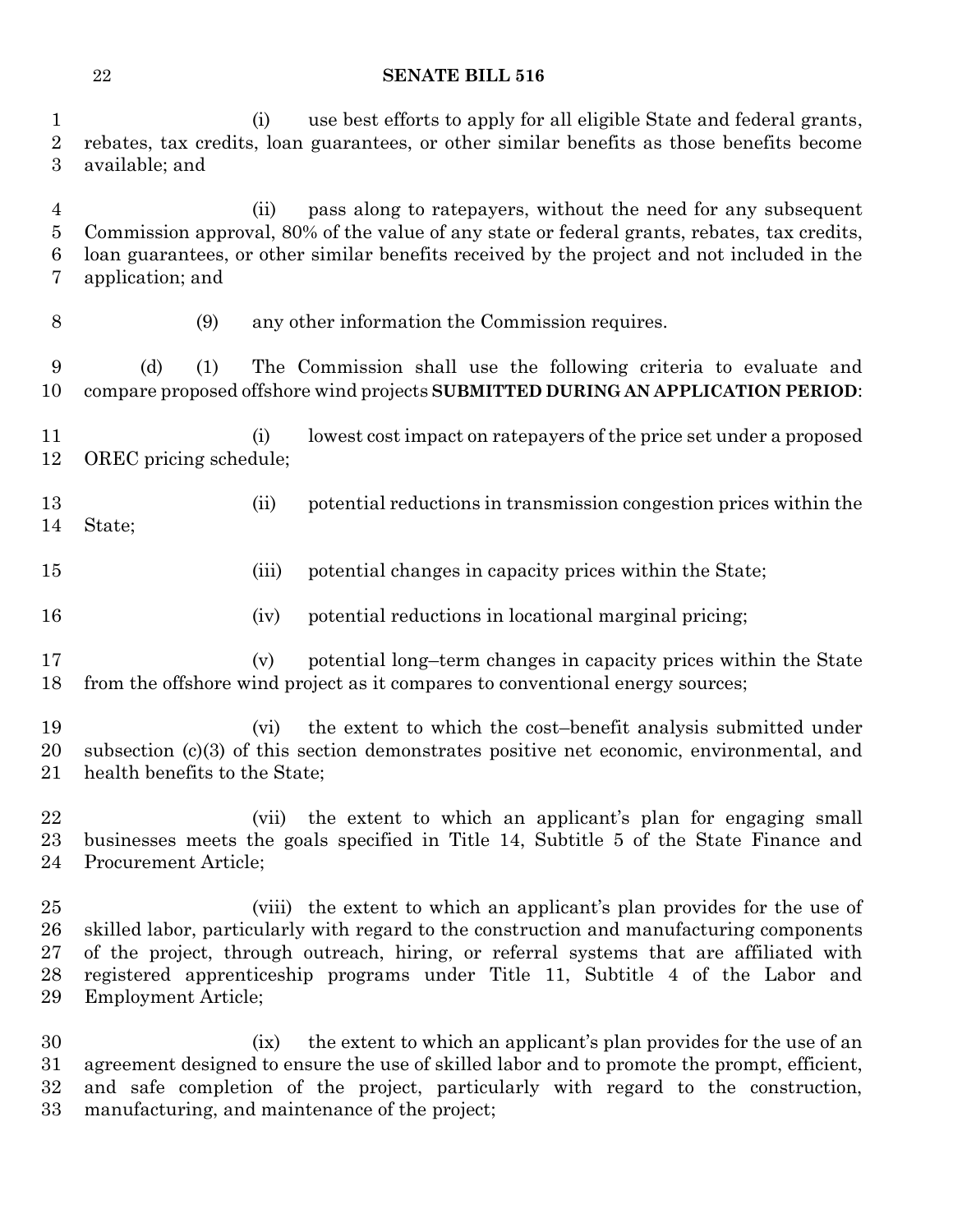| $\mathbf{1}$<br>$\sqrt{2}$<br>3 | the extent to which an applicant's plan provides for<br>(x)<br>compensation to its employees and subcontractors consistent with wages outlined under §§<br>17-201 through 17-228 of the State Finance and Procurement Article;                                                                                                                                  |
|---------------------------------|-----------------------------------------------------------------------------------------------------------------------------------------------------------------------------------------------------------------------------------------------------------------------------------------------------------------------------------------------------------------|
| $\overline{4}$                  | siting and project feasibility;<br>$(x_i)$                                                                                                                                                                                                                                                                                                                      |
| 5<br>$\boldsymbol{6}$           | the extent to which the proposed offshore wind project would<br>(xii)<br>require transmission or distribution infrastructure improvements in the State;                                                                                                                                                                                                         |
| 7<br>8                          | (xiii) estimated ability to assist in meeting the renewable energy<br>portfolio standard under $\S$ 7–703 of this subtitle; and                                                                                                                                                                                                                                 |
| 9<br>10                         | any other criteria that the Commission determines to be<br>(xiv)<br>appropriate.                                                                                                                                                                                                                                                                                |
| 11<br>12<br>13                  | In evaluating and comparing an applicant's proposed offshore wind<br>(2)<br>project under paragraph (1) of this subsection, the Commission shall contract for the<br>services of independent consultants and experts.                                                                                                                                           |
| 14<br>15<br>16                  | The Commission shall verify that representatives of the United States<br>(3)<br>Department of Defense and the maritime industry have had the opportunity, through the<br>federal leasing process, to express concerns regarding project siting.                                                                                                                 |
| 17<br>18<br>19                  | In this paragraph, "minority" means an individual who is a<br>(4)<br>(i)<br>member of any of the groups listed in $\S$ 14-301(k)(1)(i) of the State Finance and<br>Procurement Article.                                                                                                                                                                         |
| 20<br>21<br>22                  | If an applicant is seeking investors in a proposed offshore wind<br>(ii)<br>project, it shall take the following steps before the Commission may approve the proposed<br>project:                                                                                                                                                                               |
| 23<br>24                        | make serious, good-faith efforts to solicit and interview a<br>1.<br>reasonable number of minority investors;                                                                                                                                                                                                                                                   |
| 25<br>26<br>27<br>28            | 2.<br>as part of the application, submit a statement to the<br>Commission that lists the names and addresses of all minority investors interviewed and<br>whether or not any of those investors have purchased an equity share in the entity<br>submitting an application; and                                                                                  |
| 29<br>30<br>31<br>32<br>33      | 3.<br>as a condition to the Commission's approval of the offshore<br>wind project, sign a memorandum of understanding with the Commission that requires the<br>applicant to again make serious, good-faith efforts to interview minority investors in any<br>future attempts to raise venture capital or attract new investors to the offshore wind<br>project. |
| 34<br>35                        | The Governor's Office of Small, Minority, and Women Business<br>(iii)<br>Affairs, in consultation with the Office of the Attorney General, shall provide assistance to                                                                                                                                                                                          |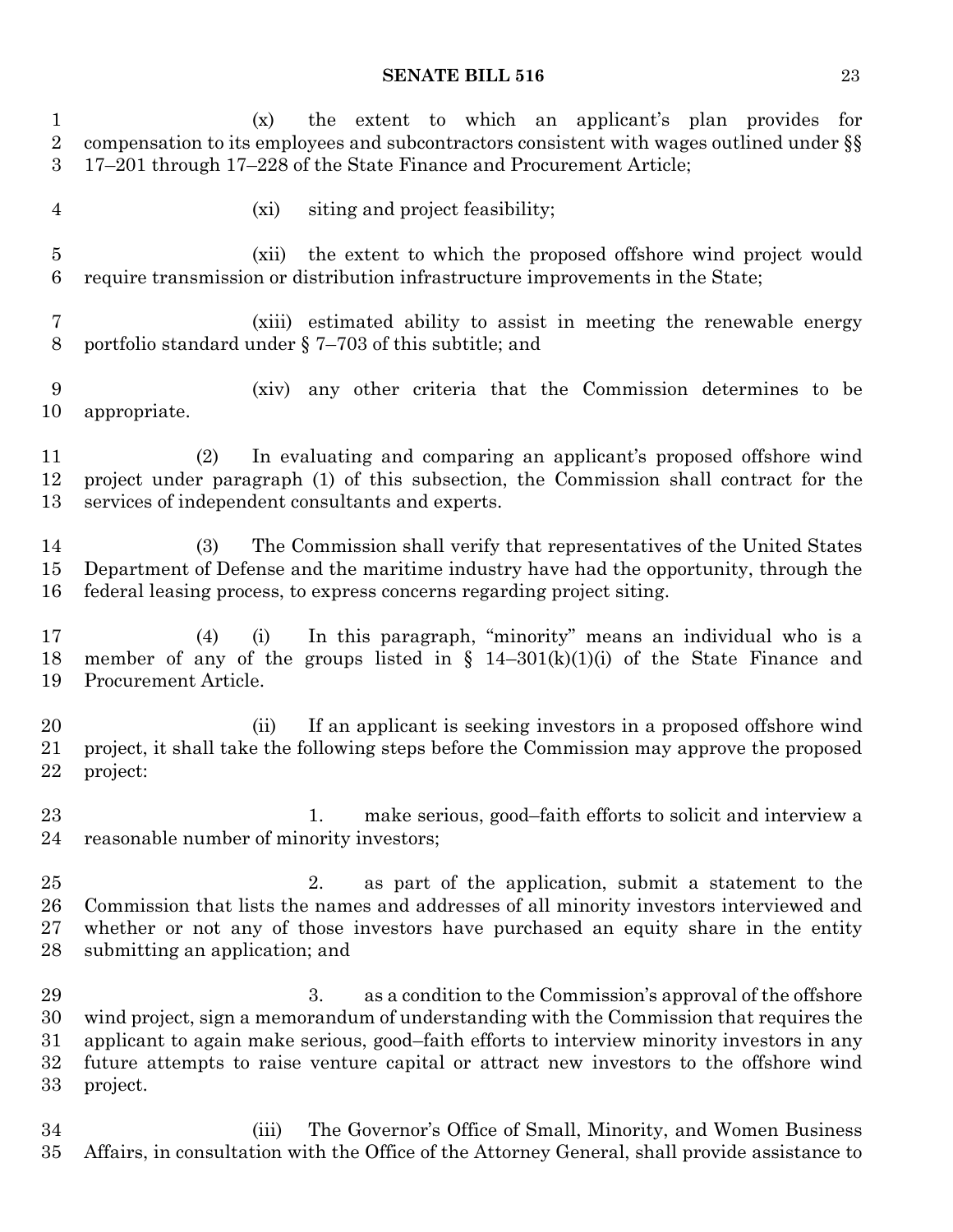all potential applicants and potential minority investors to satisfy the requirements under

 **(5) AS A CONDITION OF THE COMMISSION'S APPROVAL OF THE OFFSHORE WIND PROJECT, THE APPLICANT SHALL SIGN A MEMORANDUM OF UNDERSTANDING WITH THE COMMISSION AND SKILLED LABOR ORGANIZATIONS THAT REQUIRES THE APPLICANT TO FOLLOW THE PORTIONS OF THE APPLICANT'S PLAN THAT RELATE TO THE CRITERIA SET FORTH IN PARAGRAPH (1)(VIII) AND (IX) OF THIS SUBSECTION.** (e) (1) **(I) IN THIS PARAGRAPH, "COMMUNITY BENEFIT AGREEMENT" MEANS AN AGREEMENT APPLICABLE TO THE DEVELOPMENT OF ANY QUALIFIED OFFSHORE WIND PROJECT THAT: 1. PROMOTES INCREASED OPPORTUNITIES FOR LOCAL BUSINESSES AND SMALL, MINORITY, WOMEN–OWNED, AND VETERAN–OWNED BUSINESSES IN THE CLEAN ENERGY INDUSTRY; 2. ENSURES THE TIMELY, SAFE, AND EFFICIENT COMPLETION OF THE PROJECT BY FACILITATING A STEADY SUPPLY OF HIGHLY SKILLED CRAFT WORKERS WHO SHALL BE PAID NOT LESS THAN THE PREVAILING WAGE RATE DETERMINED BY THE COMMISSIONER OF LABOR AND INDUSTRY UNDER TITLE 17, SUBTITLE 2 OF THE STATE FINANCE AND PROCUREMENT ARTICLE; 3. PROMOTES SAFE COMPLETION OF THE PROJECT BY ENSURING THAT AT LEAST 80% OF THE CRAFT WORKERS ON THE PROJECT HAVE COMPLETED AN OCCUPATIONAL SAFETY AND HEALTH ADMINISTRATION 10–HOUR OR 30–HOUR COURSE; 4. PROMOTES CAREER TRAINING OPPORTUNITIES IN THE CONSTRUCTION INDUSTRY FOR LOCAL RESIDENTS, VETERANS, WOMEN, AND MINORITIES; AND 5. REFLECTS A 21ST–CENTURY LABOR–MANAGEMENT APPROACH BASED ON COOPERATION, HARMONY, AND PARTNERSHIP. (II) [**The Commission may not approve an applicant's proposed offshore wind project unless: (i) the proposed offshore wind project demonstrates**] IF THE COMMISSION RECEIVES REASONABLE PROPOSALS THAT DEMONSTRATE** positive net economic, environmental, and health benefits to the State, based on the criteria specified in subsection (c)(3) of this section**[**;**], AND SUBJECT TO SUBPARAGRAPH (II) OF THIS PARAGRAPH, THE COMMISSION SHALL APPROVE ORDERS TO FACILITATE THE** 

subparagraph (ii)1 and 3 of this paragraph.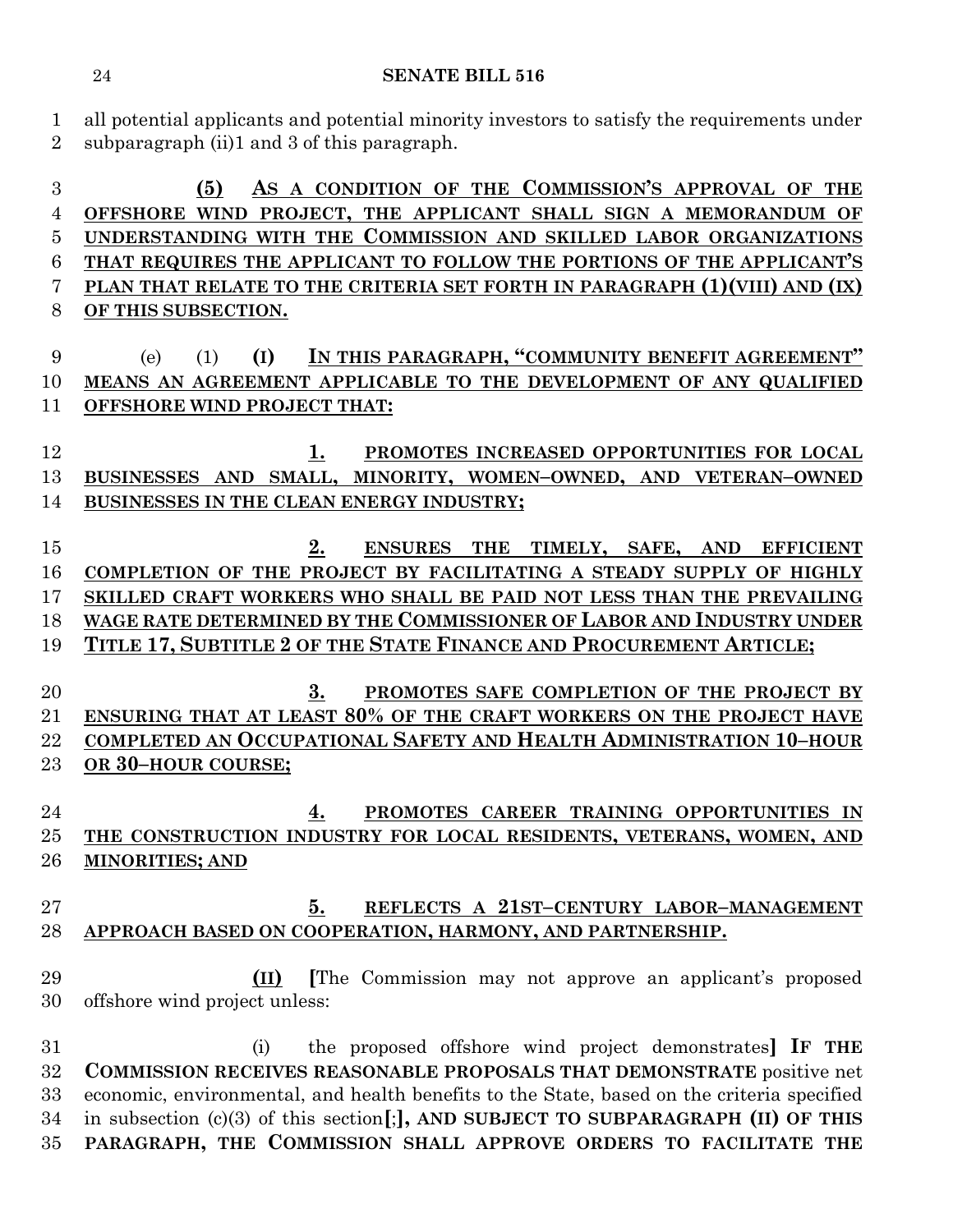| 1<br>$\overline{2}$                          | FINANCING OF QUALIFIED OFFSHORE WIND PROJECTS, INCLUDING AT LEAST 1,200<br>MEGAWATTS OF ROUND 2 OFFSHORE WIND PROJECTS.                                                                                                                                                                                                                                                                               |
|----------------------------------------------|-------------------------------------------------------------------------------------------------------------------------------------------------------------------------------------------------------------------------------------------------------------------------------------------------------------------------------------------------------------------------------------------------------|
| 3<br>$\overline{4}$                          | <b>THE</b><br>$\overline{H}$ $\overline{H}$ $\overline{H}$ $\overline{H}$<br><b>COMMISSION</b><br><b>NOT</b><br><b>APPROVE</b><br><b>MAY</b><br>AN<br>APPLICANT'S PROPOSED OFFSHORE WIND PROJECT UNLESS:                                                                                                                                                                                              |
| $\overline{5}$<br>6                          | 1.<br><b>ROUND</b><br>$\mathbf{1}$<br><b>OFFSHORE</b><br><b>FOR</b><br><b>WIND</b><br><b>PROJECT</b><br>$\mathbf{A}$<br><b>APPLICATION:</b>                                                                                                                                                                                                                                                           |
| 7<br>8<br>9<br>10<br>11                      | the projected net rate impact for an average residential<br>A.<br>customer, based on annual consumption of 12,000 kilowatt-hours, combined with the<br>projected net rate impact of other [qualified] <b>ROUND 1</b> offshore wind projects, does not<br>exceed \$1.50 per month in 2012 dollars, over the duration of the proposed OREC pricing<br>schedule;                                         |
| 12<br>13<br>14<br>15<br>16                   | $\left[\text{(iii)}\right]$ <b>B.</b> the projected net rate impact for all nonresidential<br>customers considered as a blended average, combined with the projected net rate impact of<br>other [qualified] <b>ROUND 1</b> offshore wind projects, does not exceed 1.5% of nonresidential<br>customers' total annual electric bills, over the duration of the proposed OREC pricing<br>schedule; and |
| 17<br>18                                     | $\left[\text{(iv)}\right]$ C. the price $\left[\text{set}\right]$ SPECIFIED in the proposed OREC price<br>schedule does not exceed \$190 per megawatt-hour in 2012 dollars; AND                                                                                                                                                                                                                       |
| 19<br>20                                     | 2.<br><b>ROUND</b><br>$\bf{2}$<br><b>FOR</b><br><b>OFFSHORE</b><br><b>WIND</b><br><b>PROJECT</b><br>$\mathbf{A}$<br><b>APPLICATION:</b>                                                                                                                                                                                                                                                               |
| 21<br>22<br>$23\,$<br>24<br>$25\,$<br>26     | A.<br>THE PROJECTED INCREMENTAL NET RATE IMPACT<br>FOR AN AVERAGE RESIDENTIAL CUSTOMER, BASED ON ANNUAL CONSUMPTION OF<br>12 MEGAWATT-HOURS, COMBINED WITH THE PROJECTED INCREMENTAL NET RATE<br>IMPACT OF OTHER ROUND 2 OFFSHORE WIND PROJECTS, DOES NOT EXCEED 88<br>CENTS PER MONTH IN 2018 DOLLARS, OVER THE DURATION OF THE PROPOSED<br><b>OREC PRICING SCHEDULE; AND</b>                        |
| $27\,$<br>28<br>29<br>30<br>$31\,$<br>$32\,$ | В.<br>THE PROJECTED INCREMENTAL NET RATE IMPACT<br>FOR ALL NONRESIDENTIAL CUSTOMERS CONSIDERED AS A BLENDED AVERAGE,<br><b>COMBINED WITH THE PROJECTED NET RATE IMPACT OF OTHER ROUND 2 OFFSHORE</b><br>WIND PROJECTS, DOES NOT EXCEED 0.9% OF NONRESIDENTIAL CUSTOMERS' TOTAL<br>ANNUAL ELECTRIC BILLS DURING ANY YEAR OF THE PROPOSED OREC PRICING<br><b>SCHEDULE; AND</b>                          |

- **AGREEMENT**.
- **C. THE PROJECT IS SUBJECT TO A COMMUNITY BENEFIT**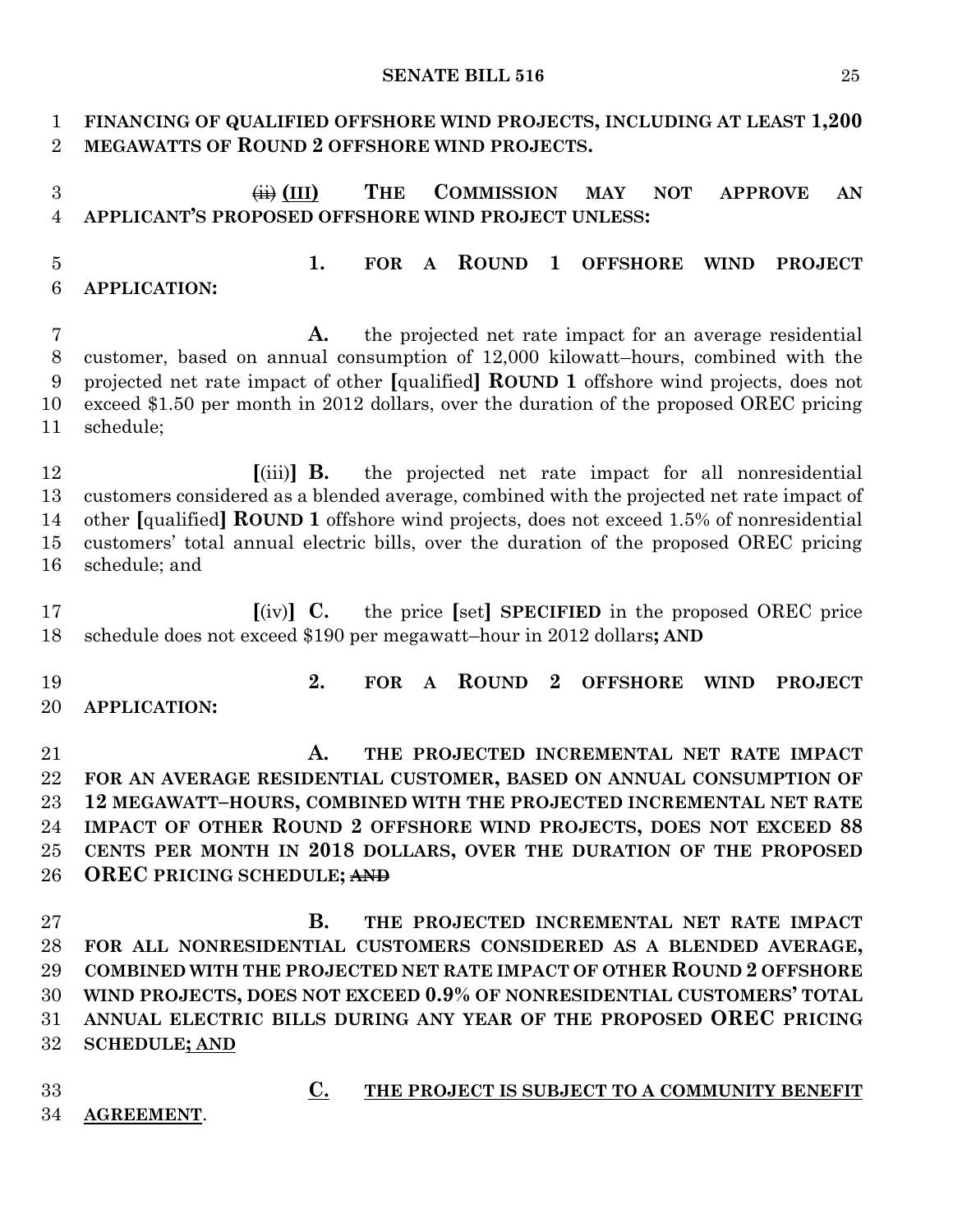(2) (i) When calculating the net benefits to the State under paragraph  $2 \left( \frac{1}{4} \right)$  (1)(II) of this subsection, the Commission shall contract for the services of independent consultants and experts.

 (ii) When calculating the projected net average rate impacts **FOR ROUND 1 OFFSHORE WIND PROJECTS** under paragraph **[**(1)(ii) and (iii)**] (1)(II)1A AND B (1)(III)1A AND B OF THIS SUBSECTION AND FOR ROUND 2 OFFSHORE WIND PROJECTS UNDER PARAGRAPH (1)(II)2A AND B (1)(III)2A AND B** of this subsection, the Commission shall apply the same net OREC cost per megawatt–hour to residential and nonresidential customers.

 (f) (1) An order the Commission issues approving a proposed offshore wind project shall:

12 (i) specify the OREC price schedule, which may not authorize an OREC price greater than**, FOR A ROUND 1 OFFSHORE WIND PROJECT,** \$190 per megawatt–hour in 2012 dollars;

- (ii) specify the duration of the OREC pricing schedule, not to exceed 20 years;
- (iii) specify the number of ORECs the offshore wind project may sell each year;
- 19 (iv) provide that:
- 20 1. a payment may not be made for an OREC until electricity supply is generated by the offshore wind project; and
- 22 2. ratepayers, purchasers of ORECs, and the State shall be held harmless for any cost overruns associated with the offshore wind project; and
- (v) require that any debt instrument issued in connection with a qualified offshore wind project include language specifying that the debt instrument does not establish a debt, obligation, or liability of the State.

 (2) An order approving a proposed offshore wind project vests the owner of the qualified offshore wind project with the right to receive payments for ORECs according to the terms in the order.

 (g) **FOR ROUND 2 OFFSHORE WIND PROJECT APPLICATIONS, THE COMMISSION SHALL APPROVE OREC ORDERS REPRESENTING A MINIMUM OF 400 MEGAWATTS OF NAMEPLATE CAPACITY PROPOSED DURING EACH APPLICATION PERIOD UNLESS:**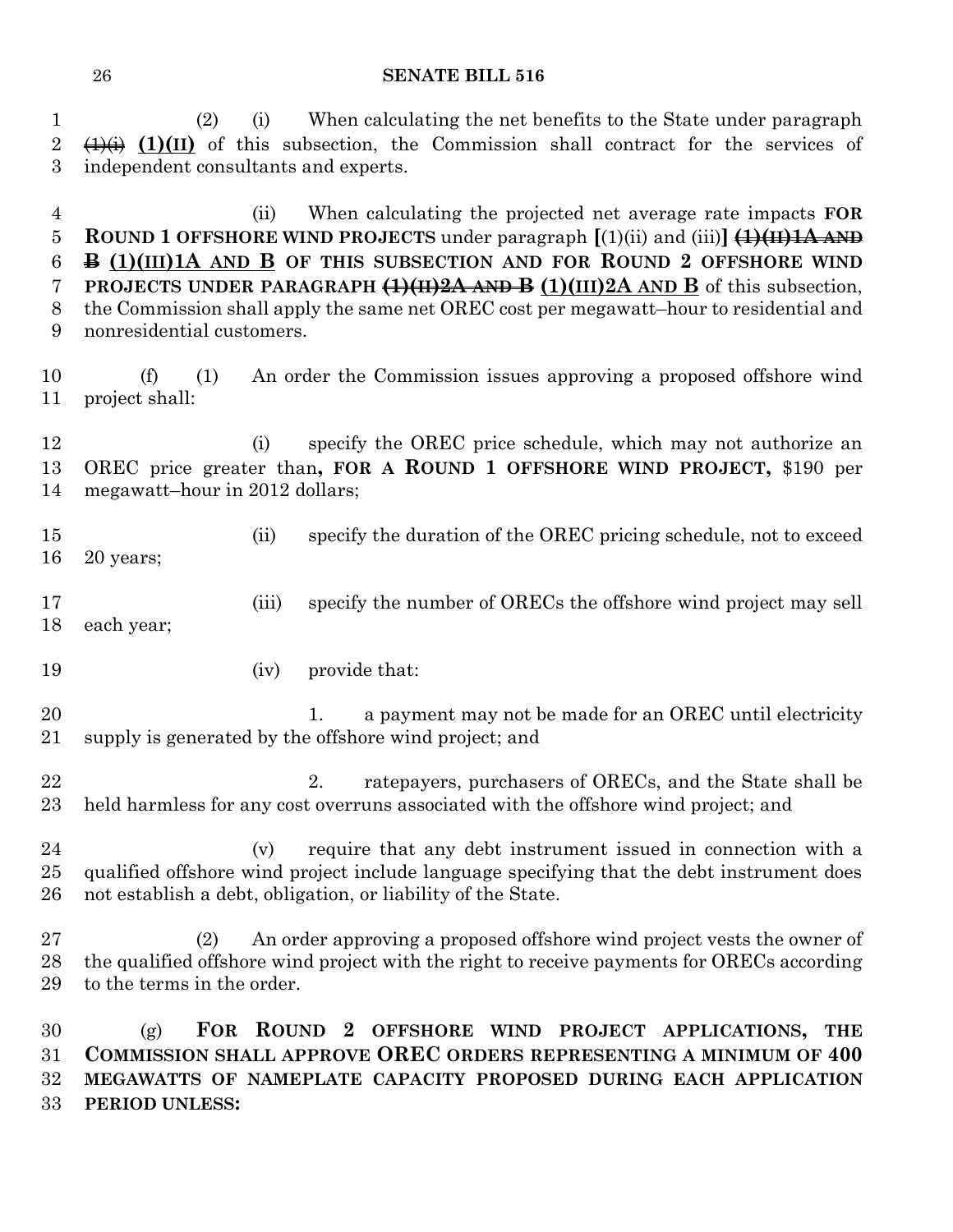**(1) NOT ENOUGH ROUND 2 OFFSHORE WIND PROJECT APPLICATIONS ARE SUBMITTED TO MEET THE NET BENEFIT TEST UNDER SUBSECTION (C)(3) OF THIS SECTION; OR**

 **(2) THE CUMULATIVE NET RATEPAYER IMPACT EXCEEDS THE MAXIMUMS PROVIDED IN SUBSECTION (E)(1)(II)2 OF THIS SECTION.**

 **(H)** (1) Within 60 days after the Commission approves the application of a proposed offshore wind project, the qualified offshore wind project shall deposit \$2,000,000 into the Maryland Offshore Wind Business Development Fund established under § 9–20C–03 of the State Government Article.

 (2) Within 1 year after the initial deposit under paragraph (1) of this subsection, the qualified offshore wind project shall deposit an additional \$2,000,000 into the Maryland Offshore Wind Business Development Fund.

 (3) Within 2 years after the initial deposit under paragraph (1) of this subsection, the qualified offshore wind project shall deposit an additional \$2,000,000 into the Maryland Offshore Wind Business Development Fund.

7–704.2.

 (a) (1) The Commission shall determine the offshore wind energy component of the renewable energy portfolio standard under § 7–703(b)(12) through **[**(15)**] (25)** of this subtitle based on the projected annual creation of ORECs by qualified offshore wind projects.

 (c) (1) Each electricity supplier shall purchase from the escrow account established under this section the number of ORECs required to satisfy the offshore wind energy component of the renewable energy portfolio standard under § 7–703(b)(12) through **[**(15)**] (25)** of this subtitle.

7–705.

 (b) (1) This subsection does not apply to a shortfall from the required Tier 1 renewable sources that is to be derived from offshore wind energy.

 (2) If an electricity supplier fails to comply with the renewable energy portfolio standard for the applicable year, the electricity supplier shall pay into the Maryland Strategic Energy Investment Fund established under § 9–20B–05 of the State Government Article:

 (i) except as provided in item (ii) of this paragraph, a compliance fee of: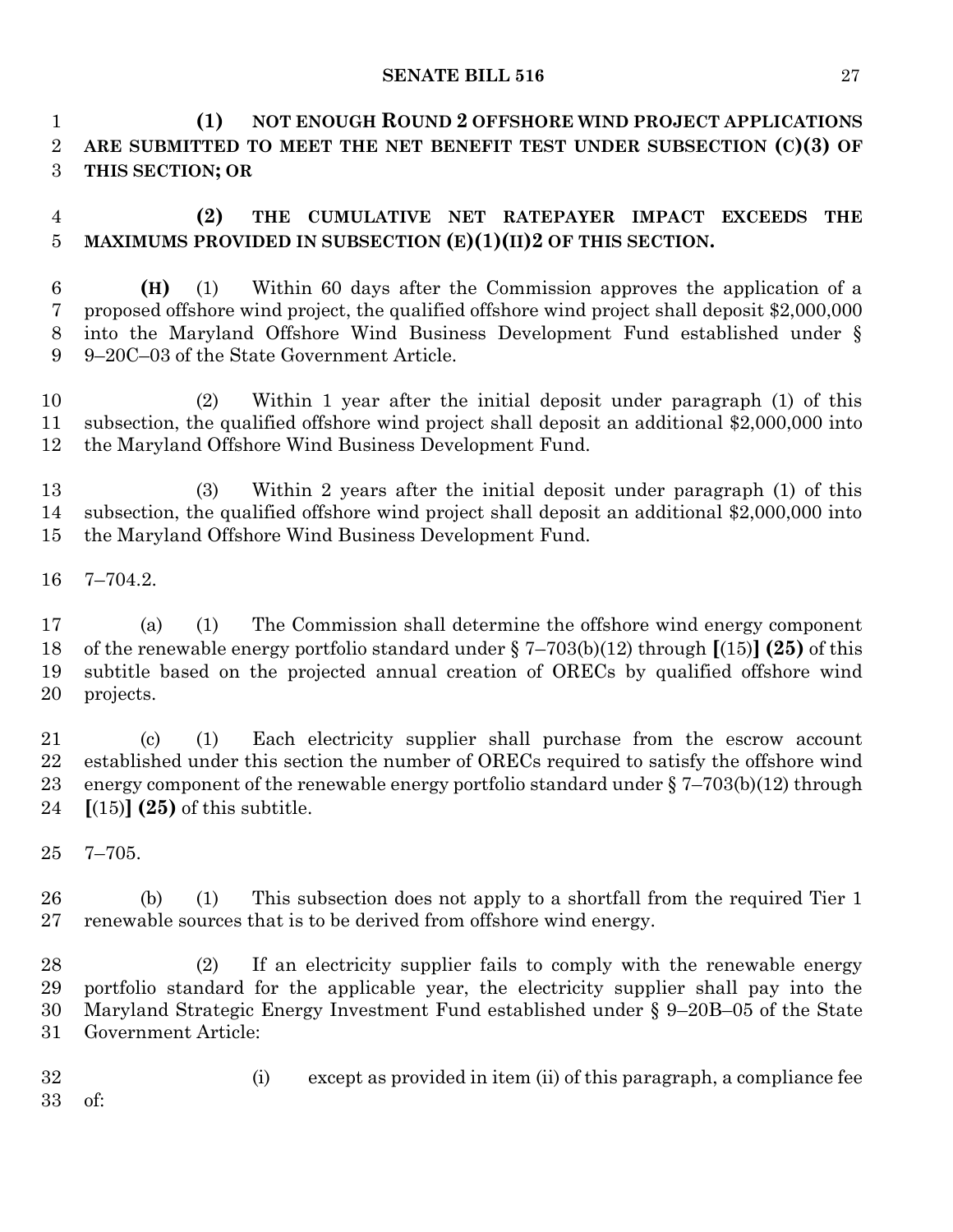| $\mathbf 1$<br>$\overline{2}$<br>3 | 1.<br>renewable sources that is to be derived from solar energy: | the following amounts for each kilowatt-hour of shortfall<br>from required Tier 1 renewable sources other than the shortfall from the required Tier 1 |
|------------------------------------|------------------------------------------------------------------|-------------------------------------------------------------------------------------------------------------------------------------------------------|
| $\overline{4}$                     | A.                                                               | 4 cents through 2016; [and]                                                                                                                           |
| 5                                  | <b>B.</b>                                                        | 3.75 cents in 2017 AND 2018;                                                                                                                          |
| 6                                  | $\mathbf{C}$ .                                                   | 3 CENTS IN 2019 THROUGH 2023;                                                                                                                         |
| 7                                  | D.                                                               | 2.75 CENTS IN 2024;                                                                                                                                   |
| 8                                  | Е.                                                               | 2.5 CENTS IN 2025;                                                                                                                                    |
| 9                                  | F.                                                               | 2.475 CENTS IN 2026;                                                                                                                                  |
| 10                                 | $G_{\bullet}$                                                    | 2.45 CENTS IN 2027;                                                                                                                                   |
| 11                                 | Η.                                                               | 2.25 CENTS IN 2028 AND 2029; AND                                                                                                                      |
| 12                                 | I.                                                               | 2.235 CENTS IN 2030 and later;                                                                                                                        |
| 13<br>14                           | 2.                                                               | the following amounts for each kilowatt-hour of shortfall<br>from required Tier 1 renewable sources that is to be derived from solar energy:          |
| 15                                 | A.                                                               | 45 cents in 2008;                                                                                                                                     |
| 16                                 | <b>B.</b>                                                        | 40 cents in 2009 through $2014$ ;                                                                                                                     |
| 17                                 | C.                                                               | 35 cents in 2015 and 2016;                                                                                                                            |
| 18                                 | D.                                                               | 19.5 cents in 2017;                                                                                                                                   |
| 19                                 | Ε.                                                               | 17.5 cents in 2018;                                                                                                                                   |
| 20                                 | F.                                                               | [15] 10 cents in 2019;                                                                                                                                |
| 21                                 | G.                                                               | [12.5] <b>10</b> cents in 2020;                                                                                                                       |
| 22                                 | H.                                                               | [10] 8 cents in 2021;                                                                                                                                 |
| 23                                 | I.                                                               | [7.5] 6 cents in 2022;                                                                                                                                |
| 24                                 | J.                                                               | [6] $4.5$ cents in 2023; [and]                                                                                                                        |
| 25                                 | Κ.                                                               | [5] 4 cents in 2024;                                                                                                                                  |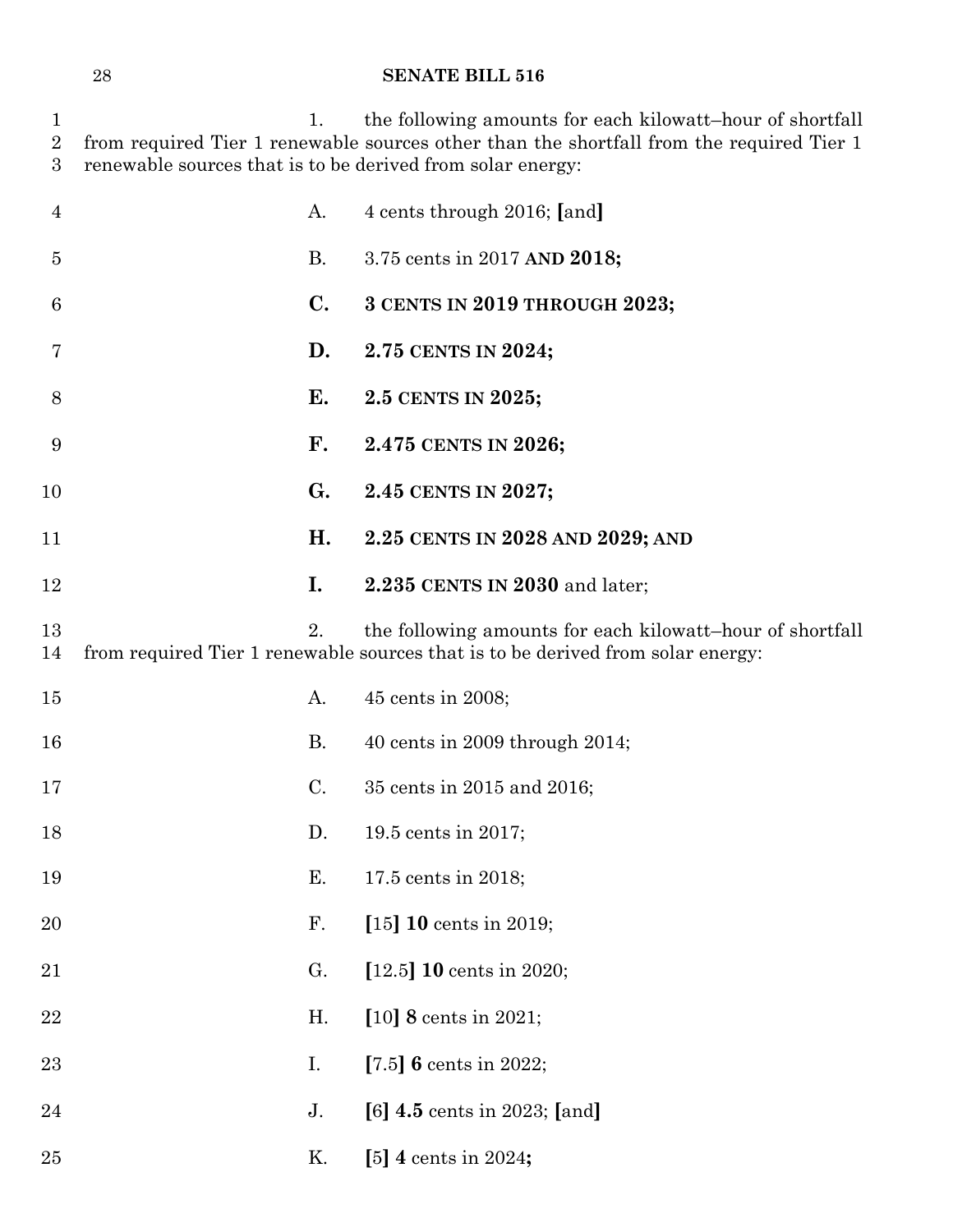| $\mathbf 1$      |                                                                | L.             | 3.5 CENTS IN 2025;                                                                                                                                         |
|------------------|----------------------------------------------------------------|----------------|------------------------------------------------------------------------------------------------------------------------------------------------------------|
| $\overline{2}$   |                                                                | М.             | 3 CENTS IN 2026;                                                                                                                                           |
| $\boldsymbol{3}$ |                                                                | N.             | 2.5 CENTS IN 2027 AND 2028;                                                                                                                                |
| $\overline{4}$   |                                                                | O.             | 2.25 CENTS IN 2029; AND                                                                                                                                    |
| $\overline{5}$   |                                                                | <b>P.</b>      | 2.235 CENTS IN 2030 and later; and                                                                                                                         |
| 6<br>7           | Tier 2 renewable sources; or                                   | 3.             | 1.5 cents for each kilowatt-hour of shortfall from required                                                                                                |
| 8                | (ii)                                                           |                | for industrial process load:                                                                                                                               |
| 9<br>10          | renewable sources, a compliance fee of:                        | 1 <sub>1</sub> | for each kilowatt-hour of shortfall from required Tier 1                                                                                                   |
| 11               |                                                                | A.             | 0.8 cents in 2006, 2007, and 2008;                                                                                                                         |
| 12               |                                                                | <b>B.</b>      | 0.5 cents in 2009 and 2010;                                                                                                                                |
| 13               |                                                                | C.             | 0.4 cents in 2011 and 2012;                                                                                                                                |
| 14               |                                                                | D.             | 0.3 cents in 2013 and 2014;                                                                                                                                |
| 15               |                                                                | Ε.             | 0.25 cents in 2015 and 2016; and                                                                                                                           |
| 16<br>17         | cents in 2017 and later; and                                   | F.             | except as provided in paragraph (3) of this subsection, 0.2                                                                                                |
| 18<br>19         | sources.                                                       | 2.             | nothing for any shortfall from required Tier 2 renewable                                                                                                   |
| 20<br>21         | (3)<br>of shortfall from required Tier 1 renewable sources is: |                | For industrial process load, the compliance fee for each kilowatt-hour                                                                                     |
| 22<br>$23\,$     | (i)<br>purchase ORECs under $\S$ 7-704.2 of this subtitle; and |                | 0.1 cents in any year during which suppliers are required to                                                                                               |
| 24<br>$25\,$     | (ii)                                                           |                | nothing for the year following any year during which, after final<br>calculations, the net rate impact per megawatt-hour from [qualified] ROUND 1 offshore |

wind projects exceeded \$1.65 in 2012 dollars.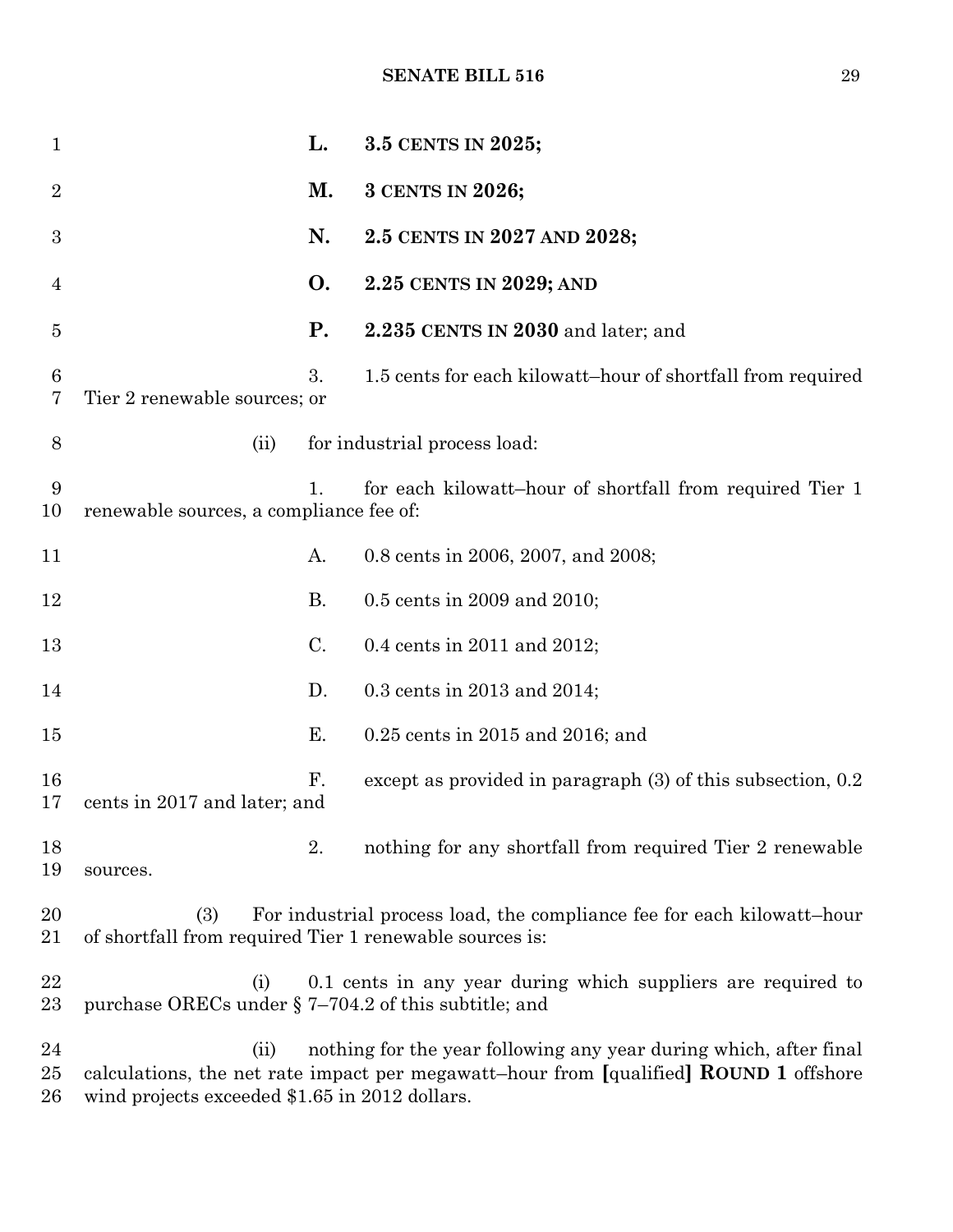| 1                                          | The Commission may allow an electricity supplier to submit the report<br>(c)                                                                                                                                                                                                                                                                                                                                                                                                                                                                                                                             |  |  |  |  |
|--------------------------------------------|----------------------------------------------------------------------------------------------------------------------------------------------------------------------------------------------------------------------------------------------------------------------------------------------------------------------------------------------------------------------------------------------------------------------------------------------------------------------------------------------------------------------------------------------------------------------------------------------------------|--|--|--|--|
| $\overline{2}$                             | required under $\S$ 7-505(b)(4) of this title to demonstrate compliance with the renewable                                                                                                                                                                                                                                                                                                                                                                                                                                                                                                               |  |  |  |  |
| 3                                          | energy portfolio standard.                                                                                                                                                                                                                                                                                                                                                                                                                                                                                                                                                                               |  |  |  |  |
| 4<br>5<br>6<br>7                           | An aggregator or broker who assists an electricity customer in purchasing<br>(d)<br>electricity but who does not supply the electricity or take title to or ownership of the<br>electricity may require the electricity supplier who supplies the electricity to demonstrate<br>compliance with this subtitle.                                                                                                                                                                                                                                                                                           |  |  |  |  |
| 8<br>9<br>10<br>11<br>12<br>13             | Notwithstanding the requirements of $\S$ 7-703(b) of this subtitle, if the<br>(1)<br>(e)<br>actual or projected dollar-for-dollar cost incurred or to be incurred by an electricity<br>supplier solely for the purchase of Tier 1 renewable energy credits derived from solar energy<br>in any 1 year is greater than or equal to, or is anticipated to be greater than or equal to.<br>[2.5%] 6.0% of the electricity supplier's total annual electricity sales revenues in Maryland,<br>the electricity supplier may request that the Commission:                                                      |  |  |  |  |
| 14<br>$15\,$                               | delay by 1 year each of the scheduled percentages for solar energy<br>(i)<br>under $\S$ 7–703(b) of this subtitle that would apply to the electricity supplier; and                                                                                                                                                                                                                                                                                                                                                                                                                                      |  |  |  |  |
| 16<br>17                                   | allow the renewable energy portfolio standard for solar energy<br>(ii)<br>for that year to continue to apply to the electricity supplier for the following year.                                                                                                                                                                                                                                                                                                                                                                                                                                         |  |  |  |  |
| 18<br>19<br>20                             | In making its determination under paragraph (1) of this subsection, the<br>(2)<br><u>Commission shall consider the actual or projected dollar-for-dollar compliance costs of</u><br>other electricity suppliers.                                                                                                                                                                                                                                                                                                                                                                                         |  |  |  |  |
| 21<br>22<br>$23\,$                         | If an electricity supplier makes a request under paragraph (1) of this<br>(3)<br>subsection based on projected costs, the electricity supplier shall provide verifiable evidence<br>of the projections to the Commission at the time of the request.                                                                                                                                                                                                                                                                                                                                                     |  |  |  |  |
| 24<br>25                                   | If the Commission allows a delay under paragraph (1) of this<br>(4)<br>subsection:                                                                                                                                                                                                                                                                                                                                                                                                                                                                                                                       |  |  |  |  |
| 26<br>27<br>28<br>29<br>30<br>$31\,$       | the renewable energy portfolio standard for solar energy<br>(i)<br>applicable to the electricity supplier under the delay continues for each subsequent<br>consecutive year that the actual or projected dollar-for-dollar costs incurred, or to be<br>incurred, by the electricity supplier solely for the purchase of solar renewable energy credits<br>is greater than or equal to, or is anticipated to be greater than or equal to, $[2.5\%]$ 6.0% of<br>the electricity supplier's total annual retail electricity sales revenues in Maryland; and                                                 |  |  |  |  |
| 32<br>33<br>34<br>$35\,$<br>36<br>37<br>38 | the renewable energy portfolio standard for solar energy<br>(ii)<br>applicable to the electricity supplier under the delay is increased to the next scheduled<br><u>percentage increase under <math>\S</math> 7–703(b)</u> of this subtitle for each year in which the actual or<br>projected dollar-for-dollar costs incurred, or to be incurred, by the electricity supplier<br>solely for the purchase of solar renewable energy credits is less than, or is anticipated to be<br>less than, [2.5%] 6.0% of the electricity supplier's total annual retail electricity sales<br>revenues in Maryland. |  |  |  |  |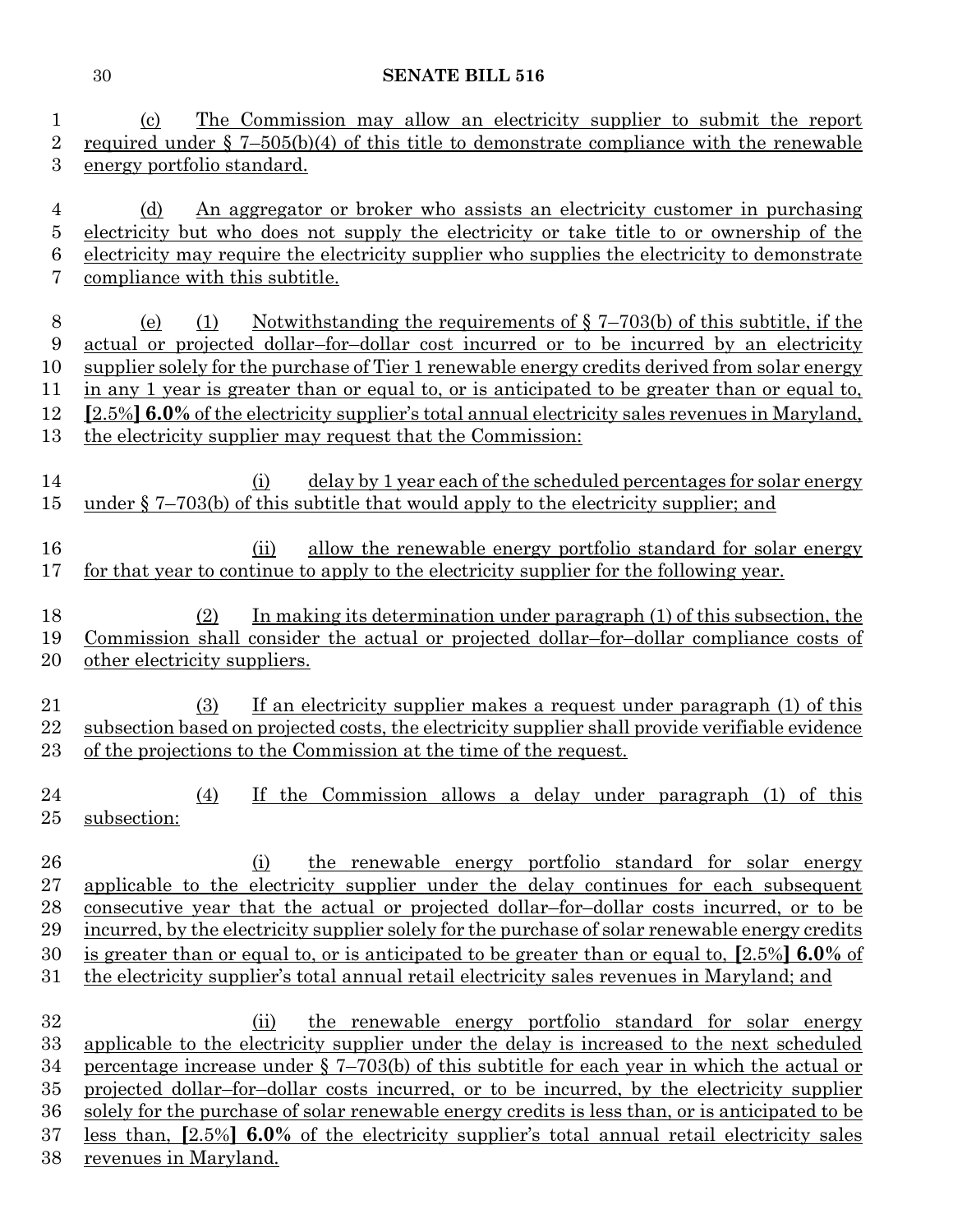## 7–714.

 (a) The Power Plant Research Program shall conduct a study of the renewable energy portfolio standard and related matters in accordance with this section.

 (b) The study shall be a comprehensive review of the history, implementation, overall costs and benefits, and effectiveness of the renewable energy portfolio standard in relation to the energy policies of the State, including:

 (1) the availability of all clean energy sources at reasonable and affordable rates, including in–State and out–of–state renewable energy options;

 (2) the economic and environmental impacts of the deployment of renewable energy sources in the State and in surrounding areas of the PJM region;

 (3) the effectiveness of the standard in encouraging development and deployment of renewable energy sources;

 (4) the impact of alterations that have been made in the components of each tier of the standard, the implementation of different specific goals for particular sources, and the effect of different percentages and alternative compliance payment scales for energy in the tiers;

 (5) an assessment of alternative models of regulation and market–based tools that may be available or advisable to promote the goals of the standard and the energy policies of the State; and

 (6) the potential to alter or otherwise evolve the standard in order to increase and maintain its effectiveness in promoting the State's energy policies.

(c) Particular subjects to be addressed in the study include:

 (1) the role and effectiveness that the standard may have in reducing the carbon content of imported electricity and whether existing or new additional complementary policies or programs could help address the carbon emissions associated with electricity imported into the State;

 (2) the net environmental and fiscal impacts that may be associated with long–term contracts tied to clean energy projects, including:

 (i) ratepayer impacts that resulted in other states from the use of long–term contracts for the procurement of renewable energy for the other states' standard offer service and whether the use of long–term contracts incentivized new renewable energy generation development; and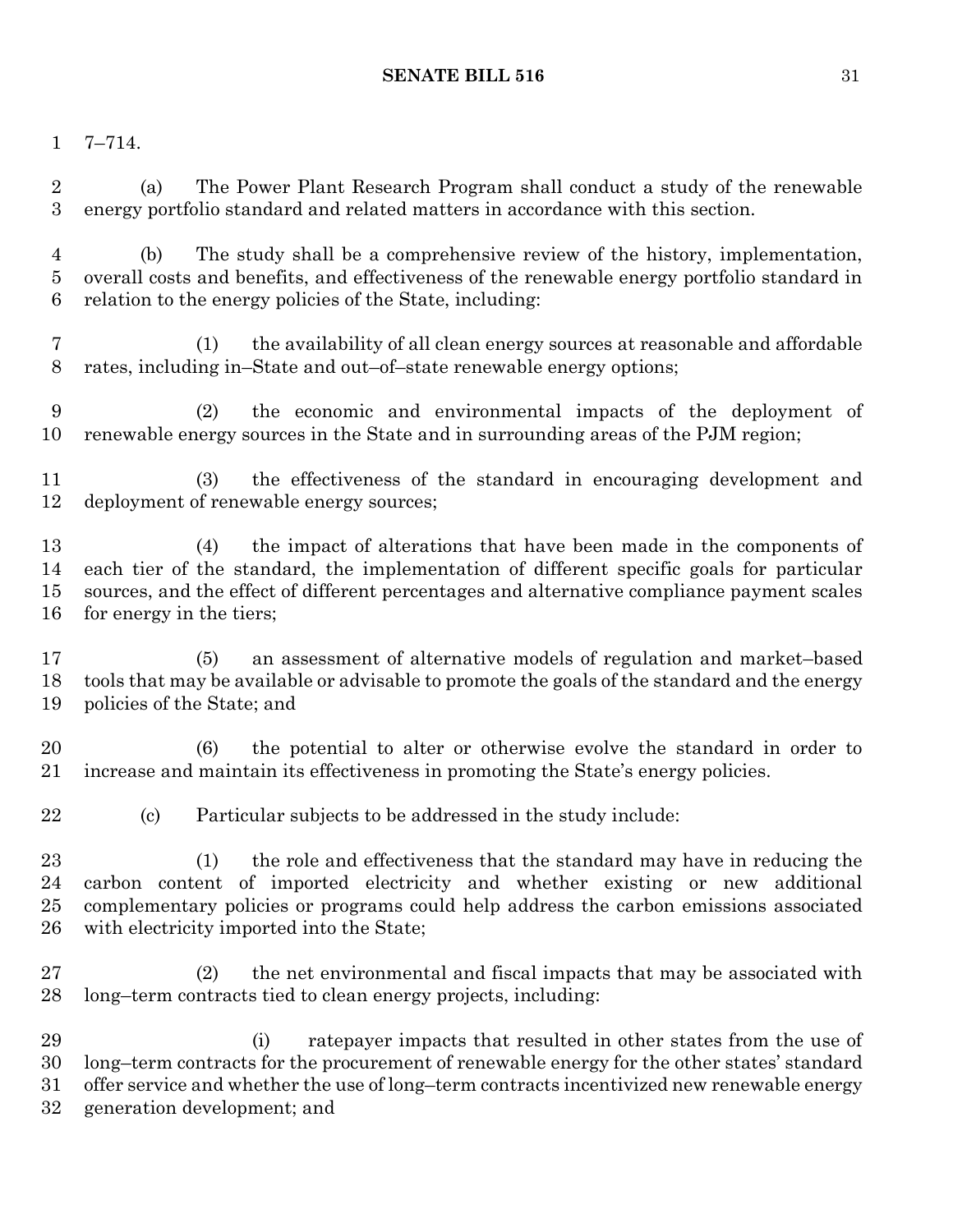(ii) ratepayer impacts that may result in the State from the use of long–term contracts for each energy source in the State's Tier 1 and whether, for each of the sources, the use of long–term contracts would incentivize new renewable energy generation development in that source;

 (3) whether the standard is able to meet current and potential future targets without the inclusion of certain technologies;

 (4) what industries are projected to grow, and to what extent, as a result of incentives associated with the standard;

 (5) whether the public health and environmental benefits of the growing clean energy industries supported by the standard are being equitably distributed across overburdened and underserved environmental justice communities;

 (6) whether the State is likely to meet its existing goals under the standard and, if the State were to increase those goals, whether electricity suppliers should expect to find an adequate supply to meet the additional demand for credits;

 (7) additional opportunities that may be available to promote local job creation within the industries that are projected to grow as a result of the standard;

 (8) system flexibility that the State would need under future goals under the standard, including the quantities of system peaking and ramping that may be required;

 (9) how energy storage technology and other flexibility resources should continue to be addressed in support of renewable energy and State energy policy, including:

 (i) whether the resources should be encouraged through a procurement, a production, or an installation incentive;

 (ii) the advisability of providing incentives for energy storage devices to increase hosting capacity of increased renewable on–site generation on the distribution system; and

- (iii) discussion of the costs and benefits of energy storage deployment in the State under future goals scenarios for renewable generation;
- (10) **(I)** the role of in–State clean energy in achieving greenhouse gas emission reductions and promoting local jobs and economic activity in the State;

 **(II) THE IMPACT OF ITEM (I) OF THIS ITEM ON RATEPAYERS WITH RESPECT TO THE REQUIREMENT OF IN–STATE CLEAN ENERGY GENERATION AS AN INCREASING PERCENTAGE OF THE STANDARD; AND**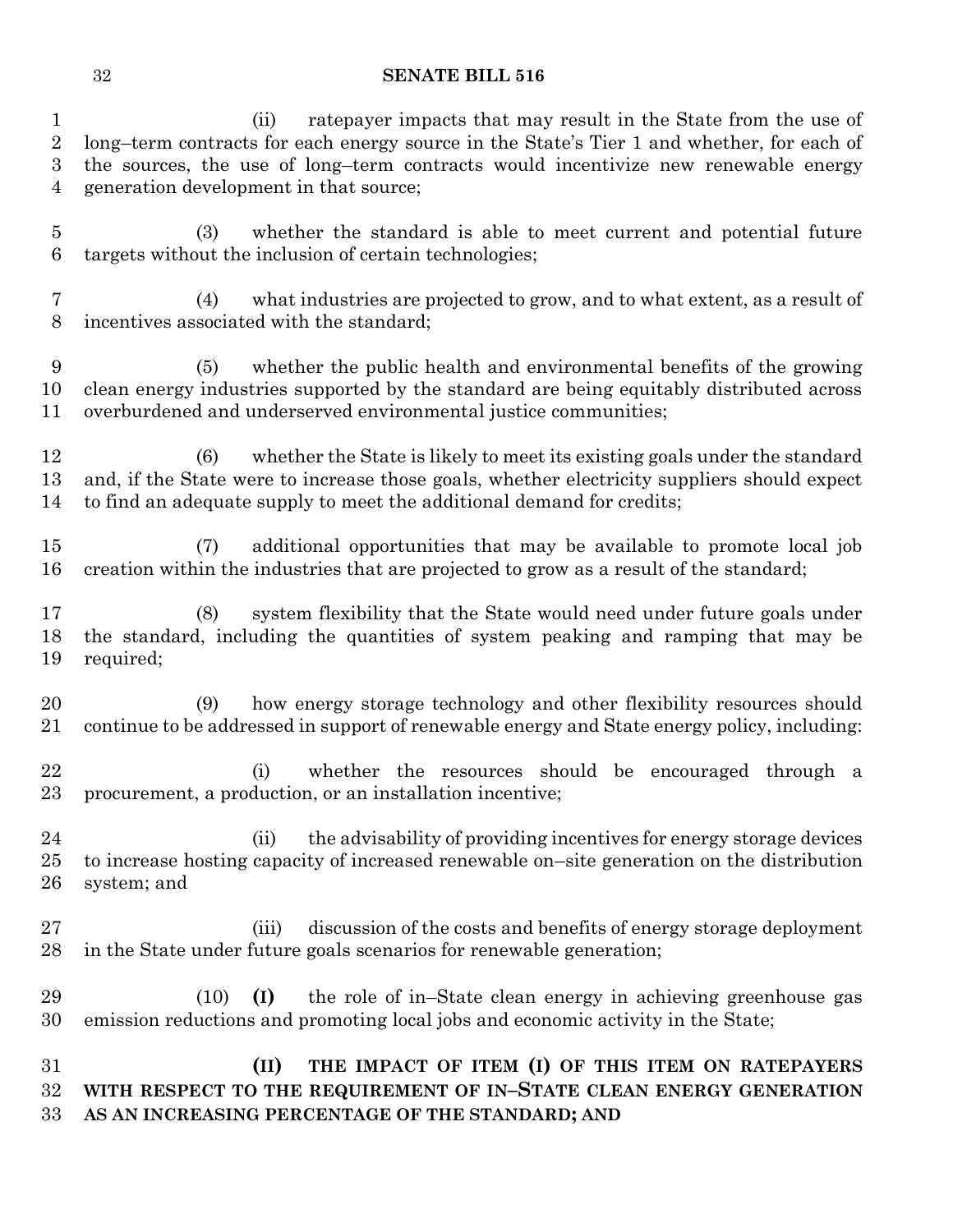**(III) THE IMPACT OF ALL ENERGY SOURCES THAT QUALIFY UNDER THE STANDARD WITH RESPECT TO THE REQUIREMENT OF IN–STATE CLEAN ENERGY GENERATION AS AN INCREASING PERCENTAGE OF THE STANDARD;**

 (11) an assessment of any change in solar renewable energy credit prices over the immediate 24 months preceding the submission of the interim report required under subsection (e) of this section**;**

## **(12) AN ASSESSMENT OF THE COSTS, BENEFITS, AND ANY LEGAL OR OTHER IMPLICATIONS OF ALLOWING THE LOCATION ANYWHERE IN OR OFF THE COAST OF THE CONTIGUOUS UNITED STATES OF TIER 1 RENEWABLE SOURCES THAT ARE CURRENTLY REQUIRED TO BE LOCATED IN THE PJM REGION OR IN A CONTROL AREA THAT IS ADJACENT TO THE PJM REGION, IF THE ELECTRICITY IS DELIVERED INTO THE PJM REGION**; and

 (12) **(13)** any other matters the Program considers relevant to the analysis of the issues outlined in this section.

 (d) (1) The Commission, the Administration, the Department of the Environment, the Department of Natural Resources, and other State and local units shall cooperate with the Program in the conduct of the study under this section, including sharing of information, data, and resources, subject to appropriate legal protection of commercially sensitive and other information.

 (2) The Program shall consult with representatives of various segments of the clean energy industry and other stakeholders.

 (e) (1) (i) On or before December 1, 2018, the Program shall submit an interim report on any preliminary findings of the study under this section, including any observations and requests for alteration or clarification of the scope, subjects, procedures, and intergovernmental cooperation that may be required to complete the study and submit a final report under this subsection.

 (ii) If the Program determines that any preliminary findings under subparagraph (i) of this paragraph warrant reporting earlier than December 1, 2018, the Program may submit a preliminary interim report on those preliminary findings.

 (2) On or before December 1, 2019, the Program shall submit a final report on the findings of the study, including proposals for any alteration of the renewable portfolio standard, alternative mechanisms for furthering the State's energy policies, and related matters, and any proposed legislative or regulatory changes recommended to implement the findings of the study.

 (3) The interim, any preliminary interim, and final reports shall be submitted to the Governor and, subject to § 2–1246 of the State Government Article, the Senate Finance Committee and the House Economic Matters Committee.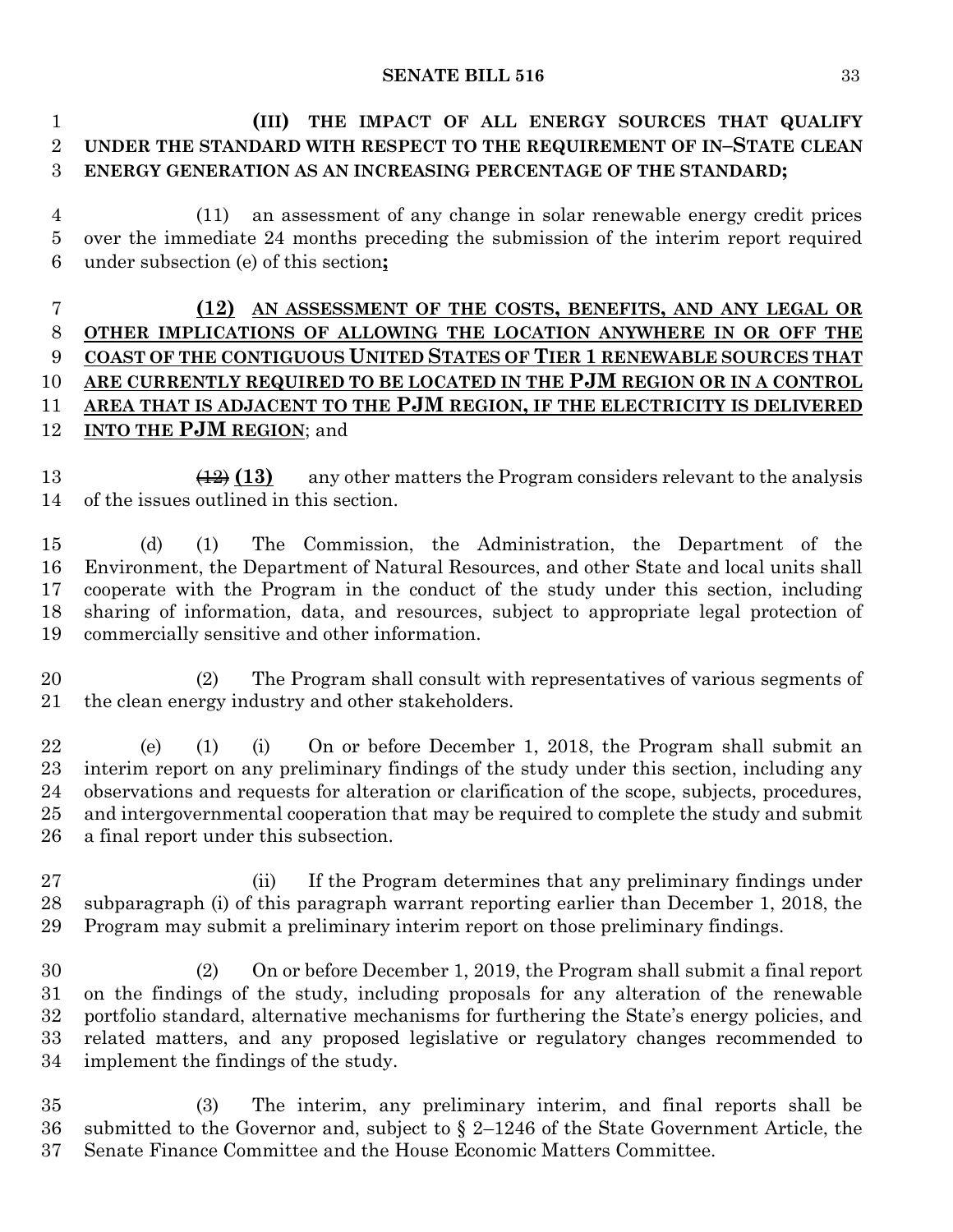**(F) (1) THE PROGRAM SHALL CONDUCT A SUPPLEMENTAL STUDY TO ASSESS THE OVERALL COSTS AND BENEFITS OF INCREASING THE RENEWABLE ENERGY PORTFOLIO STANDARD TO A GOAL OF 100% RENEWABLE ENERGY BY 2040.**

 **(2) PARTICULAR SUBJECTS TO BE ADDRESSED IN THE SUPPLEMENTAL STUDY SHALL INCLUDE:**

 **(I) ALL RELEVANT SUBJECTS LISTED IN SUBSECTIONS (B) AND (C) OF THIS SECTION; AND**

 **(II) AN ASSESSMENT OF WHETHER CERTAIN ANY IN–STATE INDUSTRIES COULD BE DISPLACED OR NEGATIVELY ECONOMICALLY IMPACTED BY A 100% RENEWABLE ENERGY PORTFOLIO STANDARD, AND RECOMMENDATIONS ON HOW TO PROVIDE AND FUND A JUST COMPARABLE TRANSITION FOR WORKERS, INCLUDING WAGE AND BENEFIT PACKAGES, AND COMMUNITIES THAT RELY ON THOSE INDUSTRIES THAT COULD FACE DISPLACEMENT OR BE NEGATIVELY ECONOMICALLY IMPACTED.**

 **(3) ON COMPLETION OF THE SUPPLEMENTAL STUDY, THE PROGRAM SHALL USE THE FINDINGS OF THE STUDY TO PUBLISH A COMPREHENSIVE PLAN WITH SPECIFIC RECOMMENDATIONS THAT, IF EXECUTED, WOULD HAVE THE STATE ACHIEVE RECOMMENDATIONS REGARDING THE FEASIBILITY OF IMPLEMENTING A RENEWABLE ENERGY PORTFOLIO STANDARD OF 100% BY 2040.**

 **(4) ON OR BEFORE JANUARY 1, 2023, THE PROGRAM SHALL SUBMIT THE SUPPLEMENTAL STUDY AND PLAN TO THE GOVERNOR AND, IN ACCORDANCE WITH § 2–1246 OF THE STATE GOVERNMENT ARTICLE, THE GENERAL ASSEMBLY.**

 **(5) ON REVIEW OF THE SUPPLEMENTAL STUDY AND PLAN, THE GENERAL ASSEMBLY MAY ACT TO REVISE OR INCREASE THE RENEWABLE ENERGY PORTFOLIO STANDARD TARGETS UNDER § 7–703(B) OF THIS SUBTITLE.**

## **(4) ON OR BEFORE JANUARY 1, 2024, THE PROGRAM SHALL SUBMIT THE SUPPLEMENTAL STUDY TO THE GOVERNOR AND, IN ACCORDANCE WITH § 2–1246 OF THE STATE GOVERNMENT ARTICLE, THE GENERAL ASSEMBLY.**

- **Article – State Government**
- 9–20B–01.
- (a) In this subtitle the following words have the meanings indicated.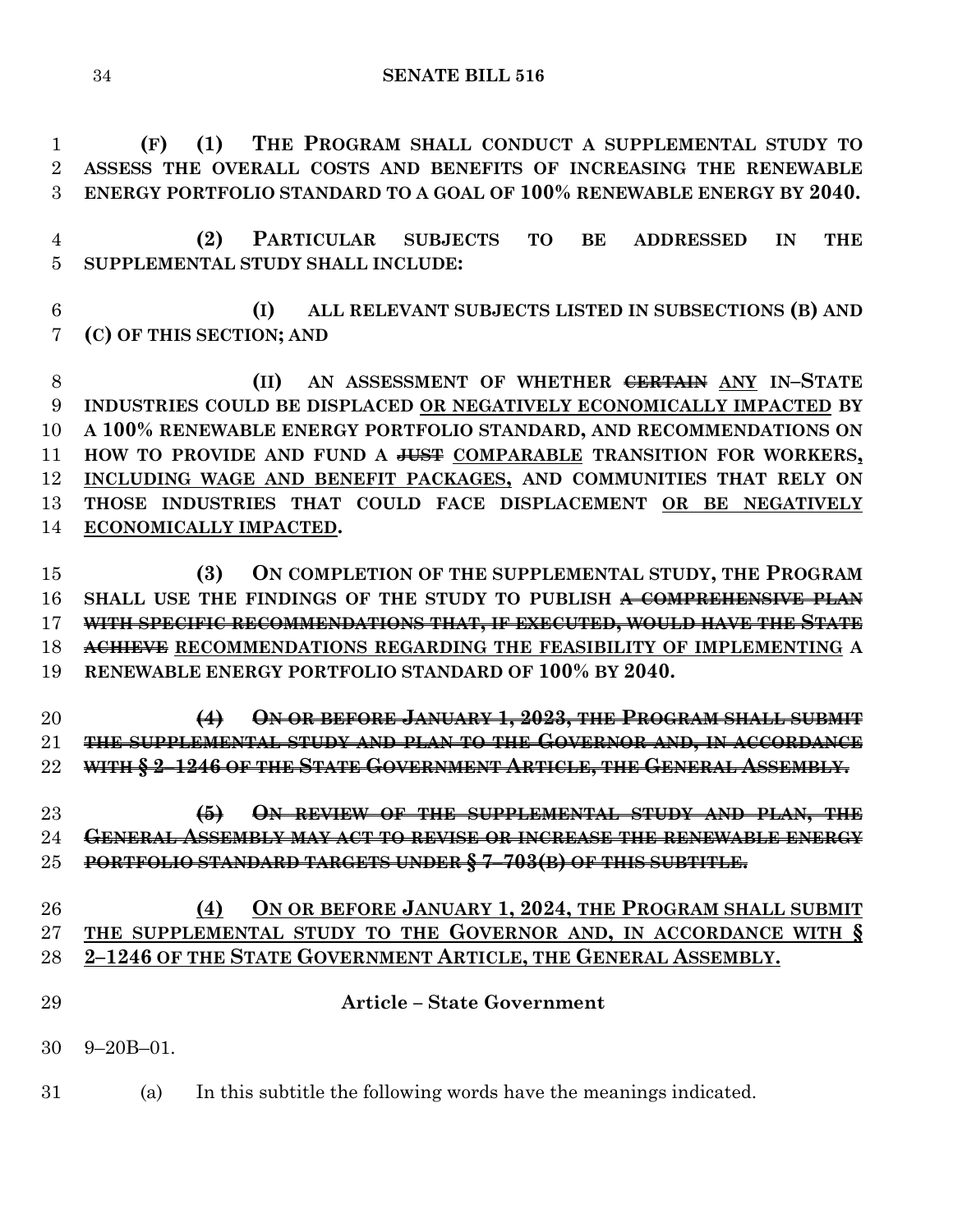| $\mathbf{1}$<br>$\overline{2}$     | "Clean energy industry" means a group of employers AND BUILDING AND<br>(d)<br><b>TRADE ASSOCIATIONS</b> that are associated by their promotion of: |     |       |                                                                                                                                                               |
|------------------------------------|----------------------------------------------------------------------------------------------------------------------------------------------------|-----|-------|---------------------------------------------------------------------------------------------------------------------------------------------------------------|
| $\boldsymbol{3}$<br>$\overline{4}$ |                                                                                                                                                    | (1) |       | products and services that improve energy efficiency and conservation,<br>including products and services provided by:                                        |
| $\overline{5}$                     |                                                                                                                                                    |     | (i)   | electricians;                                                                                                                                                 |
| 6                                  |                                                                                                                                                    |     | (ii)  | heating, ventilation, and air-conditioning installers;                                                                                                        |
| 7                                  |                                                                                                                                                    |     | (iii) | plumbers; and                                                                                                                                                 |
| 8                                  |                                                                                                                                                    |     | (iv)  | energy auditors; and                                                                                                                                          |
| 9                                  |                                                                                                                                                    | (2) |       | renewable and clean energy resources.                                                                                                                         |
| 10                                 | $9 - 20B - 05$ .                                                                                                                                   |     |       |                                                                                                                                                               |
| 11                                 | (a)                                                                                                                                                |     |       | There is a Maryland Strategic Energy Investment Fund.                                                                                                         |
| 12                                 | (f)                                                                                                                                                |     |       | The Administration shall use the Fund:                                                                                                                        |
| 13                                 |                                                                                                                                                    | (1) |       | to invest in the promotion, development, and implementation of:                                                                                               |
| 14<br>15                           |                                                                                                                                                    |     | (i)   | cost-effective energy efficiency and conservation programs,<br>projects, or activities, including measurement and verification of energy savings;             |
| 16                                 |                                                                                                                                                    |     | (ii)  | renewable and clean energy resources;                                                                                                                         |
| 17<br>18                           |                                                                                                                                                    |     | (iii) | climate change programs directly related to reducing or<br>mitigating the effects of climate change; and                                                      |
| 19<br>20                           |                                                                                                                                                    |     | (iv)  | demand response programs that are designed to promote<br>changes in electric usage by customers in response to:                                               |
| 21                                 |                                                                                                                                                    |     |       | changes in the price of electricity over time; or<br>1.                                                                                                       |
| 22<br>23                           |                                                                                                                                                    |     |       | incentives designed to induce lower electricity use at times<br>2.<br>of high wholesale market prices or when system reliability is jeopardized;              |
| 24<br>25<br>26                     | residential sectors;                                                                                                                               | (2) |       | to provide targeted programs, projects, activities, and investments to<br>reduce electricity consumption by customers in the low-income and moderate-income   |
| 27<br>28                           |                                                                                                                                                    | (3) |       | to provide supplemental funds for low-income energy assistance<br>through the Electric Universal Service Program established under $\S 7-512.1$ of the Public |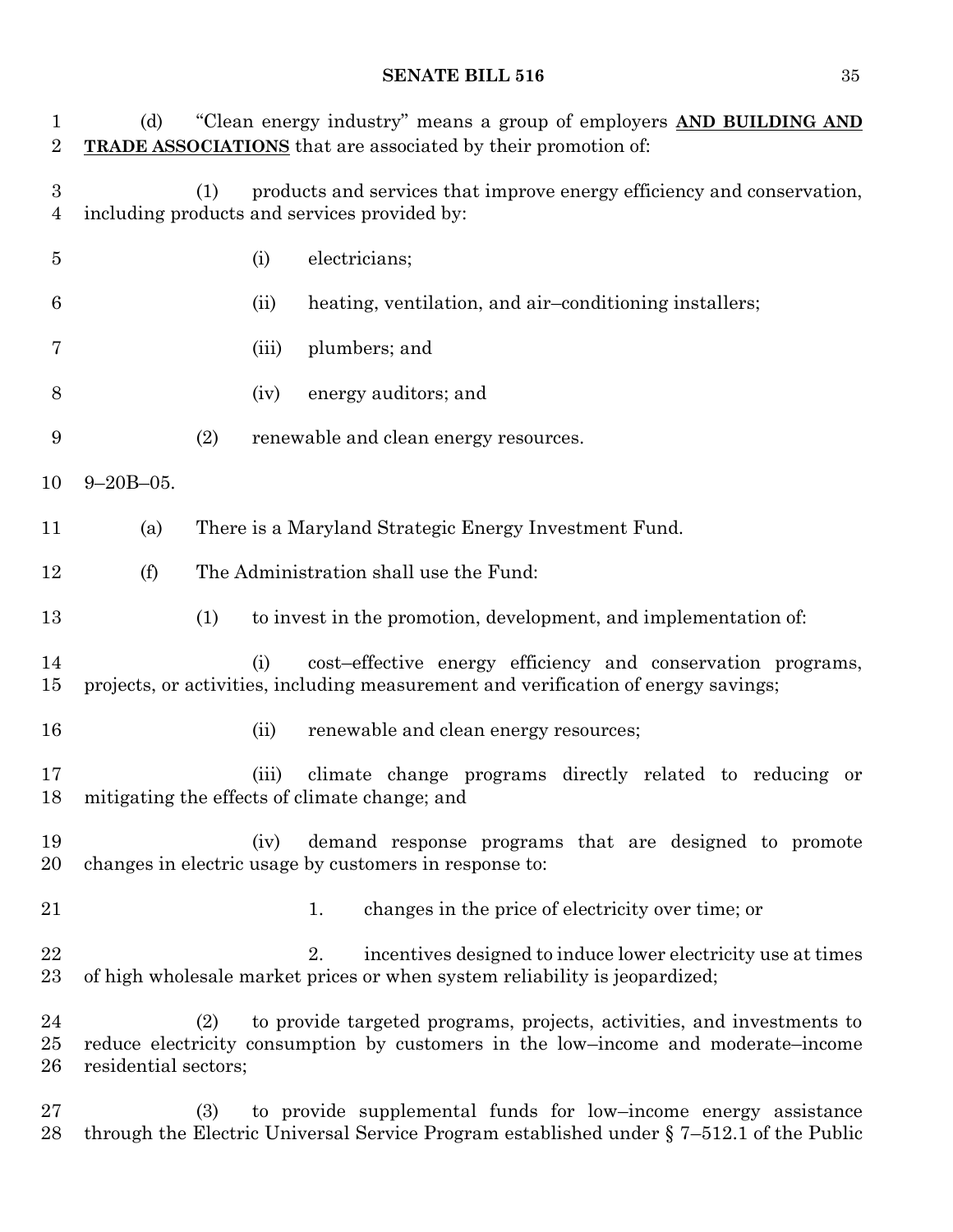Utilities Article and other electric assistance programs in the Department of Human Services;

 (4) to provide rate relief by offsetting electricity rates of residential customers, including an offset of surcharges imposed on ratepayers under § 7–211 of the Public Utilities Article;

 (5) to provide grants, loans, and other assistance and investment as necessary and appropriate to implement the purposes of the Program as set forth in § 9–20B–03 of this subtitle;

 (6) to implement energy–related public education and outreach initiatives regarding reducing energy consumption and greenhouse gas emissions;

 (7) to provide rebates under the Electric Vehicle Recharging Equipment Rebate Program established under § 9–2009 of this title;

 (8) to provide grants to encourage combined heat and power projects at industrial facilities; **[**and**]**

 **(9) SUBJECT TO SUBSECTION SUBSECTIONS (F–1) AND (F–3) OF THIS SECTION, TO PROVIDE \$7,000,000 IN FUNDING FOR ACCESS TO CAPITAL FOR SMALL, MINORITY, WOMEN–OWNED, AND VETERAN–OWNED BUSINESSES IN THE CLEAN ENERGY INDUSTRY UNDER § 5–1501 OF THE ECONOMIC DEVELOPMENT ARTICLE, ALLOCATED IN ANNUAL INCREMENTS AS FOLLOWS:**

**(I) \$200,000 IN FISCAL YEAR 2021;**

**(II) \$500,000 IN FISCAL YEAR 2022;**

**(III) \$500,000 IN FISCAL YEAR 2023;**

- **(IV) \$1,000,000 IN FISCAL YEAR 2024; AND**
- **(V) \$1,200,000 IN EACH FISCAL YEAR FROM 2025 THROUGH 2028;**

 **(10) SUBJECT TO SUBSECTIONS (F–2) AND (F–3) OF THIS SECTION, TO INVEST IN PRE–APPRENTICESHIP, YOUTH APPRENTICESHIP, AND OTHER WORKFORCE DEVELOPMENT REGISTERED APPRENTICESHIP PROGRAMS TO ESTABLISH CAREER PATHS IN THE CLEAN ENERGY INDUSTRY UNDER § 11–708.1 OF THE LABOR AND EMPLOYMENT ARTICLE, AS FOLLOWS:**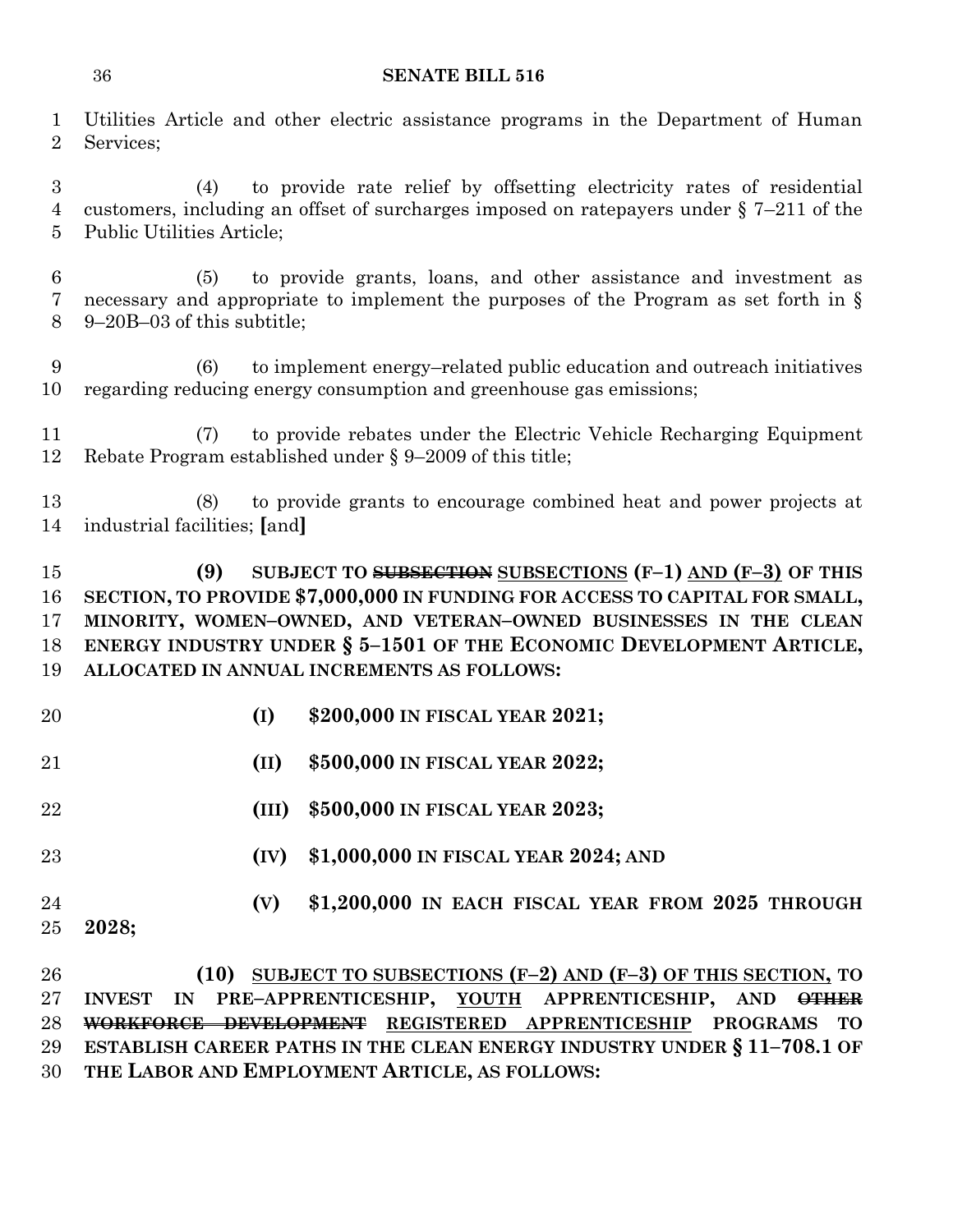**(I) UP TO \$250,000 EACH YEAR FOR 2 YEARS STARTING IN FISCAL YEAR 2021 TO APPRENTICESHIP SPONSORS TO CREATE CLEAN ENERGY APPRENTICESHIPS; AND**

 **(II) UP TO \$250,000 EACH YEAR FOR 2 YEARS STARTING IN FISCAL YEAR 2021 TO CAREER AND TECHNICAL EDUCATION SCHOOLS TO LAUNCH AND UPGRADE RELEVANT CAREER AND TECHNICAL EDUCATION PROGRAMS;**

 **(11) TO PROVIDE THE LESSER OF \$500,000 OR THE ACTUAL TOTAL AMOUNT OF TAX CREDITS CLAIMED UNDER § 10–742 OF THE TAX – GENERAL ARTICLE FOR APPRENTICESHIPS IN THE CLEAN ENERGY INDUSTRY IN EACH OF FISCAL YEARS 2021 AND 2022 \$1,500,000 FOR GRANTS TO PRE–APPRENTICESHIP JOBS TRAINING PROGRAMS UNDER § 11–708.1(C)(2) OF THE LABOR AND EMPLOYMENT ARTICLE STARTING IN FISCAL YEAR 2021 UNTIL ALL AMOUNTS ARE SPENT; AND**

## **(II) \$6,500,000 FOR GRANTS TO YOUTH APPRENTICESHIP JOBS TRAINING PROGRAMS AND REGISTERED APPRENTICESHIP JOBS TRAINING PROGRAMS UNDER § 11–708.1(C)(4) OF THE LABOR AND EMPLOYMENT ARTICLE STARTING IN FISCAL YEAR 2021 UNTIL ALL AMOUNTS ARE SPENT; AND**

18  $[(9)] \left( \frac{12}{12} \right) (11)$  to pay the expenses of the Program.

 **[**(f–1) The Administration may use the Fund, including money that the Fund receives under Public Service Commission Order Number 86372, to provide funding for access to capital for small, minority, and women–owned businesses in the clean energy industry under § 5–1501 of the Economic Development Article.**]**

 **(F–1) (1) ANY FUNDING PROVIDED UNDER SUBSECTION (F)(9) OF THIS SECTION THAT IS NOT SPENT IN A GIVEN FISCAL YEAR SHALL REVERT TO THE FUND IN THE FOLLOWING FISCAL YEAR.**

 **(2) FUNDING THAT IS PROVIDED FOR ACCESS TO CAPITAL FOR SMALL, MINORITY, WOMEN–OWNED, AND VETERAN–OWNED BUSINESSES UNDER SUBSECTION (F)(9) OF THIS SECTION SHALL BE USED TO PROVIDE GRANTS TO ELIGIBLE FUND MANAGERS TO PROVIDE INVESTMENT CAPITAL, INCLUDING EQUITY AND SIMILAR INVESTMENTS, AND LOANS TO SMALL, MINORITY, WOMEN–OWNED, AND VETERAN–OWNED BUSINESSES IN THE STATE IN THE CLEAN ENERGY INDUSTRY.**

 **(3) ELIGIBLE FUND MANAGERS RECEIVING GRANTS UNDER SUBSECTION (F)(9) OF THIS SECTION MAY USE A PORTION OF THE MONEY RECEIVED TO PAY EXPENSES FOR ADMINISTRATIVE, ACTUARIAL, LEGAL, MARKETING, AND TECHNICAL SERVICES AND MANAGEMENT FEES.**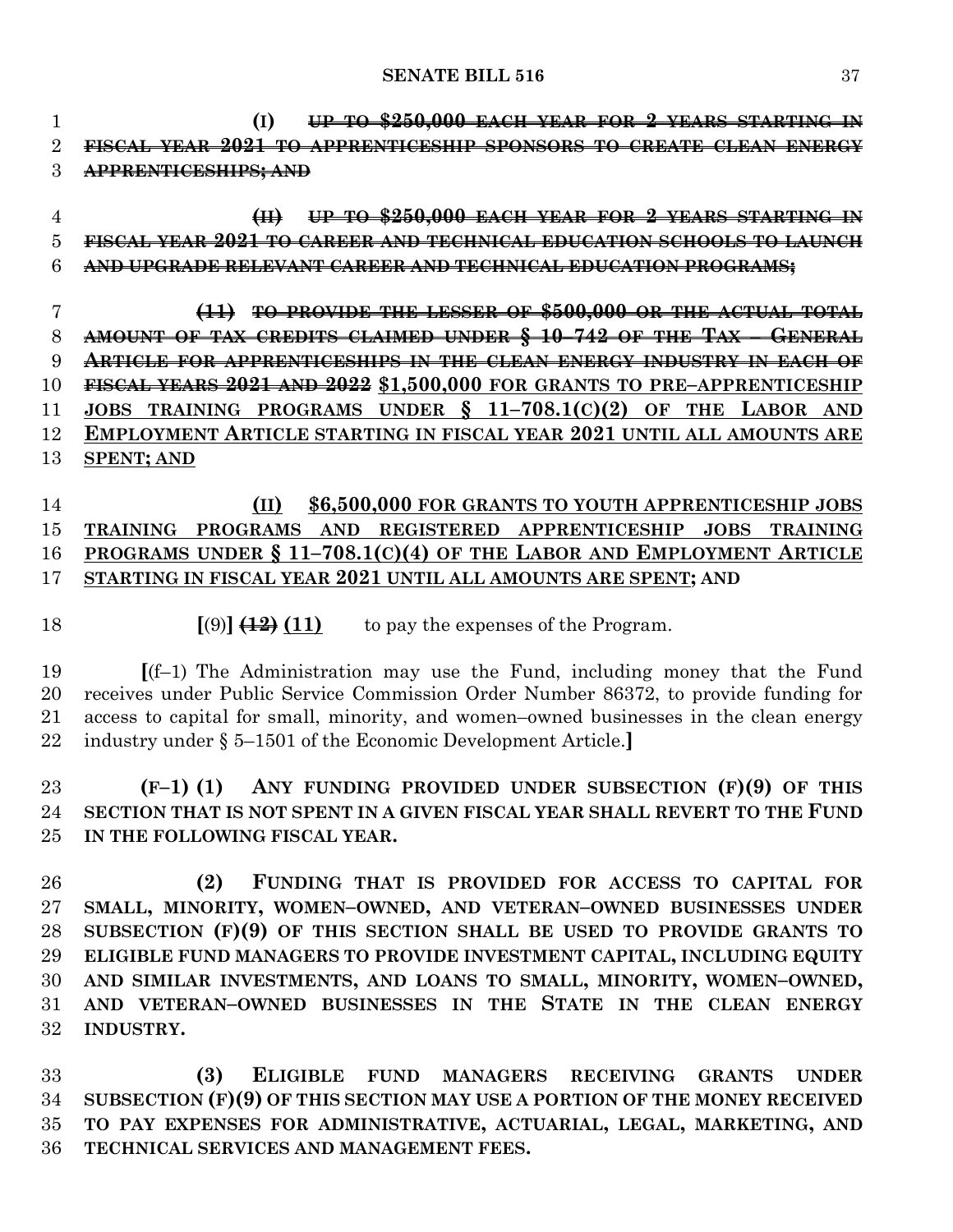**(4) THE ADMINISTRATION MAY PROVIDE ADDITIONAL FUNDING FOR THE PURPOSES STATED IN SUBSECTION (F)(9) OF THIS SECTION.**

 **(F–2) AN \$8,000,000 PAYMENT FOR WORKFORCE DEVELOPMENT PROGRAMS UNDER SUBSECTION (F)(10) OF THIS SECTION STARTING IN FISCAL YEAR 2021 SHALL BE DERIVED FROM THE RENEWABLE ENERGY, CLIMATE CHANGE ACCOUNT OF THE FUND.**

 **(F–3) FUNDING UNDER SUBSECTION (F)(9) AND (10) OF THIS SECTION FOR ACCESS TO CAPITAL, INVESTMENT, PROMOTION, OR IMPLEMENTATION SHOULD BE DIRECTED ONLY TO BUSINESSES THAT AGREE TO CREATE AND MAINTAIN JOBS THAT PROMOTE FAMILY–SUSTAINING WAGES, EMPLOYER–PROVIDED HEALTH CARE WITH AFFORDABLE DEDUCTIBLES AND CO–PAYS, CAREER ADVANCEMENT TRAINING, FAIR SCHEDULING, EMPLOYER–PAID WORKERS' COMPENSATION AND UNEMPLOYMENT INSURANCE, A RETIREMENT PLAN, PAID TIME OFF, AND THE RIGHT TO BARGAIN COLLECTIVELY FOR WAGES AND BENEFITS.**

 (i) (1) **IN THIS SUBSECTION, "LOW–INCOME" MEANS HAVING AN ANNUAL HOUSEHOLD INCOME THAT IS AT OR BELOW 175% OF THE FEDERAL POVERTY LEVEL.**

 **(2)** Except as provided in paragraph **[**(2)**](3)** of this subsection, compliance fees paid under § 7–705(b) of the Public Utilities Article may be used only to make loans and grants to support the creation of new Tier 1 renewable energy sources in the State **THAT ARE OWNED BY OR DIRECTLY BENEFIT LOW–INCOME RESIDENTS OF THE STATE**.

 **[**(2)**] (3)** Compliance fees paid under § 7–705(b)(2)(i)2 of the Public Utilities Article shall be accounted for separately within the Fund and may be used only to make loans and grants to support the creation of new solar energy sources in the State **THAT ARE OWNED BY OR DIRECTLY BENEFIT LOW–INCOME RESIDENTS OF THE STATE**.

 **(M) (1) A LOAN OR GRANT MADE AVAILABLE FROM THE FUND TO A UNIT OF STATE OR LOCAL GOVERNMENT SHALL COMPLY WITH §§ 14–416 AND 17–303 OF THE STATE FINANCE AND PROCUREMENT ARTICLE.**

 **(2) AT LEAST 80% OF WORKERS PARTICIPATING IN A PROJECT OR PROGRAM THAT RECEIVES MONEY FROM THE FUND MUST RESIDE WITHIN 50 MILES OF THE PROJECT OR PROGRAM, OR ANOTHER DISTANCE DEFINED BY THE LOCAL JURISDICTION WHERE THE PROJECT OR PROGRAM IS LOCATED.**

**Chapter 393 of the Acts of 2017**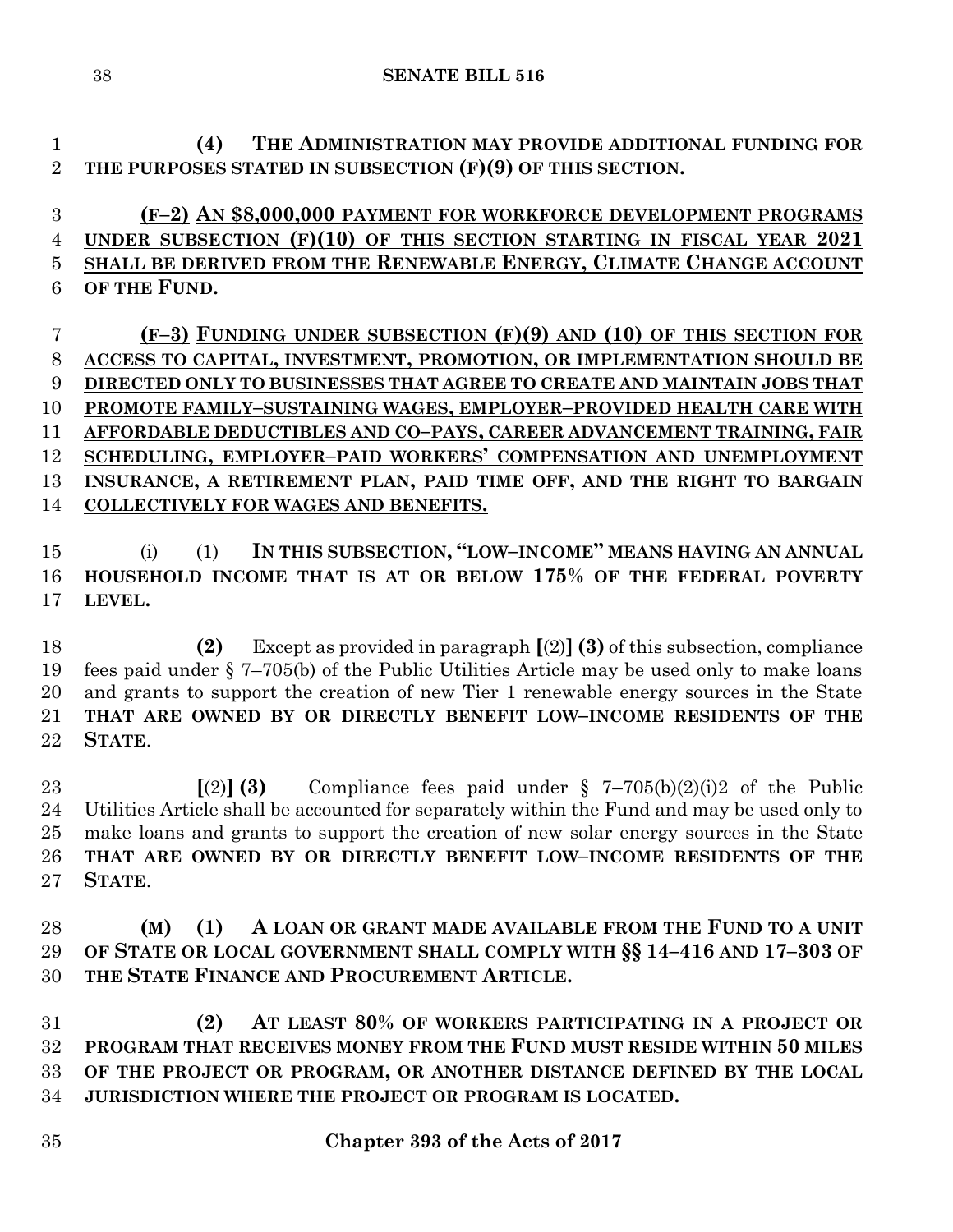SECTION 2. AND BE IT FURTHER ENACTED, That this Act shall take effect June 1, 2017. It shall remain effective for a period of **[**3**] 6** years and 1 month and, at the end of June 30, **[**2020**] 2023**, with no further action required by the General Assembly, this Act shall be abrogated and of no further force and effect.

 SECTION 2. AND BE IT FURTHER ENACTED, That the Laws of Maryland read as follows:

| 7                    |                          | <b>Article - Public Utilities</b>                                                                                                                                                                                                                                                                                                                                |
|----------------------|--------------------------|------------------------------------------------------------------------------------------------------------------------------------------------------------------------------------------------------------------------------------------------------------------------------------------------------------------------------------------------------------------|
| 8                    | $7 - 701.$               |                                                                                                                                                                                                                                                                                                                                                                  |
| 9<br>10              | (r)<br>sources:          | "Tier 1 renewable source" means one or more of the following types of energy                                                                                                                                                                                                                                                                                     |
| 11                   |                          | (9)<br>poultry litter-to-energy; AND                                                                                                                                                                                                                                                                                                                             |
| 12                   |                          | (10)<br>[waste-to-energy;                                                                                                                                                                                                                                                                                                                                        |
| 13                   |                          | refuse–derived fuel; and<br>(11)                                                                                                                                                                                                                                                                                                                                 |
| 14                   |                          | (12) thermal energy from a thermal biomass system.                                                                                                                                                                                                                                                                                                               |
| 15                   | $7 - 704.$               |                                                                                                                                                                                                                                                                                                                                                                  |
| 16<br>17<br>18<br>19 | (a)<br>serving Maryland. | <u>Energy from a Tier 1 renewable source under <math>\S 7-701(r)(1)</math>, (5)</u><br>(2)<br>(i)<br>OR $(9)$ , $(10)$ , or $(11)$ of this subtitle is eligible for inclusion in meeting the renewable<br>energy portfolio standard only if the source is connected with the electric distribution grid                                                          |
| 20<br>21<br>22<br>23 |                          | If the owner of a solar generating system in this State chooses to<br>(ii)<br>sell solar renewable energy credits from that system, the owner must first offer the credits<br>for sale to an electricity supplier or electric company that shall apply them toward<br>compliance with the renewable energy portfolio standard under $\S 7-703$ of this subtitle. |
| 24<br>25             | <del>follows:</del>      | SECTION 2. AND BE IT FURTHER ENACTED, That the Laws of Maryland read                                                                                                                                                                                                                                                                                             |
| 26                   |                          | Article – Public Utilities                                                                                                                                                                                                                                                                                                                                       |
| 27                   | $7 - 701.$               |                                                                                                                                                                                                                                                                                                                                                                  |
| 28                   | $(\mathbf{r})$           | "Tier 1 renewable source" means one or more of the following types of energy                                                                                                                                                                                                                                                                                     |
| 29                   | sources:                 |                                                                                                                                                                                                                                                                                                                                                                  |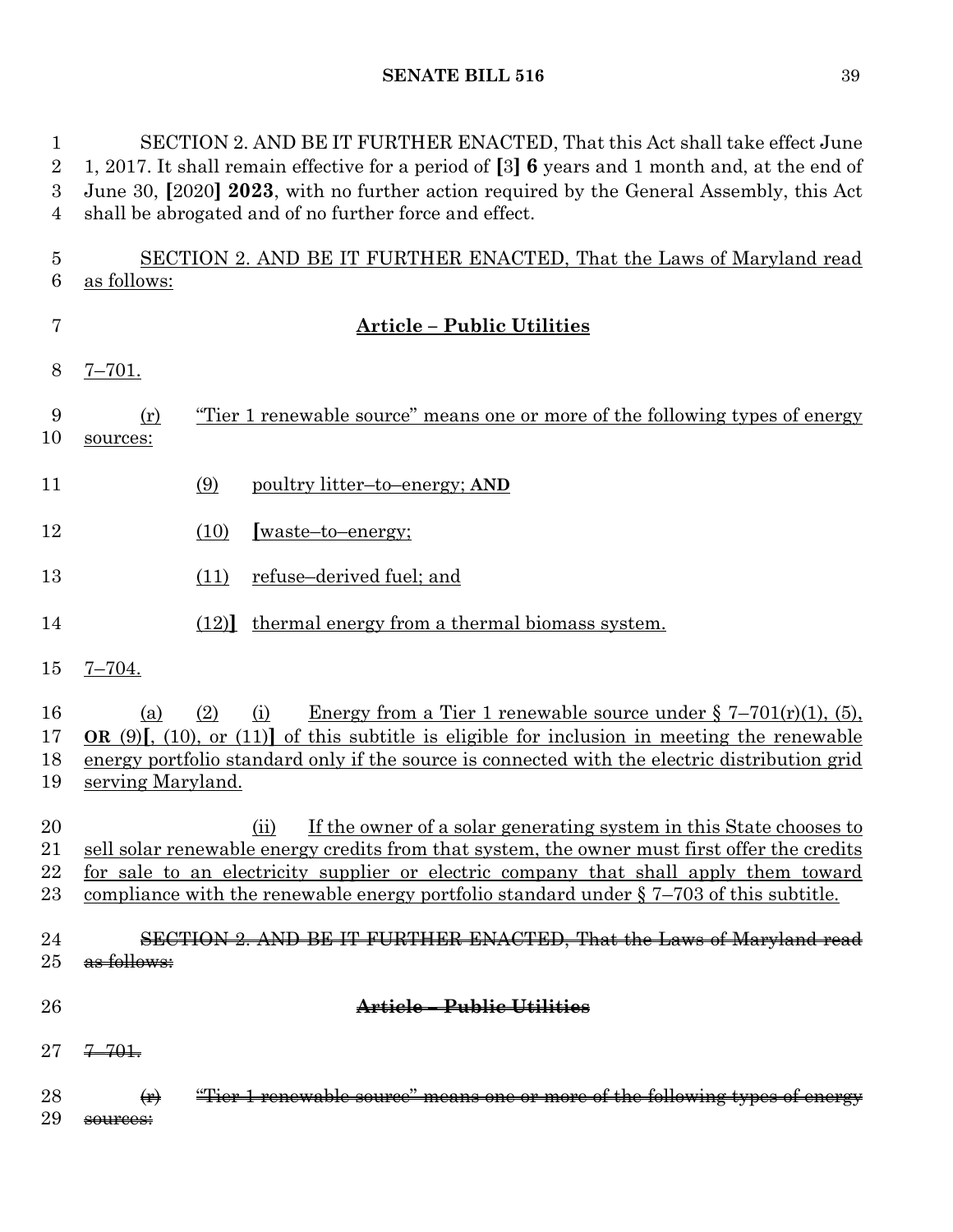|                      | 40                             | <b>SENATE BILL 516</b>                                                                                                                                                                                                                                                                                                                                                             |
|----------------------|--------------------------------|------------------------------------------------------------------------------------------------------------------------------------------------------------------------------------------------------------------------------------------------------------------------------------------------------------------------------------------------------------------------------------|
| 1<br>$\rm{2}$        | water heating systems;         | solar energy, including energy from photovoltaic technologies and solar<br>$\leftrightarrow$                                                                                                                                                                                                                                                                                       |
| 3                    |                                | $\leftrightarrow$<br><del>wind;</del>                                                                                                                                                                                                                                                                                                                                              |
| 4                    |                                | $\bigoplus$<br>qualifying biomass;                                                                                                                                                                                                                                                                                                                                                 |
| 5<br>6               |                                | methane from the anaerobic decomposition of organic materials in a<br>$\leftrightarrow$<br>landfill or wastewater treatment plant;                                                                                                                                                                                                                                                 |
| 7<br>8               |                                | geothermal, including energy generated through geothermal exchange<br>$\left( 5 \right)$<br>from or thermal energy avoided by, groundwater or a shallow ground source;                                                                                                                                                                                                             |
| 9<br>10              | differences;                   | ocean, including energy from waves, tides, currents, and thermal<br>$\left( 6 \right)$                                                                                                                                                                                                                                                                                             |
| 11<br>12             |                                | a fuel cell that produces electricity from a Tier 1 renewable source<br>$\leftrightarrow$<br>under item $(3)$ or $(4)$ of this subsection;                                                                                                                                                                                                                                         |
| 13<br>14             |                                | a small hydroelectric power plant of less than 30 megawatts in capacity<br>$\left(\frac{8}{2}\right)$<br>that is licensed or exempt from licensing by the Federal Energy Regulatory Commission;                                                                                                                                                                                    |
| 15                   |                                | $\bigoplus$<br>poultry litter-to-energy; AND                                                                                                                                                                                                                                                                                                                                       |
| 16                   |                                | (10)<br>waste to energy;                                                                                                                                                                                                                                                                                                                                                           |
| 17                   |                                | refuse-derived fuel; and<br>$\left(\frac{1}{2}\right)$                                                                                                                                                                                                                                                                                                                             |
| 18                   |                                | $(12)$ thermal energy from a thermal biomass system.                                                                                                                                                                                                                                                                                                                               |
| 19                   | <del>-704.</del>               |                                                                                                                                                                                                                                                                                                                                                                                    |
| 20<br>21<br>22<br>23 | $\leftrightarrow$<br>Maryland. | Energy from a Tier 1 renewable source under $\frac{6}{5}$ 7-701(r)(1), (5),<br>$\left(\frac{2}{2}\right)$<br>$\left( \frac{1}{2} \right)$<br>$OR(9)$ [, (10), or (11)] of this subtitle is eligible for inclusion in meeting the renewable energy<br>portfolio standard only if the source is connected with the electric distribution grid serving                                |
| 24<br>25<br>26<br>27 |                                | If the owner of a solar generating system in this State chooses to<br>$\overline{(\mathbf{H})}$<br>sell solar renewable energy credits from that system, the owner must first offer the credits<br>for sale to an electricity supplier or electric company that shall apply them toward<br>compliance with the renewable energy portfolio standard under § 7-703 of this subtitle. |
| $^{28}$<br>29        |                                | SECTION $\frac{2}{\pi}$ $\frac{3}{\pi}$ . AND BE IT FURTHER ENACTED, That a presently existing<br>obligation or contract right may not be impaired in any way by this Act.                                                                                                                                                                                                         |
| 30<br>31             |                                | SECTION $\frac{4}{3}$ $\frac{4}{2}$ . AND BE IT FURTHER ENACTED, That, if any provision of this<br>Act or the application thereof to any person or circumstance is held invalid for any reason                                                                                                                                                                                     |